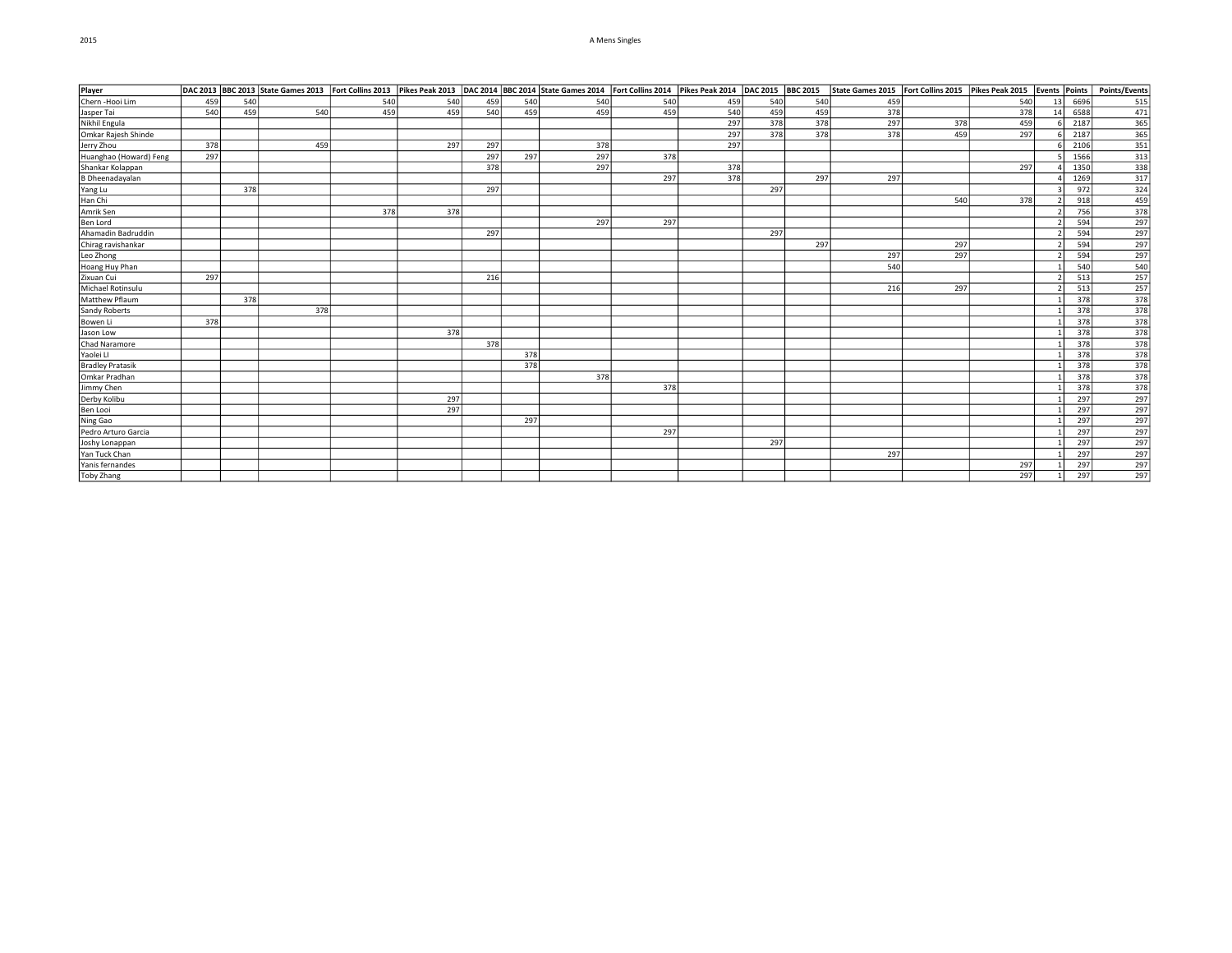| 2015 | <b>B Mens Singles</b> |
|------|-----------------------|
|      |                       |

| Player                           |            |            | DAC 2013  BBC 2013  State Games 2013  Fort Collins 2013  Pikes Peak 2013  DAC 2014  BBC 2014  State Games 2014  Fort Collins 2014  Pikes Peak 2014  Pikes Peak 2015  BBC 2015  BBC 2015  State Games 2015  Fort Collins 2015 |     |     |            |     |     |     |     |     |            |     |            |     |                  | Points/Events |
|----------------------------------|------------|------------|------------------------------------------------------------------------------------------------------------------------------------------------------------------------------------------------------------------------------|-----|-----|------------|-----|-----|-----|-----|-----|------------|-----|------------|-----|------------------|---------------|
| Richard Lim                      | 336        | 336        | 336                                                                                                                                                                                                                          | 192 |     | 192        | 408 | 408 | 192 |     | 264 |            | 336 | 192        |     | 11 3192          | 290           |
| Chirag Ravishankar               |            | 264        |                                                                                                                                                                                                                              |     | 480 | 264        | 336 | 264 | 264 | 336 |     |            | 480 |            |     | 8 2688           | 336           |
| Linn Crossetto                   | 192        | 192        |                                                                                                                                                                                                                              | 336 |     | 192        | 264 |     | 192 | 264 | 264 | 192        | 408 | 192        |     | 11 2688          | 244           |
| Nirmal Shekar                    |            | 264        | 264                                                                                                                                                                                                                          | 336 | 192 | 264        | 192 | 336 | 264 | 336 |     |            |     |            |     | 9 2448           | 272           |
| <b>Dimitty Vassilyev</b>         | 192<br>192 | 336<br>480 | 408                                                                                                                                                                                                                          |     |     | 408<br>336 | 192 |     | 264 |     | 336 | 408<br>480 |     | 120        |     | 7 2136<br>6 2016 | 305<br>336    |
| Jonathon Gregory                 | 192        | 192        | 264                                                                                                                                                                                                                          | 192 | 192 | 192        |     | 192 | 192 | 192 |     |            |     |            |     | 10 1992          | 199           |
| <b>Russ Anthony</b>              | 480        |            |                                                                                                                                                                                                                              |     |     | 480        | 192 |     |     |     | 480 |            |     |            |     | 3 1440           | 480           |
| Yang Lu<br>Raghu Varier          |            |            |                                                                                                                                                                                                                              |     |     |            |     |     |     |     | 264 | 264        | 192 | 480        |     | 4 1200           | 300           |
| <b>Ryan Anthony Ceres</b>        |            |            |                                                                                                                                                                                                                              |     |     |            | 192 | 264 | 192 | 264 |     | 264        |     |            |     | 5 1176           | 235           |
| Manish Sood                      |            |            |                                                                                                                                                                                                                              |     |     |            |     | 264 | 192 | 192 | 264 |            | 192 |            |     | 5 1104           | 221           |
| Evan Acevedo                     |            |            |                                                                                                                                                                                                                              |     |     |            | 192 | 192 | 264 | 408 |     |            |     |            |     | 4 1056           | 264           |
| John Liu                         |            |            |                                                                                                                                                                                                                              | 408 |     |            |     |     | 336 |     |     |            |     | 264        |     | 3 1008           | 336           |
| Prasanna Madhusudhanan           |            |            |                                                                                                                                                                                                                              |     |     |            |     |     |     |     | 192 | 192        |     | 264        | 336 | 4 984            | 246           |
| Ahmadin Badruddin                |            | 192        |                                                                                                                                                                                                                              |     |     | 336        |     |     |     |     | 408 |            |     |            |     | 3 936            | 312           |
| Marty Van Raadshooven            |            |            |                                                                                                                                                                                                                              |     |     | 264        | 336 |     |     |     |     | 336        |     |            |     | 3 936            | 312           |
| <b>B</b> Dheenadayalan           |            | 408        |                                                                                                                                                                                                                              |     |     |            | 480 |     |     |     |     |            |     |            |     | 2 888            | 444           |
| Afshin Yazdani                   |            |            |                                                                                                                                                                                                                              |     |     |            |     |     |     |     | 336 | 192        |     | 336        |     | 3 864            | 288           |
| Donovan Mouriz                   |            |            |                                                                                                                                                                                                                              |     |     |            |     |     | 192 | 264 |     | 192        | 192 |            |     | 4 840            | 210           |
| Sukrith Dev                      |            | 264        |                                                                                                                                                                                                                              |     |     |            | 264 |     |     |     |     | 264        |     |            |     | 3 792            | 264           |
| Yanis Fernandez                  |            |            |                                                                                                                                                                                                                              |     | 408 |            |     |     | 336 |     |     |            |     |            |     | 2 744            | 372           |
| Ben Lord                         | 408        |            |                                                                                                                                                                                                                              | 264 |     |            |     |     |     |     |     |            |     |            |     | 2 672            | 336           |
| Vish Somanath                    | 336        |            | 336                                                                                                                                                                                                                          |     |     |            |     |     |     |     |     |            |     |            |     | 2 672            | 336           |
| Ben Low                          |            |            |                                                                                                                                                                                                                              |     | 336 |            |     |     |     |     |     |            |     | 336        |     | 2 672            | 336           |
| Sean Girodo                      |            |            | 264                                                                                                                                                                                                                          |     | 192 | 192        |     |     |     |     |     |            |     |            |     | 3 648            | 216           |
| Josh Singh                       |            |            |                                                                                                                                                                                                                              |     | 264 | 192        | 192 |     |     |     |     |            |     |            |     | 3 648            | 216           |
| <b>Howard Feng</b>               |            |            |                                                                                                                                                                                                                              |     | 192 |            |     |     |     | 192 |     |            |     |            | 264 | 3 648            | 216           |
| Vijay Hurkute                    |            |            |                                                                                                                                                                                                                              |     | 336 |            |     |     |     |     |     |            |     |            | 264 | 2 600            | 300           |
| Tim Mensch                       |            |            |                                                                                                                                                                                                                              |     | 192 |            | 192 |     |     |     |     | 192        |     |            |     | 3 576            | 192           |
| Yaolei Li                        |            |            |                                                                                                                                                                                                                              |     |     |            |     |     | 192 | 192 |     |            |     |            | 192 | 3 576            | 192           |
| Aaron Zoch                       |            |            |                                                                                                                                                                                                                              |     |     |            |     |     |     | 192 |     | 192        |     | 192        |     | 3 576            | 192           |
| Maite Mackey                     |            |            |                                                                                                                                                                                                                              |     |     |            |     |     |     |     |     |            |     | 264        | 264 | 2 528            | 264           |
| Guhan Dheena                     |            |            |                                                                                                                                                                                                                              | 480 |     |            |     |     |     |     |     |            |     |            |     | 1480             | 480           |
| Jeffri Sigar                     |            |            | 480                                                                                                                                                                                                                          |     |     |            |     |     |     |     |     |            |     |            |     | 1 480            | 480           |
| Yue Zhou                         |            |            |                                                                                                                                                                                                                              |     |     |            |     | 480 |     |     |     |            |     |            |     | 1 480            | 480           |
| Omkar Shinde                     |            |            |                                                                                                                                                                                                                              |     |     |            |     |     | 480 |     |     |            |     |            |     | 1 480            | 480           |
| Thinh Nguyen                     |            |            |                                                                                                                                                                                                                              |     |     |            |     |     |     | 480 |     |            |     |            | 480 | 1 480            | 480<br>480    |
| Jimmy Hoang                      |            |            |                                                                                                                                                                                                                              |     |     |            |     |     |     |     |     |            |     |            |     | 1 480            |               |
| Shuang Xu                        |            |            |                                                                                                                                                                                                                              |     |     | 264        | 192 | 192 |     |     |     |            |     |            |     | 2 456            | 228           |
| Zixuan Cui                       |            |            |                                                                                                                                                                                                                              |     |     |            | 264 |     |     |     |     |            |     |            |     | 2 456<br>2 456   | 228           |
| YanLei Li                        |            |            |                                                                                                                                                                                                                              |     |     | 192        |     | 264 |     |     |     |            |     |            |     |                  | 228           |
| Marcel Vugts<br>Sudhir Saragadam |            |            |                                                                                                                                                                                                                              |     |     |            | 264 |     | 192 |     |     | 264        | 192 |            |     | 2 456<br>2 456   | 228<br>228    |
| Zhe Zhou                         |            |            |                                                                                                                                                                                                                              |     |     |            |     |     | 408 |     |     |            |     |            |     | 1 408            | 408           |
| Michael Rotinsulu                |            |            |                                                                                                                                                                                                                              |     |     |            |     |     |     |     |     |            |     |            | 408 | 1 408            | 408           |
| Jason Low                        |            |            |                                                                                                                                                                                                                              |     |     |            |     |     |     |     |     |            |     | 408        |     | 1 408            | 408           |
| Harikrishna Ponakala             | 192        | 192        |                                                                                                                                                                                                                              |     |     |            |     |     |     |     |     |            |     |            |     | 2 384            | 192           |
| Shankar Kolappan                 |            |            |                                                                                                                                                                                                                              | 192 | 192 |            |     |     |     |     |     |            |     |            |     | 2 384            | 192           |
| Yiran Chen                       |            | 192        |                                                                                                                                                                                                                              | 192 |     |            |     |     |     |     |     |            |     |            |     | 2 384            | 192           |
| Narayan Madabusi                 |            |            |                                                                                                                                                                                                                              |     |     |            |     | 336 |     |     |     |            |     |            |     | 1 336            | 336           |
| Yacheng Sun                      |            |            |                                                                                                                                                                                                                              |     |     |            |     |     |     |     |     | 336        |     |            |     | 1 336            | 336           |
| Ameya Natu                       |            |            |                                                                                                                                                                                                                              |     |     |            |     |     |     |     |     |            |     |            | 336 | 1 336            | 336           |
| Jake Fell                        |            | 264        |                                                                                                                                                                                                                              |     |     |            |     |     |     |     |     |            |     |            |     | 1 264            | 264           |
| Mark Kennedy                     |            |            | 264                                                                                                                                                                                                                          |     |     |            |     |     |     |     |     |            |     |            |     | 1 264            | 264           |
| Michael Jauregui                 | 264        |            |                                                                                                                                                                                                                              |     |     |            |     |     |     |     |     |            |     |            |     | 1 264            | 264           |
| MJ Chong                         |            |            |                                                                                                                                                                                                                              |     | 264 |            |     |     |     |     |     |            |     |            |     | 1 264            | 264           |
| Tianshi Cheng                    |            |            |                                                                                                                                                                                                                              |     |     |            |     |     |     | 264 |     |            |     |            |     | 1 264            | 264           |
| Toby Zhang                       |            |            |                                                                                                                                                                                                                              |     |     |            |     |     |     |     |     |            | 264 |            |     | 1 264            | 264           |
| Ryan Schwaezkopf                 |            |            |                                                                                                                                                                                                                              |     |     |            |     |     |     |     |     |            |     |            | 264 | 1 264            | 264           |
| Yi Ern Cheah                     |            |            |                                                                                                                                                                                                                              |     |     |            |     |     |     |     |     |            |     | 264        |     | 1 264            | 264           |
| Anand Kuruvakkat                 |            |            |                                                                                                                                                                                                                              |     | 192 |            |     |     |     |     |     |            |     |            |     | 1 192            | 192           |
| Linh Thanh Bui                   |            | 192        |                                                                                                                                                                                                                              |     |     |            |     |     |     |     |     |            |     |            |     | 1 192            | 192           |
| Pavel Zelinsky                   |            | 192        |                                                                                                                                                                                                                              |     |     |            |     |     |     |     |     |            |     |            |     | 1 192            | 192           |
| Sumate Permwonguswa              |            |            |                                                                                                                                                                                                                              | 192 |     |            |     |     |     |     |     |            |     |            |     | 1 192            | 192           |
| Jiachen Che                      |            |            |                                                                                                                                                                                                                              |     | 192 |            |     |     |     |     |     |            |     |            |     | $1$ 192          | 192           |
| Ning Gao                         |            |            |                                                                                                                                                                                                                              |     |     | 192        |     |     |     |     |     |            |     |            |     | 1 192            | 192           |
| Bowen Li                         |            |            |                                                                                                                                                                                                                              |     |     | 192        |     |     |     |     |     |            |     |            |     | 1 192            | 192           |
| Naveen Abbineni                  |            |            |                                                                                                                                                                                                                              |     |     |            |     |     |     | 192 |     |            |     |            |     | 1 192            | 192           |
| Shengkai Luo                     |            |            |                                                                                                                                                                                                                              |     |     |            |     |     |     |     | 192 |            |     |            |     | 1 192            | 192           |
| Mahesh Puthukode Venkatesh       |            |            |                                                                                                                                                                                                                              |     |     |            |     |     |     |     | 192 |            |     |            |     | 1 192            | 192           |
| Mete Can Ozcorekci               |            |            |                                                                                                                                                                                                                              |     |     |            |     |     |     |     | 192 |            |     |            |     | 1 192            | 192           |
| Sudeep Pyakuryal                 |            |            |                                                                                                                                                                                                                              |     |     |            |     |     |     |     | 192 |            |     |            |     | 1 192            | 192           |
| Waruna Ranasinghe                |            |            |                                                                                                                                                                                                                              |     |     |            |     |     |     |     |     |            |     | 192        |     | 1 192            | 192           |
| Eldridge Woy                     |            |            |                                                                                                                                                                                                                              |     |     |            |     |     |     |     |     |            |     | 192        |     | 1 192            | 192           |
| Tao Song                         |            |            |                                                                                                                                                                                                                              |     |     |            |     |     |     |     |     |            |     | 192        |     | 1 192            | 192           |
| Piyush Sudip Patel               |            |            |                                                                                                                                                                                                                              |     |     |            |     |     |     |     |     |            |     | 192<br>192 |     | 1 192<br>1 192   | 192<br>192    |
| Praveen Janantha<br>Dean Clow    |            |            |                                                                                                                                                                                                                              |     |     |            |     |     | 120 |     |     |            |     |            |     | 1 120            | 120           |
|                                  |            |            |                                                                                                                                                                                                                              |     |     |            |     |     |     |     |     |            |     |            |     |                  |               |

Faiq Majeed 120 1 120 120 Sudharsan Govindarajan 120 1 120 120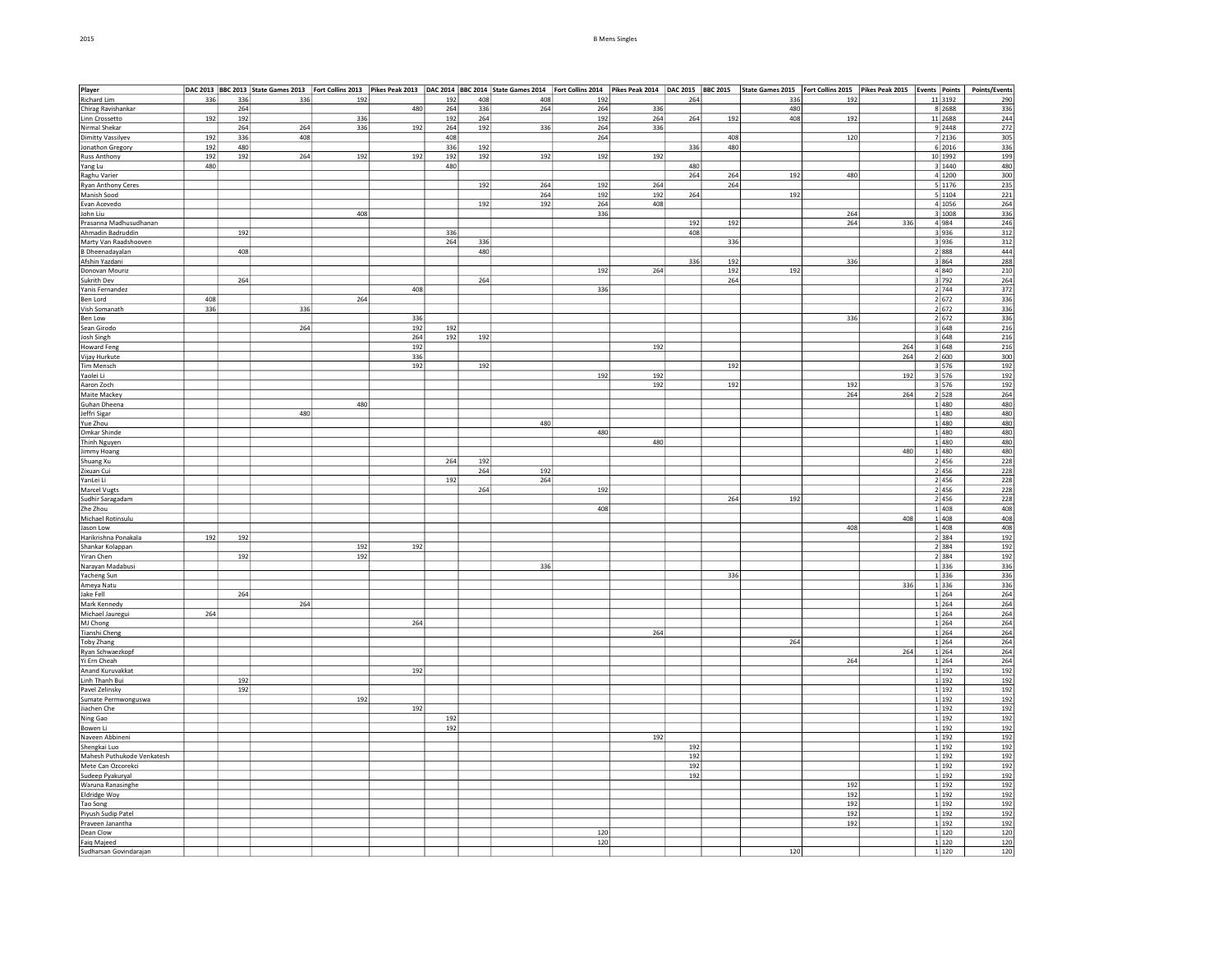| Player                      |     |     | $\frac{ \texttt{DAC 2013}  \text{BBC 2013}  \text{State Games 2013}  \text{For Collins 2013}  \text{Pikes Peak 2013}  \text{Pikes Peak 2013}  \text{DAC 2014}  \text{BBC 2014}  \text{State Games 2014}  \text{State Games 2014}  \text{Pikes Peak 2014}  \text{Pakes Peak 2014}  \text{Pakes Peak 2015}  \text{BBC 2015}  \text{State Games 2015}  \text{For Collins 2015}  \text{Pikes Peak 2015}  \text{Pekes Peak 2015}  \text{Pekes Peak 20$ |     |     |     |     |     |     |     |     |     |     |     |     |                         |            |                  |
|-----------------------------|-----|-----|---------------------------------------------------------------------------------------------------------------------------------------------------------------------------------------------------------------------------------------------------------------------------------------------------------------------------------------------------------------------------------------------------------------------------------------------------|-----|-----|-----|-----|-----|-----|-----|-----|-----|-----|-----|-----|-------------------------|------------|------------------|
| <b>Bob Faus</b>             |     |     |                                                                                                                                                                                                                                                                                                                                                                                                                                                   |     |     |     |     |     |     |     |     |     |     |     |     |                         |            |                  |
| Donovan Mouriz              | 168 | 357 | 168                                                                                                                                                                                                                                                                                                                                                                                                                                               | 294 | 168 | 168 | 294 | 420 |     |     |     |     |     |     |     | 8                       | 2037       | 255              |
| Steve Kim                   | 168 |     | 168                                                                                                                                                                                                                                                                                                                                                                                                                                               | 294 | 231 | 168 | 231 |     |     |     |     |     | 231 | 231 | 231 |                         | 9 1953     | 217              |
|                             |     |     |                                                                                                                                                                                                                                                                                                                                                                                                                                                   |     |     |     |     |     |     |     |     |     |     |     |     |                         |            |                  |
| <b>Tom Mooney</b>           | 168 | 231 | 294                                                                                                                                                                                                                                                                                                                                                                                                                                               |     |     | 105 | 168 | 168 |     | 168 | 231 |     | 105 | 105 | 168 | $11\,$                  | 1911       | 174              |
| Ryan Anthony-Ceres          | 168 | 231 | 168                                                                                                                                                                                                                                                                                                                                                                                                                                               | 357 | 231 | 420 |     |     |     |     |     |     |     |     |     |                         | 6 1575     | 263              |
| Azriel Samson               |     |     |                                                                                                                                                                                                                                                                                                                                                                                                                                                   |     |     |     |     |     |     | 231 | 294 | 420 | 357 | 231 |     |                         | $5 - 1533$ | 307              |
| Ryan Sigar                  |     |     | 294                                                                                                                                                                                                                                                                                                                                                                                                                                               |     |     | 294 |     |     |     |     | 231 | 294 | 231 |     |     | 5 <sub>5</sub>          | 1344       | 269              |
| Freddy He                   |     |     |                                                                                                                                                                                                                                                                                                                                                                                                                                                   |     |     | 231 |     | 294 |     |     | 357 | 168 |     |     | 231 |                         | $5 - 1281$ | 256              |
| Josh Singh                  | 294 | 294 | 231                                                                                                                                                                                                                                                                                                                                                                                                                                               | 420 |     |     |     |     |     |     |     |     |     |     |     |                         | 4 1239     | 310              |
| Sourish Basu                |     |     |                                                                                                                                                                                                                                                                                                                                                                                                                                                   |     |     |     |     | 168 | 294 |     |     | 294 | 231 |     | 231 | 5                       | 1218       | 244              |
|                             | 420 |     |                                                                                                                                                                                                                                                                                                                                                                                                                                                   |     |     |     |     |     |     |     |     |     |     |     |     |                         |            |                  |
| Sean Girodo                 |     | 420 | 357                                                                                                                                                                                                                                                                                                                                                                                                                                               |     |     |     |     |     |     |     |     |     |     |     |     | $\overline{\mathbf{3}}$ | 1197       | 399              |
| Daniel Anthony-Ceres        | 294 | 294 | 168                                                                                                                                                                                                                                                                                                                                                                                                                                               |     |     | 231 | 168 |     |     |     |     |     |     |     |     | 5                       | 1155       | 231              |
| Karthi Subbiah              |     |     |                                                                                                                                                                                                                                                                                                                                                                                                                                                   |     |     |     |     |     |     |     | 231 | 231 | 168 | 168 | 294 | 5 <sub>5</sub>          | 1092       | 218              |
| Afshin Yazdani              |     |     |                                                                                                                                                                                                                                                                                                                                                                                                                                                   |     |     | 357 | 294 |     |     | 420 |     |     |     |     |     | $\overline{3}$          | 1071       | 357              |
| Gautham Viswaroopan         |     |     | 168                                                                                                                                                                                                                                                                                                                                                                                                                                               |     | 168 | 168 |     |     |     |     | 294 | 168 |     |     |     | $5\overline{)}$         | 966        | 193              |
| Charles Teng                |     |     |                                                                                                                                                                                                                                                                                                                                                                                                                                                   |     | 168 |     |     | 294 | 420 |     |     |     |     |     |     | $\overline{\mathbf{3}}$ | 882        | 294              |
|                             |     |     |                                                                                                                                                                                                                                                                                                                                                                                                                                                   |     |     |     |     |     |     |     |     |     |     | 420 | 420 | $\overline{2}$          | 840        |                  |
| Purasa Marpaung             |     |     |                                                                                                                                                                                                                                                                                                                                                                                                                                                   |     |     |     |     |     |     |     |     |     |     |     |     |                         |            | 420              |
| Dam Nguyen                  |     |     |                                                                                                                                                                                                                                                                                                                                                                                                                                                   |     |     |     |     |     |     | 168 | 168 | 231 |     | 168 |     | $\overline{4}$          | 735        | 184              |
| <b>Yiheng Zhang</b>         |     |     |                                                                                                                                                                                                                                                                                                                                                                                                                                                   |     |     | 231 | 231 | 231 |     |     |     |     |     |     |     | $\overline{\mathbf{3}}$ | 693        | $\overline{231}$ |
| Aswin Ramakrishan           |     |     |                                                                                                                                                                                                                                                                                                                                                                                                                                                   |     | 168 | 168 | 168 |     |     |     |     |     | 168 |     |     | $\overline{4}$          | 672        | 168              |
| Jannry Telah                |     |     | 420                                                                                                                                                                                                                                                                                                                                                                                                                                               |     | 231 |     |     |     |     |     |     |     |     |     |     | $\overline{2}$          | 651        | 326              |
| Chao Yao                    |     |     |                                                                                                                                                                                                                                                                                                                                                                                                                                                   |     | 168 |     | 231 | 231 |     |     |     |     |     |     |     |                         | 630        | 210              |
|                             |     |     |                                                                                                                                                                                                                                                                                                                                                                                                                                                   |     |     |     |     |     |     |     |     |     |     |     |     | $\frac{3}{3}$           |            |                  |
| <b>Bob Edwards</b>          |     |     |                                                                                                                                                                                                                                                                                                                                                                                                                                                   | 231 |     |     |     |     | 231 |     |     | 168 |     |     |     |                         | 630        | 210              |
| Ronnie Lasut                |     |     |                                                                                                                                                                                                                                                                                                                                                                                                                                                   |     |     |     |     |     |     |     |     | 168 | 168 | 294 |     | $\overline{\mathbf{3}}$ | 630        | 210              |
| Aaron Zoch                  |     |     |                                                                                                                                                                                                                                                                                                                                                                                                                                                   |     |     | 168 | 420 |     |     |     |     |     |     |     |     | $\overline{2}$          | 588        | 294              |
| Aaron Zoch                  |     |     |                                                                                                                                                                                                                                                                                                                                                                                                                                                   | 231 |     |     |     |     | 357 |     |     |     |     |     |     | $\overline{2}$          | 588        | 294              |
| Vish Somanath               |     |     |                                                                                                                                                                                                                                                                                                                                                                                                                                                   |     |     |     |     | 231 |     | 357 |     |     |     |     |     | $\overline{2}$          | 588        | 294              |
|                             |     |     |                                                                                                                                                                                                                                                                                                                                                                                                                                                   |     |     |     |     |     |     |     |     |     | 294 | 105 | 168 |                         | 567        | 189              |
| <b>Edison Edward</b>        |     |     |                                                                                                                                                                                                                                                                                                                                                                                                                                                   |     |     |     |     |     |     |     |     |     |     |     |     | $\overline{\mathbf{3}}$ |            |                  |
| Yang Zhou                   |     |     |                                                                                                                                                                                                                                                                                                                                                                                                                                                   |     | 168 |     |     | 357 |     |     |     |     |     |     |     | $\sqrt{2}$              | 525        | 263              |
| Surya Susarla               |     |     |                                                                                                                                                                                                                                                                                                                                                                                                                                                   |     |     |     | 168 |     | 294 |     |     |     |     |     |     | $\overline{2}$          | 462        | 231              |
| <b>Bob Bronson</b>          |     | 231 | 231                                                                                                                                                                                                                                                                                                                                                                                                                                               |     |     |     |     |     |     |     |     |     |     |     |     | $\overline{2}$          | 462        | 231              |
| Senlin Liu                  |     |     |                                                                                                                                                                                                                                                                                                                                                                                                                                                   |     |     |     |     |     |     | 294 |     |     |     |     | 168 | $\overline{2}$          | 462        | 231              |
| Anthony Zhang               |     |     |                                                                                                                                                                                                                                                                                                                                                                                                                                                   |     |     |     |     |     |     |     |     | 168 | 105 |     | 168 | $\overline{\mathbf{3}}$ | 441        | 147              |
|                             |     |     |                                                                                                                                                                                                                                                                                                                                                                                                                                                   |     | 420 |     |     |     |     |     |     |     |     |     |     | $1\vert$                | 420        | 420              |
| Alex Spicer                 |     |     |                                                                                                                                                                                                                                                                                                                                                                                                                                                   |     |     |     |     |     |     |     |     |     |     |     |     |                         |            |                  |
| Lachhu Rana                 |     |     |                                                                                                                                                                                                                                                                                                                                                                                                                                                   |     |     |     |     |     |     |     |     |     | 420 |     |     | $\mathbf{1}$            | 420        | 420              |
| Johnson Wei                 |     |     |                                                                                                                                                                                                                                                                                                                                                                                                                                                   |     |     | 168 | 231 |     |     |     |     |     |     |     |     | $\overline{2}$          | 399        | 200              |
| Aaron Sibuea                |     |     |                                                                                                                                                                                                                                                                                                                                                                                                                                                   | 231 |     |     |     |     |     |     |     |     | 168 |     |     | $\overline{2}$          | 399        | 200              |
| Sudhir Veetil               |     |     |                                                                                                                                                                                                                                                                                                                                                                                                                                                   |     |     |     |     |     |     |     |     | 231 |     | 168 |     | $\overline{2}$          | 399        | 200              |
| Gautam Mehrotra             | 357 |     |                                                                                                                                                                                                                                                                                                                                                                                                                                                   |     |     |     |     |     |     |     |     |     |     |     |     | $\overline{1}$          | 357        | 357              |
| Shuang Xu                   |     |     |                                                                                                                                                                                                                                                                                                                                                                                                                                                   |     | 357 |     |     |     |     |     |     |     |     |     |     | $\mathbf{1}$            | 357        | 357              |
|                             |     |     |                                                                                                                                                                                                                                                                                                                                                                                                                                                   |     |     |     |     |     |     |     |     |     |     |     |     |                         | 357        |                  |
| Bowen Li                    |     |     |                                                                                                                                                                                                                                                                                                                                                                                                                                                   |     |     |     | 357 |     |     |     |     |     |     |     |     | $\mathbf{1}$            |            | 357              |
| Arnaud Bouchet              |     |     |                                                                                                                                                                                                                                                                                                                                                                                                                                                   |     |     |     |     |     |     |     |     | 357 |     |     |     | $\mathbf{1}$            | 357        | 357              |
| Anthony Manueke             |     |     |                                                                                                                                                                                                                                                                                                                                                                                                                                                   |     |     |     |     |     |     |     |     |     |     |     | 357 | $1\vert$                | 357        | 357              |
| Lachhu Rana                 |     |     |                                                                                                                                                                                                                                                                                                                                                                                                                                                   |     |     |     |     |     |     |     |     |     |     | 357 |     |                         | 357        | 357              |
| <b>Youdy Paduli</b>         |     |     | 168                                                                                                                                                                                                                                                                                                                                                                                                                                               |     | 168 |     |     |     |     |     |     |     |     |     |     | $\frac{1}{2}$           | 336        | 168              |
| Piyush Patel                |     |     |                                                                                                                                                                                                                                                                                                                                                                                                                                                   |     |     |     |     |     |     |     |     |     | 231 | 105 |     | $\overline{2}$          | 336        | 168              |
|                             |     |     |                                                                                                                                                                                                                                                                                                                                                                                                                                                   |     |     |     |     |     |     |     |     |     |     |     |     |                         |            |                  |
| Pravin Venkataraman         |     |     |                                                                                                                                                                                                                                                                                                                                                                                                                                                   |     |     |     |     |     |     |     |     |     | 168 | 168 |     | $\overline{2}$          | 336        | 168              |
| Franky Lumowa               |     |     |                                                                                                                                                                                                                                                                                                                                                                                                                                                   |     |     |     |     |     |     |     |     |     |     | 105 | 231 | $\overline{2}$          | 336        | 168              |
| Satvik Saini                |     |     |                                                                                                                                                                                                                                                                                                                                                                                                                                                   |     |     | 294 |     |     |     |     |     |     |     |     |     | $\overline{1}$          | 294        | 294              |
| Chris Chabas                |     |     |                                                                                                                                                                                                                                                                                                                                                                                                                                                   |     |     |     |     |     | 294 |     |     |     |     |     |     | 1                       | 294        | 294              |
| Erick Chaulagain            |     |     |                                                                                                                                                                                                                                                                                                                                                                                                                                                   |     |     |     |     |     |     |     |     |     | 294 |     |     | 1                       | 294        | 294              |
|                             |     |     |                                                                                                                                                                                                                                                                                                                                                                                                                                                   |     |     |     |     |     |     |     |     |     |     |     | 294 | $\overline{1}$          |            |                  |
| Eldridge Woy                |     |     |                                                                                                                                                                                                                                                                                                                                                                                                                                                   |     |     |     |     |     |     |     |     |     |     |     |     |                         | 294        | 294              |
| Praveen Janantha            |     |     |                                                                                                                                                                                                                                                                                                                                                                                                                                                   |     |     |     |     |     |     |     |     |     |     | 294 |     | 1                       | 294        | 294              |
| Feng Chen                   |     |     |                                                                                                                                                                                                                                                                                                                                                                                                                                                   |     |     | 105 | 168 |     |     |     |     |     |     |     |     |                         | 273        | 137              |
| Sudharsan Premkumar         |     |     |                                                                                                                                                                                                                                                                                                                                                                                                                                                   |     |     |     |     |     |     |     |     |     | 105 | 168 |     | $\overline{2}$          | 273        | 137              |
| Jannry Telah                |     |     |                                                                                                                                                                                                                                                                                                                                                                                                                                                   |     | 231 |     |     |     |     |     |     |     |     |     |     | $1\vert$                | 231        | 231              |
| Sunoor Batra                |     | 231 |                                                                                                                                                                                                                                                                                                                                                                                                                                                   |     |     |     |     |     |     |     |     |     |     |     |     | $\mathbf{1}$            | 231        | 231              |
| Muhan Li                    |     |     |                                                                                                                                                                                                                                                                                                                                                                                                                                                   |     | 231 |     |     |     |     |     |     |     |     |     |     | $\overline{1}$          | 231        |                  |
|                             |     |     |                                                                                                                                                                                                                                                                                                                                                                                                                                                   |     |     |     |     |     |     |     |     |     |     |     |     | $\mathbf{1}$            |            | 231              |
| <b>Tyler Crichton</b>       |     |     |                                                                                                                                                                                                                                                                                                                                                                                                                                                   |     |     | 231 |     |     |     |     |     |     |     |     |     |                         | 231        | 231              |
| Klaus Muehlbradt            |     |     |                                                                                                                                                                                                                                                                                                                                                                                                                                                   |     |     |     |     |     |     | 231 |     |     |     |     |     | $\mathbf{1}$            | 231        | 231              |
| Kiran Battula               |     |     |                                                                                                                                                                                                                                                                                                                                                                                                                                                   |     |     |     |     |     |     | 231 |     |     |     |     |     | $\overline{1}$          | 231        | 231              |
| George Gorman               |     |     |                                                                                                                                                                                                                                                                                                                                                                                                                                                   |     |     |     |     |     |     | 231 |     |     |     |     |     | $1\overline{ }$         | 231        | 231              |
| Manohar Karthikeyan         |     |     |                                                                                                                                                                                                                                                                                                                                                                                                                                                   |     |     |     |     |     |     |     |     |     |     | 231 |     | $\mathbf{1}$            | 231        | 231              |
| Siva Palakuthi              |     |     |                                                                                                                                                                                                                                                                                                                                                                                                                                                   |     |     |     |     |     |     |     |     |     |     | 231 |     | $\mathbf{1}$            | 231        | 231              |
| Bo Touchon                  | 168 |     |                                                                                                                                                                                                                                                                                                                                                                                                                                                   |     |     |     |     |     |     |     |     |     |     |     |     | $1\vert$                | 168        | 168              |
|                             |     |     |                                                                                                                                                                                                                                                                                                                                                                                                                                                   |     |     |     |     |     |     |     |     |     |     |     |     |                         | 168        |                  |
| Brian Monahan               |     |     | 168                                                                                                                                                                                                                                                                                                                                                                                                                                               |     |     |     |     |     |     |     |     |     |     |     |     | $\overline{1}$          |            | 168              |
| Goshan Gershuny             |     |     |                                                                                                                                                                                                                                                                                                                                                                                                                                                   |     | 168 |     |     |     |     |     |     |     |     |     |     | $1\overline{ }$         | 168        | 168              |
| Sudeep Pyakuryal            |     |     |                                                                                                                                                                                                                                                                                                                                                                                                                                                   |     |     | 168 |     |     |     |     |     |     |     |     |     | $\overline{1}$          | 168        | 168              |
| Justin Den                  |     |     |                                                                                                                                                                                                                                                                                                                                                                                                                                                   |     |     | 168 |     |     |     |     |     |     |     |     |     | 1                       | 168        | 168              |
| Shuka Schwarz               |     |     |                                                                                                                                                                                                                                                                                                                                                                                                                                                   |     |     |     | 168 |     |     |     |     |     |     |     |     | $1\vert$                | 168        | 168              |
| Prerit Oberai               |     |     |                                                                                                                                                                                                                                                                                                                                                                                                                                                   |     |     |     | 168 |     |     |     |     |     |     |     |     | $\overline{1}$          | 168        | 168              |
|                             |     |     |                                                                                                                                                                                                                                                                                                                                                                                                                                                   |     |     |     |     |     |     | 168 |     |     |     |     |     |                         |            |                  |
| Shiva Boorgula              |     |     |                                                                                                                                                                                                                                                                                                                                                                                                                                                   |     |     |     |     |     |     |     |     |     |     |     |     | 1                       | 168        | 168              |
| Madhu Chavala               |     |     |                                                                                                                                                                                                                                                                                                                                                                                                                                                   |     |     |     |     |     |     | 168 |     |     |     |     |     | $\mathbf{1}$            | 168        | 168              |
| Wen Khai Heng               |     |     |                                                                                                                                                                                                                                                                                                                                                                                                                                                   |     |     |     |     |     |     |     |     | 168 |     |     |     | $\overline{1}$          | 168        | 168              |
| <b>Austin Scott Matheny</b> |     |     |                                                                                                                                                                                                                                                                                                                                                                                                                                                   |     |     |     |     |     |     |     |     |     | 168 |     |     | 1                       | 168        | 168              |
| Andrew Poe                  |     |     |                                                                                                                                                                                                                                                                                                                                                                                                                                                   |     |     |     |     |     |     |     |     |     | 168 |     |     | $1\vert$                | 168        | 168              |
|                             |     |     |                                                                                                                                                                                                                                                                                                                                                                                                                                                   |     |     |     |     |     |     |     |     |     |     |     | 168 | $\overline{1}$          | 168        | 168              |
| <b>Quanling Den</b>         |     |     |                                                                                                                                                                                                                                                                                                                                                                                                                                                   |     |     |     |     |     |     |     |     |     |     |     |     |                         |            |                  |
| Jacob Oleyar                |     |     |                                                                                                                                                                                                                                                                                                                                                                                                                                                   |     |     |     |     |     |     |     |     |     |     |     | 168 | 1                       | 168        | 168              |
| Amila Suriachchi            |     |     |                                                                                                                                                                                                                                                                                                                                                                                                                                                   |     |     |     |     |     |     |     |     |     |     | 168 |     | $\mathbf{1}$            | 168        | 168              |
| Vishwanath Mantha           |     |     |                                                                                                                                                                                                                                                                                                                                                                                                                                                   |     |     |     |     |     |     |     |     |     |     | 168 |     | $\overline{1}$          | 168        | 168              |
| Joseph Low                  |     |     |                                                                                                                                                                                                                                                                                                                                                                                                                                                   |     |     |     |     |     |     |     |     |     |     | 168 |     | 1                       | 168        | 168              |
| Han Lang                    |     |     |                                                                                                                                                                                                                                                                                                                                                                                                                                                   |     |     |     | 105 |     |     |     |     |     |     |     |     | $\mathbf{1}$            | 105        | 105              |
| Yingda Li                   |     |     |                                                                                                                                                                                                                                                                                                                                                                                                                                                   |     |     |     | 105 |     |     |     |     |     |     |     |     | $\overline{1}$          | 105        | 105              |
|                             |     |     |                                                                                                                                                                                                                                                                                                                                                                                                                                                   |     |     |     |     |     |     |     |     |     |     |     |     |                         |            |                  |
| Jiachen Che                 |     |     |                                                                                                                                                                                                                                                                                                                                                                                                                                                   |     |     |     | 105 |     |     |     |     |     |     |     |     | $1\vert$                | 105        | 105              |
| Ram Mullapudi               |     |     |                                                                                                                                                                                                                                                                                                                                                                                                                                                   |     |     |     |     |     |     |     |     |     |     | 105 |     | $\overline{1}$          | 105        | 105              |
| Harish Gadde                |     |     |                                                                                                                                                                                                                                                                                                                                                                                                                                                   |     |     |     |     |     |     |     |     |     |     | 105 |     | $\mathbf{1}$            | 105        | 105              |
| Puneet Durve                |     |     |                                                                                                                                                                                                                                                                                                                                                                                                                                                   |     |     |     |     |     |     |     |     |     |     | 105 |     | $\overline{1}$          | 105        | 105              |
| Mark Levy                   |     |     |                                                                                                                                                                                                                                                                                                                                                                                                                                                   |     |     |     |     |     |     |     |     |     |     | 105 |     | $1\vert$                | 105        | 105              |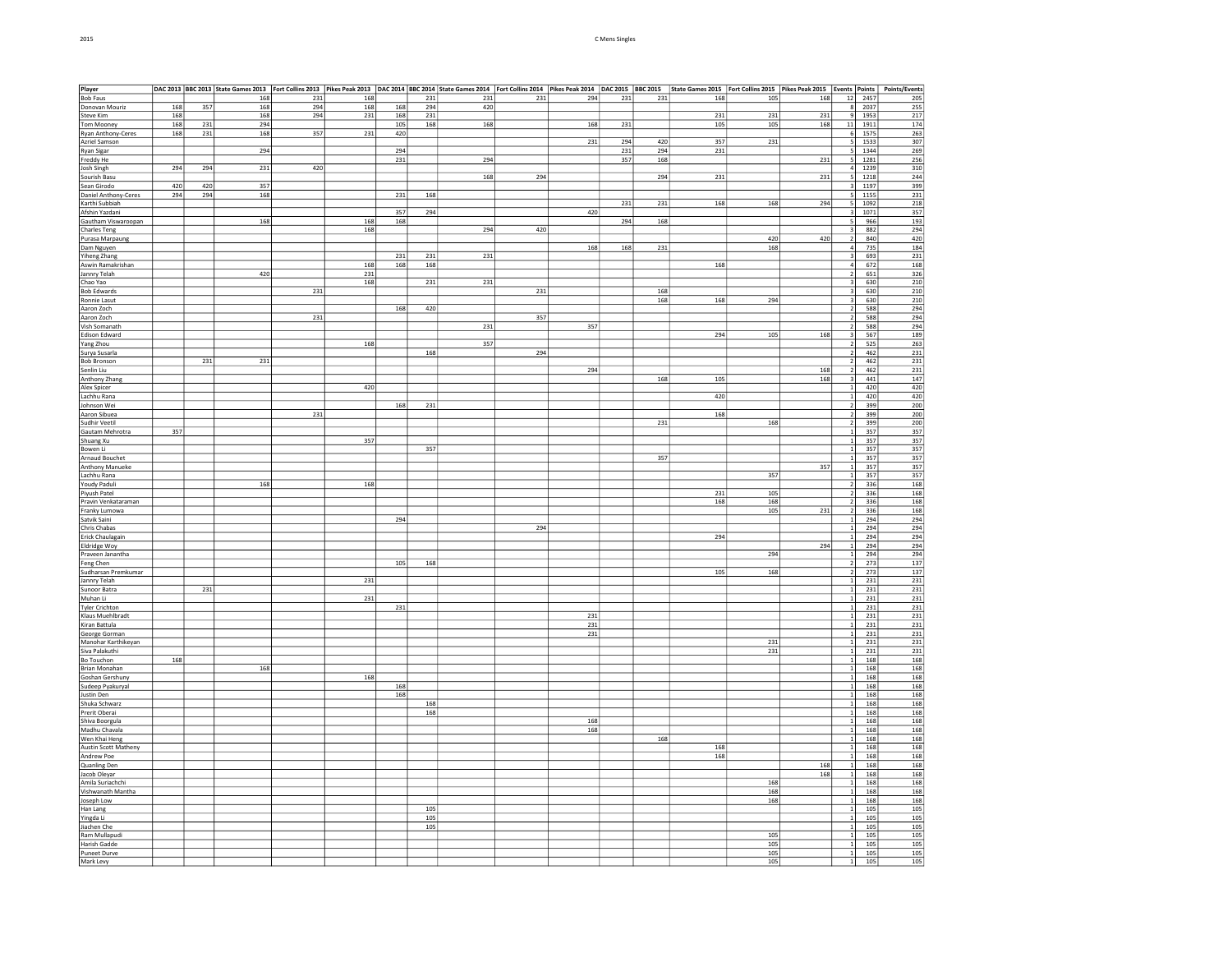| Player              |     |  |     |     |     | DAC 2013  BBC 2013  State Games 2013  Fort Collins 2013  Pikes Peak 2013  DAC 2014  BBC 2014  State Games 2014  Fort Collins 2014  Pikes Peak 2014  DAC 2014  Pikes Peak 2014  Pikes Peak 2015  Fort Collins 2015  Fort Collin |     |  |     |  |  |      |     |
|---------------------|-----|--|-----|-----|-----|--------------------------------------------------------------------------------------------------------------------------------------------------------------------------------------------------------------------------------|-----|--|-----|--|--|------|-----|
| Mariana Beard       | 540 |  | 540 |     | 540 |                                                                                                                                                                                                                                | 540 |  |     |  |  | 2160 | 540 |
| Maite Mackey        |     |  |     | 540 | 378 | 378                                                                                                                                                                                                                            | 378 |  |     |  |  | 1674 | 419 |
| Jingjing Li         | 459 |  | 378 | 378 |     |                                                                                                                                                                                                                                |     |  |     |  |  | 1215 | 405 |
| Hannah Wang         |     |  | 459 |     |     |                                                                                                                                                                                                                                |     |  | 540 |  |  | 999  | 500 |
| Mary Jane Schatzle  |     |  |     | 459 | 459 |                                                                                                                                                                                                                                |     |  |     |  |  | 918  | 459 |
| Diana Tronoe        |     |  |     |     |     | 540                                                                                                                                                                                                                            |     |  |     |  |  | 540  | 540 |
| Catherine Kent      |     |  |     |     |     | 459                                                                                                                                                                                                                            |     |  |     |  |  | 459  | 459 |
| Jacqueline Myers    |     |  |     |     |     |                                                                                                                                                                                                                                | 459 |  |     |  |  | 459  | 459 |
| Tangkwa Ja          |     |  |     |     |     |                                                                                                                                                                                                                                |     |  | 459 |  |  | 459  | 459 |
| Kate Mooney         | 378 |  |     |     |     |                                                                                                                                                                                                                                |     |  |     |  |  | 378  | 378 |
| Yang Shu            |     |  | 378 |     |     |                                                                                                                                                                                                                                |     |  |     |  |  | 378  | 378 |
| Caitlin Wootton     |     |  |     | 378 |     |                                                                                                                                                                                                                                |     |  |     |  |  | 378  | 378 |
| Katherine Pillman   |     |  |     |     | 378 |                                                                                                                                                                                                                                |     |  |     |  |  | 378  | 378 |
| Qian-Yun Zhang      |     |  |     |     |     | 378                                                                                                                                                                                                                            |     |  |     |  |  | 378  | 378 |
| Yishuen Lo          |     |  |     |     |     |                                                                                                                                                                                                                                | 378 |  |     |  |  | 378  | 378 |
| Kathryn Kutzner     |     |  | 297 |     |     |                                                                                                                                                                                                                                |     |  |     |  |  | 297  | 297 |
| Archana Subramanian |     |  |     | 297 |     |                                                                                                                                                                                                                                |     |  |     |  |  | 297  | 297 |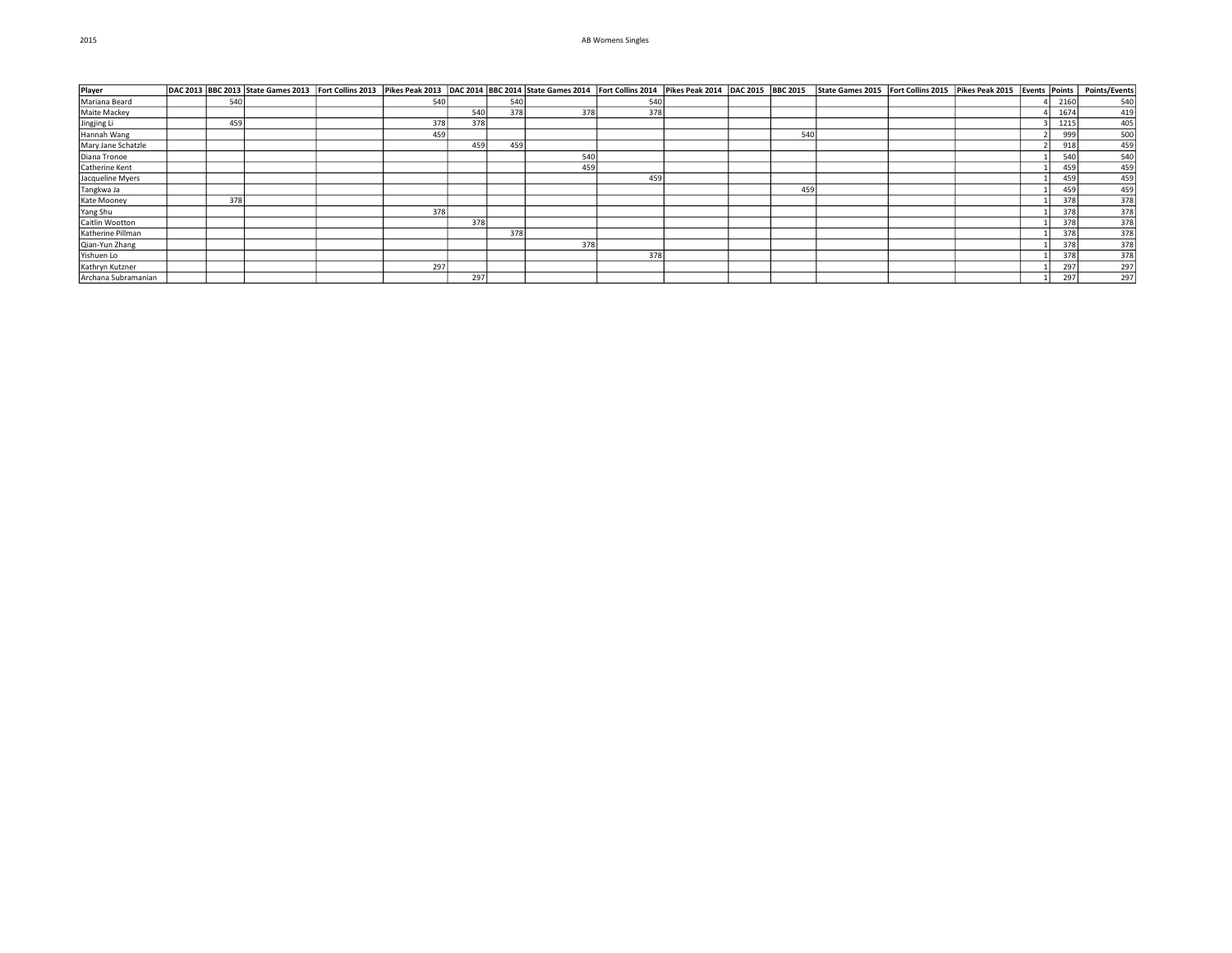# 2015 C Womens Singles

| Player              |     |     |     |     |     |     |     | DAC 2013 BBC 2013 State Games 2013 Fort Collins 2013 Pikes Peak 2013 DAC 2014 BBC 2014 State Games 2014 Fort Collins 2014 Pikes Peak 2014 DAC 2015 BBC 2015 |     |     |     |     | State Games 2015   Fort Collins 2015   Pikes Peak 2015 |     |     | Events Points |                  | Points/Events                                                            |
|---------------------|-----|-----|-----|-----|-----|-----|-----|-------------------------------------------------------------------------------------------------------------------------------------------------------------|-----|-----|-----|-----|--------------------------------------------------------|-----|-----|---------------|------------------|--------------------------------------------------------------------------|
| Lulu Bourrust       |     |     | 294 |     | 294 | 420 | 294 | 294                                                                                                                                                         | 294 | 294 | 357 | 357 | 294                                                    | 294 | 420 | 12            | 3906             | 326                                                                      |
| Elene Mooney        | 231 | 357 |     |     |     |     | 231 |                                                                                                                                                             | 231 | 357 | 294 | 294 | 231                                                    |     | 357 |               | 2583             | 287                                                                      |
| Shu Yang            |     |     |     |     |     | 357 | 294 |                                                                                                                                                             | 294 |     | 294 | 231 |                                                        |     |     |               | 1470             | 294                                                                      |
| Julie Rowan Zoch    |     |     |     |     |     |     | 420 |                                                                                                                                                             | 420 |     |     | 294 |                                                        | 294 |     |               | 1428             | 357                                                                      |
| Marianne Foo        |     |     |     |     | 294 | 294 |     |                                                                                                                                                             |     | 231 | 294 |     |                                                        |     |     |               | 1113             | 278                                                                      |
| Jingjing Li         | 420 |     |     | 420 |     |     |     |                                                                                                                                                             |     |     |     |     |                                                        |     |     |               | 840              | $\frac{1}{420}$                                                          |
| Varshini Jagannath  |     |     |     |     |     |     |     |                                                                                                                                                             |     |     |     |     | 420                                                    | 420 |     |               | 840              | $\begin{array}{r}\n 420 \\  \hline\n 389 \\  \hline\n 357\n \end{array}$ |
| Maite Mackey        |     |     |     | 357 |     |     |     |                                                                                                                                                             |     |     | 420 |     |                                                        |     |     |               | <b>777</b>       |                                                                          |
| Nova Gerungan       |     |     | 420 | 294 |     |     |     |                                                                                                                                                             |     |     |     |     |                                                        |     |     |               | 714              |                                                                          |
| Archana Subramanian |     |     |     |     | 420 |     |     |                                                                                                                                                             |     |     |     |     | 294                                                    |     |     |               | 714              |                                                                          |
| Kavya Ravikumar     |     |     |     |     |     |     |     |                                                                                                                                                             |     |     |     |     | 357                                                    | 357 |     |               | 714              | $\begin{array}{r}\n 357 \\  \hline\n 357 \\  \hline\n 326\n \end{array}$ |
| Kate Mooney         | 357 |     |     | 294 |     |     |     |                                                                                                                                                             |     |     |     |     |                                                        |     |     |               | 651              |                                                                          |
| Kanako Hokama       | 231 | 420 |     |     |     |     |     |                                                                                                                                                             |     |     |     |     |                                                        |     |     |               | 651              | $\frac{326}{326}$                                                        |
| Shu Yang            |     |     |     |     |     |     |     | 357                                                                                                                                                         |     | 294 |     |     |                                                        |     |     |               | 651              |                                                                          |
| Nethra Vish         |     |     |     |     |     |     |     |                                                                                                                                                             |     |     |     |     | 231                                                    |     | 294 |               | 525              |                                                                          |
| Christine Ramsey    |     |     |     |     |     |     |     | 420                                                                                                                                                         |     |     |     |     |                                                        |     |     |               | 420              | 420                                                                      |
| Dorris Taylor       |     |     |     |     |     |     |     |                                                                                                                                                             |     | 420 |     |     |                                                        |     |     |               | 420              | $\frac{420}{420}$                                                        |
| Varsha Vadaguru     |     |     |     |     |     |     |     |                                                                                                                                                             |     |     |     | 420 |                                                        |     |     |               | 420              |                                                                          |
| Sabrina Chen        |     |     | 357 |     |     |     |     |                                                                                                                                                             |     |     |     |     |                                                        |     |     |               | 357              | $\begin{array}{r}\n 357 \\  \hline\n 357 \\  \hline\n 357\n \end{array}$ |
| Nethra Viswaroopan  |     |     |     |     | 357 |     |     |                                                                                                                                                             |     |     |     |     |                                                        |     |     |               | 357              |                                                                          |
| Caitlin Wootton     |     |     |     |     |     |     | 357 |                                                                                                                                                             |     |     |     |     |                                                        |     |     |               | 357              |                                                                          |
| Dee Wagner          |     |     |     |     |     |     |     |                                                                                                                                                             | 357 |     |     |     |                                                        |     |     |               | 357              | 357<br>294<br>294<br>294<br>294<br>231<br>231                            |
| Kathy Kutzner       | 294 |     |     |     |     |     |     |                                                                                                                                                             |     |     |     |     |                                                        |     |     |               | 294              |                                                                          |
| Alaknanda Peri      |     | 294 |     |     |     |     |     |                                                                                                                                                             |     |     |     |     |                                                        |     |     |               | 294              |                                                                          |
| Gaby Sigar          |     |     | 294 |     |     |     |     |                                                                                                                                                             |     |     |     |     |                                                        |     |     |               | 294              |                                                                          |
| Virginia Clair      |     |     |     |     |     |     |     | 294                                                                                                                                                         |     |     |     |     |                                                        |     |     |               | 294              |                                                                          |
| Nan Huo             |     |     |     |     |     |     | 231 |                                                                                                                                                             |     |     |     |     |                                                        |     |     |               | 231              |                                                                          |
| Stephanie Loots     |     |     |     |     |     |     |     |                                                                                                                                                             | 231 |     |     |     |                                                        |     |     |               | $\overline{231}$ |                                                                          |
| Annika Muehlbradt   |     |     |     |     |     |     |     |                                                                                                                                                             |     | 231 |     |     |                                                        |     |     |               | 231              | $\frac{231}{231}$                                                        |
| Laura Stuto         |     |     |     |     |     |     |     |                                                                                                                                                             |     |     | 231 |     |                                                        |     |     |               | 231              |                                                                          |
| Neha Dhar           |     |     |     |     |     |     |     |                                                                                                                                                             |     |     |     | 231 |                                                        |     |     |               | 231              | 231                                                                      |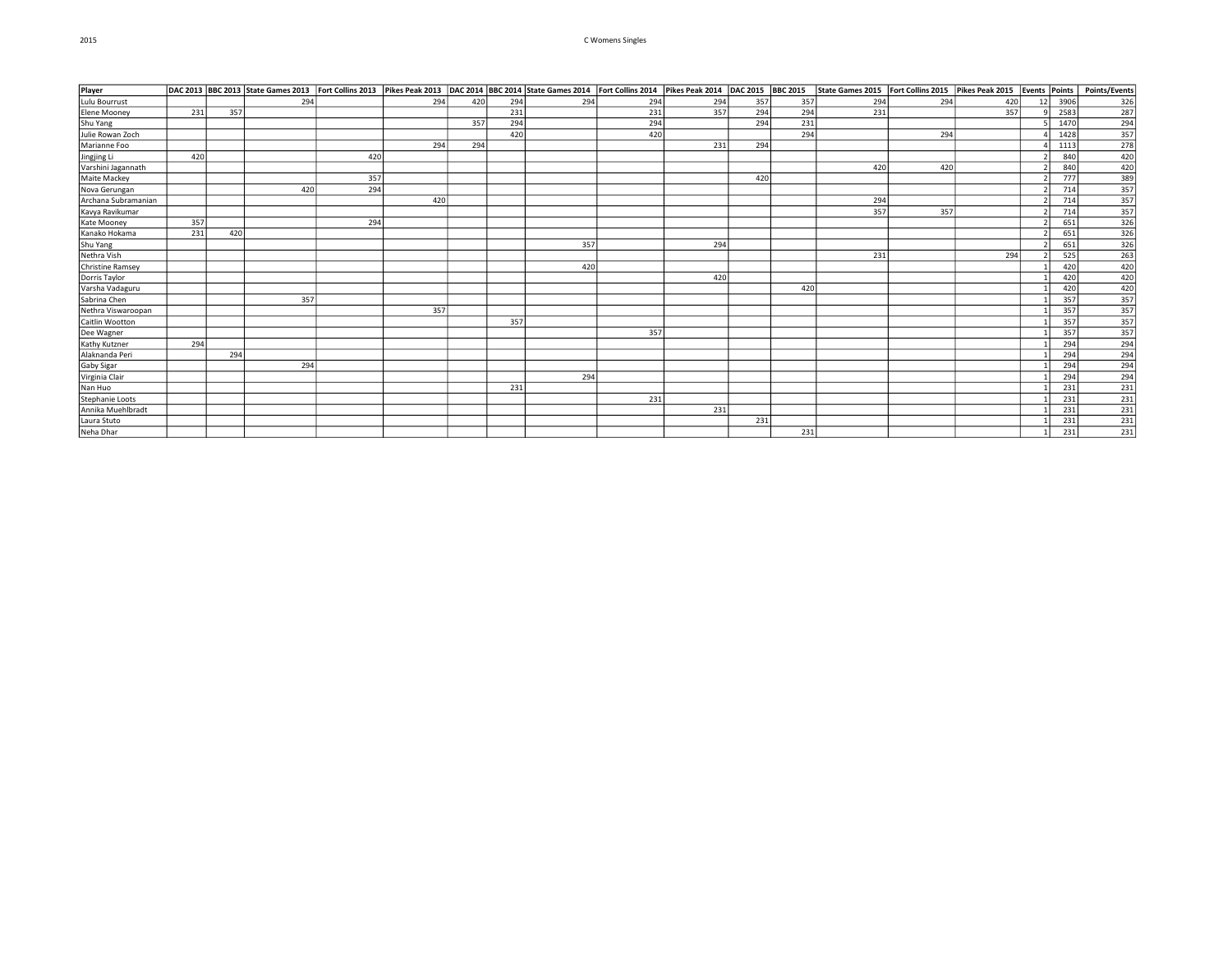| Player               |     |     |     |     |     |     | DAC 2013 BBC 2013 State Games 2013 Fort Collins 2013 Pikes Peak 2013 DAC 2014 BBC 2014 State Games 2014 Fort Collins 2014 Pikes Peak 2014 DAC 2015 BBC 2015 |  |     | State Games 2015   Fort Collins 2015   Pikes Peak 2015 |  | Events Points |      | <b>Points/Events</b> |
|----------------------|-----|-----|-----|-----|-----|-----|-------------------------------------------------------------------------------------------------------------------------------------------------------------|--|-----|--------------------------------------------------------|--|---------------|------|----------------------|
| <b>Bob Bronson</b>   | 459 |     |     | 459 | 540 | 378 | 459                                                                                                                                                         |  |     |                                                        |  |               | 3213 | 459                  |
| <b>Grant Taggard</b> | 540 |     |     | 540 |     |     |                                                                                                                                                             |  |     |                                                        |  |               | 1080 | 540                  |
| Stan Boyd            |     |     |     |     |     | 540 | 54                                                                                                                                                          |  |     |                                                        |  |               | 1080 | 540                  |
| Sandy Roberts        |     | 540 |     |     |     |     |                                                                                                                                                             |  |     |                                                        |  |               | 540  | 540                  |
| Mark Levy            |     |     | 540 |     |     |     |                                                                                                                                                             |  |     |                                                        |  |               | 540  | 540                  |
| David Ross           |     |     |     |     |     | 540 |                                                                                                                                                             |  |     |                                                        |  |               | 540  | 540                  |
| Anthony Manueke      |     |     |     |     |     |     |                                                                                                                                                             |  |     |                                                        |  |               | 459  | 459                  |
| ML Johnson           |     |     | 459 |     |     |     |                                                                                                                                                             |  |     |                                                        |  |               | 459  | 459                  |
| <b>Bob Faus</b>      |     |     |     |     | 459 |     |                                                                                                                                                             |  | 459 |                                                        |  |               | 918  | 459                  |
| Sam Liew             |     |     |     |     |     | 459 |                                                                                                                                                             |  |     |                                                        |  |               | 459  | 459                  |
| John Jesmer          |     | 378 |     |     |     |     |                                                                                                                                                             |  |     |                                                        |  |               | 378  | 378                  |
| Ram Oad              |     |     | 378 |     |     |     |                                                                                                                                                             |  |     |                                                        |  |               | 378  | 378                  |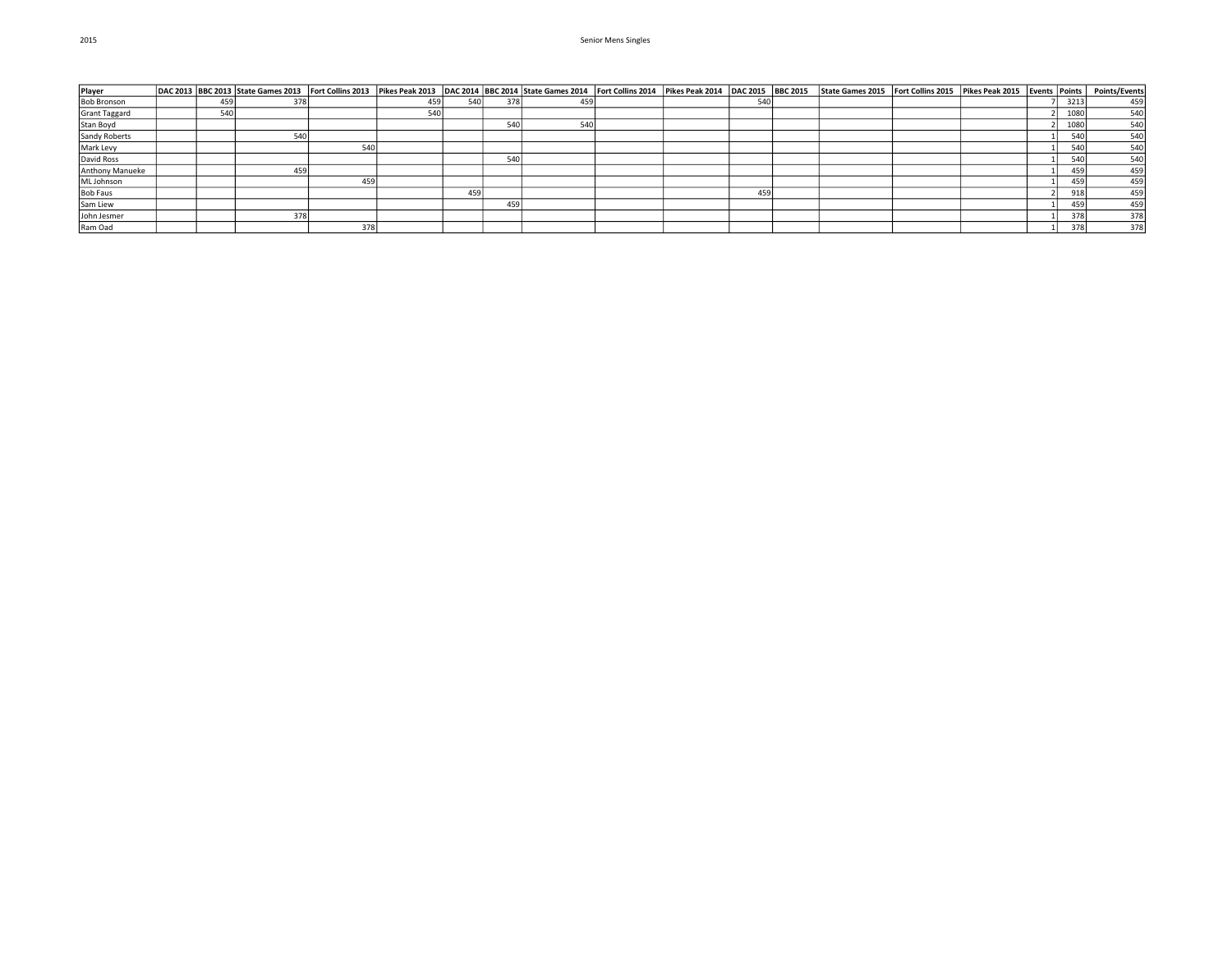| Player            |     |     |     |           |     | DAC 2013  BBC 2013  State Games 2013  Fort Collins 2013  Pikes Peak 2013  DAC 2014  BBC 2014  State Games 2014  Fort Collins 2014  Pikes Peak 2014  DAC 2015  BBC 2015 |     |  |     | State Games 2015   Fort Collins 2015   Pikes Peak 2015   Events   Points |  |      | <b>Points/Events</b> |
|-------------------|-----|-----|-----|-----------|-----|------------------------------------------------------------------------------------------------------------------------------------------------------------------------|-----|--|-----|--------------------------------------------------------------------------|--|------|----------------------|
| Dorris Taylor     | 378 | 459 | 459 | 540       |     |                                                                                                                                                                        | 378 |  | 459 |                                                                          |  | 3672 | 459                  |
| Linda Cory        |     |     |     | <b>CA</b> |     |                                                                                                                                                                        | 540 |  |     |                                                                          |  | 2700 | 540                  |
| <b>Gwen Wiley</b> | 540 | 540 |     | <b>FA</b> |     |                                                                                                                                                                        |     |  |     |                                                                          |  | 1620 | 540                  |
| Chris Beal        | 459 |     |     | 459       |     |                                                                                                                                                                        | 459 |  |     |                                                                          |  | 1377 | 459                  |
| Martha McMahan    |     |     |     | 459       |     |                                                                                                                                                                        |     |  |     |                                                                          |  | 459  | 459                  |
| Marti Hopper      |     |     |     |           | 459 |                                                                                                                                                                        |     |  |     |                                                                          |  | 459  | 459                  |
| Virginia Clair    |     |     | 378 |           |     |                                                                                                                                                                        |     |  |     |                                                                          |  | 378  | 378                  |
| Caroline King     |     |     |     |           |     |                                                                                                                                                                        |     |  |     |                                                                          |  | 378  | 378                  |

 $\sim$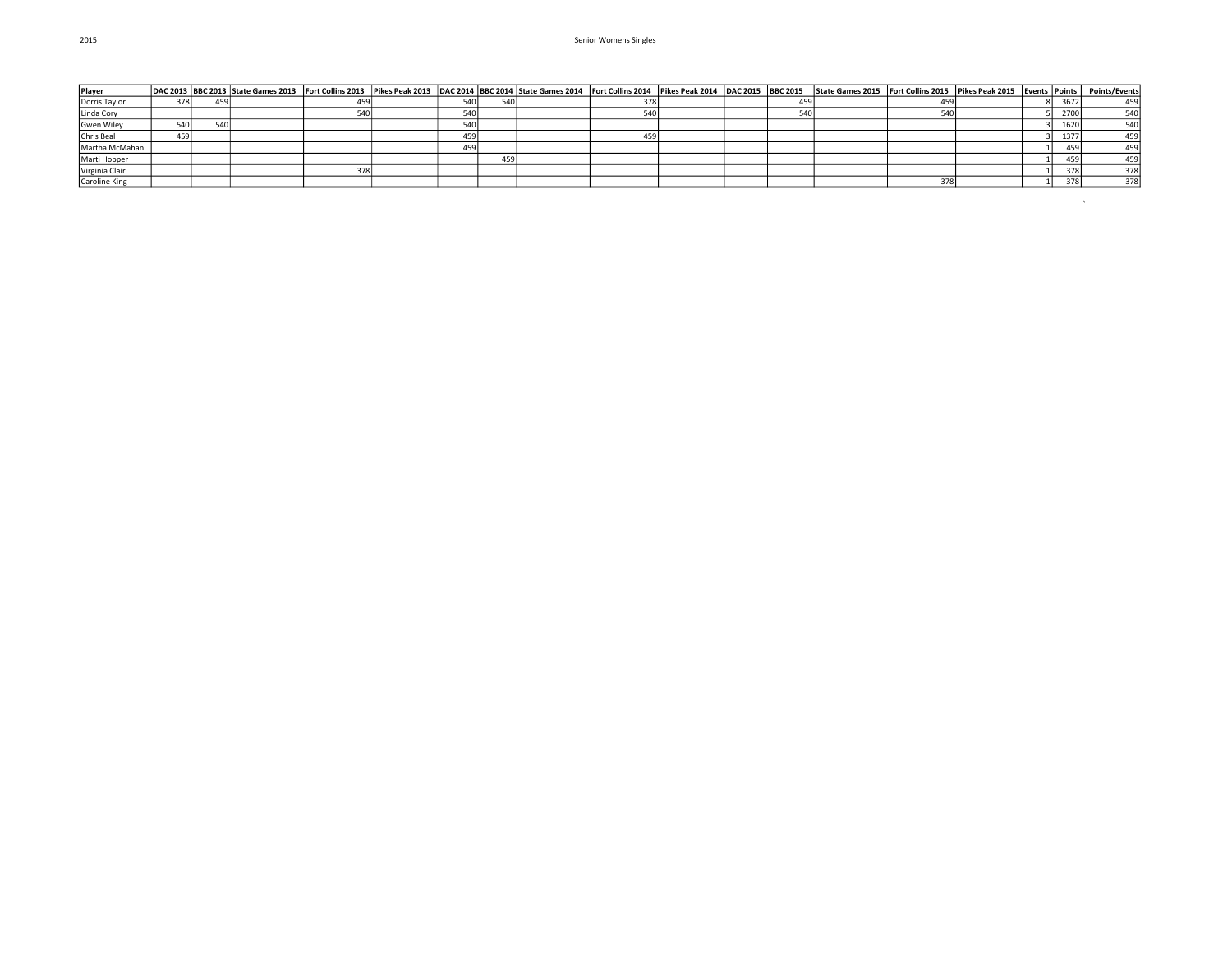#### 2015 A Mens Doubles

| Player                                  |     |     | DAC 2013  State Cames 2013  Fort Collins 2013  Fines Peak 2013  DAC 2014  BBC 2014  State Games 2014  Fort Collins 2014  Pikes Peak 2014  Pac 2014  Pikes Peak 2014  DAC 2014  Pikes Peak 2014  DAC 2015  BBC 2015  State Game |     |     |     |                  |     |     |     |     |     |     |     |     |                       | Points/Events |
|-----------------------------------------|-----|-----|--------------------------------------------------------------------------------------------------------------------------------------------------------------------------------------------------------------------------------|-----|-----|-----|------------------|-----|-----|-----|-----|-----|-----|-----|-----|-----------------------|---------------|
| Shankar Kolappan/Yanis Fernandes        |     |     |                                                                                                                                                                                                                                |     |     |     | 459              | 378 | 540 | 297 |     |     | 297 | 378 | 378 | 7<br>2727             | 390           |
| Chern-Hooi Lim/Nikhil Engula            |     |     |                                                                                                                                                                                                                                |     |     |     |                  |     |     | 540 | 540 | 540 | 459 |     | 540 | 2619<br>5             | 524           |
| Chern - Hooi Lim/Amrik Sen              | 540 | 459 |                                                                                                                                                                                                                                | 540 | 540 |     |                  |     |     |     |     |     |     |     |     | 2079<br>4             | 520           |
| Kathy Zimmerman/Jasper Tai              | 459 | 540 |                                                                                                                                                                                                                                |     | 378 | 378 |                  |     |     |     |     |     |     |     |     | 1755<br>4             | 439           |
| Jasper Tai/Jerry Zhou                   |     |     |                                                                                                                                                                                                                                | 459 |     |     |                  | 459 |     |     | 297 |     |     |     |     | 1215                  | 405           |
| Ahmadin Badruddin/Yang Lu               | 378 | 378 |                                                                                                                                                                                                                                |     |     | 216 |                  |     |     |     |     |     |     |     |     | 972<br>$\vert$ 3      | 324           |
| Chern-Hooi Lim/Alex Spicer              |     |     |                                                                                                                                                                                                                                |     |     |     | 378              | 540 |     |     |     |     |     |     |     | 918<br>$\overline{2}$ | 459           |
| Omkar Shinder/Jasper Tai                |     |     |                                                                                                                                                                                                                                |     |     |     |                  |     |     |     |     | 459 |     |     | 459 | 918<br>$\overline{z}$ | 459           |
| Daniel Zhang/Dmitriy Vassilyev          |     |     | 540                                                                                                                                                                                                                            |     | 297 |     |                  |     |     |     |     |     |     |     |     | 837<br>$\overline{2}$ | 419           |
| Han Chi/Shengkai Luo                    |     |     |                                                                                                                                                                                                                                |     |     |     |                  |     |     |     |     |     |     | 459 | 378 | 837                   | 419           |
| Nirmal Shekar/Ben Lord                  |     |     |                                                                                                                                                                                                                                |     |     |     |                  | 378 | 378 |     |     |     |     |     |     | 756<br>$\overline{2}$ | 378           |
| Alan Mills/Steffen Lutz                 |     |     |                                                                                                                                                                                                                                |     |     | 378 |                  |     |     |     | 297 |     |     |     |     | 675<br>$\overline{2}$ | 338           |
| Ajith Isaac/Thin Nguyen                 |     |     |                                                                                                                                                                                                                                |     |     |     |                  |     |     |     |     | 378 |     | 297 |     | 675<br>$\overline{2}$ | 338           |
| Chirag Ravishankar/Dimitry Vassilyiv    |     |     |                                                                                                                                                                                                                                |     |     |     |                  | 297 | 297 |     |     |     |     |     |     | 594<br>$\overline{2}$ | 297           |
| Chern - Hooi Lim/Chad Naramore          |     |     |                                                                                                                                                                                                                                |     |     | 540 |                  |     |     |     |     |     |     |     |     | 540                   | 540           |
| Hannah Wang/Japer Tai                   |     |     |                                                                                                                                                                                                                                |     |     |     | 540              |     |     |     |     |     |     |     |     | 540<br>$\mathbf{1}$   | 540           |
| an Tuck Chan/Hoang Huy Phan             |     |     |                                                                                                                                                                                                                                |     |     |     |                  |     |     |     |     |     | 540 |     |     | 540                   | 540           |
| Nikhil Enugula/Omkar Shinde             |     |     |                                                                                                                                                                                                                                |     |     |     |                  |     |     |     |     |     |     | 540 |     | 540<br>$\overline{1}$ | 540           |
| Ben Low/Jason Low                       |     |     |                                                                                                                                                                                                                                |     | 297 |     |                  |     |     |     |     |     |     | 216 |     | $\vert$ 2<br>513      | 257           |
| Ben Lord/Richard Lim                    |     |     | 459                                                                                                                                                                                                                            |     |     |     |                  |     |     |     |     |     |     |     |     | $\vert$ 1<br>459      | 459           |
| Shankar Kolappan/Steffen Lutz           |     |     |                                                                                                                                                                                                                                |     | 459 |     |                  |     |     |     |     |     |     |     |     | 459                   | 459           |
| Jaeduck Park/Qin Zhu                    |     |     |                                                                                                                                                                                                                                |     |     | 459 |                  |     |     |     |     |     |     |     |     | 459                   | 459           |
|                                         |     |     |                                                                                                                                                                                                                                |     |     |     |                  |     | 459 |     |     |     |     |     |     | 459                   | 459           |
| Evan Acevedo/Jasper Tai                 |     |     |                                                                                                                                                                                                                                |     |     |     |                  |     |     |     |     |     |     |     |     |                       |               |
| Jasper Tai/Nirmal Shekar                |     |     |                                                                                                                                                                                                                                |     |     |     |                  |     |     | 459 |     |     |     |     |     | 459                   | 459           |
| Brent Cutcliffe/Jasper Tai              |     |     |                                                                                                                                                                                                                                |     |     |     |                  |     |     |     | 459 |     |     |     |     | $\vert$ 1<br>459      | 459           |
| Alan Mills/Richard Lim                  |     |     |                                                                                                                                                                                                                                | 378 |     |     |                  |     |     |     |     |     |     |     |     | 378<br>$\mathbf{1}$   | 378           |
| Ben Lord/Yacheng Sun                    |     | 378 |                                                                                                                                                                                                                                |     |     |     |                  |     |     |     |     |     |     |     |     | 378<br>1              | 378           |
| Catherine Kent/Jasper Tai               |     |     | 378                                                                                                                                                                                                                            |     |     |     |                  |     |     |     |     |     |     |     |     | 378<br>$\overline{1}$ | 378           |
| Derby Kolibu/Ung Phung                  |     |     |                                                                                                                                                                                                                                |     | 378 |     |                  |     |     |     |     |     |     |     |     | 378                   | 378           |
| Li Cheng/Sumate Permwonguswa            |     |     |                                                                                                                                                                                                                                | 378 |     |     |                  |     |     |     |     |     |     |     |     | 378                   | 378           |
| Murugappan Meyyappan/Narayan madabusi   | 378 |     |                                                                                                                                                                                                                                |     |     |     |                  |     |     |     |     |     |     |     |     | 378<br>$\overline{1}$ | 378           |
| Shankar Kolapan/Narayan Madabusi        |     |     | 378                                                                                                                                                                                                                            |     |     |     |                  |     |     |     |     |     |     |     |     | 378<br>1              | 378           |
| Tristan Wallhead/Qin Zhu                |     |     |                                                                                                                                                                                                                                |     |     |     | $\overline{378}$ |     |     |     |     |     |     |     |     | 378<br>$\overline{1}$ | 378           |
| Hannah Wang/Chern - Hooi Lim            |     |     |                                                                                                                                                                                                                                |     |     |     |                  |     | 378 |     |     |     |     |     |     | 378<br>$\overline{1}$ | 378           |
| Brent Cutcliffe/Omkar Shinde            |     |     |                                                                                                                                                                                                                                |     |     |     |                  |     |     | 378 |     |     |     |     |     | 378                   | 378           |
| Ben Lord/Jerry Zhou                     |     |     |                                                                                                                                                                                                                                |     |     |     |                  |     |     | 378 |     |     |     |     |     | 378                   | 378           |
| Omkar Shinder/Raghu Varier              |     |     |                                                                                                                                                                                                                                |     |     |     |                  |     |     |     | 378 |     |     |     |     | 378<br>$\frac{1}{2}$  | 378           |
| Ben Lord/Yanis Fernandes                |     |     |                                                                                                                                                                                                                                |     |     |     |                  |     |     |     | 378 |     |     |     |     | 378<br>$\mathbf{1}$   | 378           |
| Alex Cuan/Kitichai Phuvapaisankit       |     |     |                                                                                                                                                                                                                                |     |     |     |                  |     |     |     |     | 378 |     |     |     | 378<br>1              | 378           |
| Michael Rotinsulu/Didik Supriyanto      |     |     |                                                                                                                                                                                                                                |     |     |     |                  |     |     |     |     |     | 378 |     |     | 378<br>$\mathbf{1}$   | 378           |
| Chirag Ravishankar/Omkar Shinde         |     |     |                                                                                                                                                                                                                                |     |     |     |                  |     |     |     |     |     | 378 |     |     | 378                   | 378           |
| Richard Lim/Jasper Tai                  |     |     |                                                                                                                                                                                                                                |     |     |     |                  |     |     |     |     |     |     | 378 |     | 378<br>$\overline{1}$ | 378           |
| Alex Latchininsky/Nirmal Shekar         | 297 |     |                                                                                                                                                                                                                                |     |     |     |                  |     |     |     |     |     |     |     |     | $\overline{1}$<br>297 | 297           |
| <b>B Dheenadayalan/Richard Lim</b>      |     | 297 |                                                                                                                                                                                                                                |     |     |     |                  |     |     |     |     |     |     |     |     | 297<br>1              | 297           |
| i Cheng/Tony Han                        |     |     |                                                                                                                                                                                                                                |     | 297 |     |                  |     |     |     |     |     |     |     |     | 297<br>$\overline{1}$ | 297           |
|                                         |     |     |                                                                                                                                                                                                                                |     | 297 |     |                  |     |     |     |     |     |     |     |     | 297                   | 297           |
| MJ Chong/Vijay Hurkute                  | 297 |     |                                                                                                                                                                                                                                |     |     |     |                  |     |     |     |     |     |     |     |     | 297                   | 297           |
| Ben Lord/Shankar Kolappan               |     | 297 |                                                                                                                                                                                                                                |     |     |     |                  |     |     |     |     |     |     |     |     | 297                   | 297           |
| Shankar Kolappan/Marty Raadshooven      |     |     |                                                                                                                                                                                                                                |     |     |     |                  |     |     |     |     |     |     |     |     |                       |               |
| Marty Raadshooven/Dimitry Vassilyiv     |     |     |                                                                                                                                                                                                                                |     |     | 297 |                  |     |     |     |     |     |     |     |     | 297                   | 297           |
| Alex Spicer/Shankar Kolappan            |     |     |                                                                                                                                                                                                                                |     |     | 297 |                  |     |     |     |     |     |     |     |     | 297<br>$\frac{1}{2}$  | 297           |
| Richard Lim/Bradley Pratasik            |     |     |                                                                                                                                                                                                                                |     |     |     | 297              |     |     |     |     |     |     |     |     | 297<br>$\overline{1}$ | 297           |
| Evan Acevedo/Raghu Varier               |     |     |                                                                                                                                                                                                                                |     |     |     | 297              |     |     |     |     |     |     |     |     | 297<br>$\overline{1}$ | 297           |
| Jeffri Sigar/Kenny Wong                 |     |     |                                                                                                                                                                                                                                |     |     |     | 297              |     |     |     |     |     |     |     |     | 297                   | 297           |
| Jonathan Gregory/Steffen Lutz           |     |     |                                                                                                                                                                                                                                |     |     |     | 297              |     |     |     |     |     |     |     |     | 297                   | 297           |
| H Guo/Yue Zhou                          |     |     |                                                                                                                                                                                                                                |     |     |     |                  | 297 |     |     |     |     |     |     |     | 297                   | 297           |
| Richard Lim/Raghu Varier                |     |     |                                                                                                                                                                                                                                |     |     |     |                  | 297 |     |     |     |     |     |     |     | 297<br>1              | 297           |
| Jimmy Chen/Yang Lu                      |     |     |                                                                                                                                                                                                                                |     |     |     |                  | 297 |     |     |     |     |     |     |     | 297<br>$\overline{1}$ | 297           |
| Brent Cutcliffe/Pedro Arturo Garcia     |     |     |                                                                                                                                                                                                                                |     |     |     |                  |     | 297 |     |     |     |     |     |     | 297                   | 297           |
| Daniel Anthony Ceres/Chirag Ravishankar |     |     |                                                                                                                                                                                                                                |     |     |     |                  |     |     | 297 |     |     |     |     |     | 297                   | 297           |
| Evan Acevedo/Thinh Nguyen               |     |     |                                                                                                                                                                                                                                |     |     |     |                  |     |     | 297 |     |     |     |     |     | 297                   | 297           |
| Mahesh Venkatesh/Raghu Varier           |     |     |                                                                                                                                                                                                                                |     |     |     |                  |     |     | 297 |     |     |     |     |     | 297                   | 297           |
| Chirag Ravishankar/Mahesh Venkatesh     |     |     |                                                                                                                                                                                                                                |     |     |     |                  |     |     |     | 297 |     |     |     |     | 297<br>$\overline{1}$ | 297           |
| Daniel Ceres/Manish Sood                |     |     |                                                                                                                                                                                                                                |     |     |     |                  |     |     |     | 297 |     |     |     |     | 297<br>-1             | 297           |
| Yanid Fernandes/Chirag Ravishankar      |     |     |                                                                                                                                                                                                                                |     |     |     |                  |     |     |     |     | 297 |     |     |     | 297<br>$\overline{1}$ | 297           |
| Steffen Lutz/Yacheng Sun                |     |     |                                                                                                                                                                                                                                |     |     |     |                  |     |     |     |     | 297 |     |     |     | 297                   | 297           |
| Ben Lord/Raghu Varier                   |     |     |                                                                                                                                                                                                                                |     |     |     |                  |     |     |     |     |     | 297 |     |     | 297                   | 297           |
| Derby Kolibu/Barry Manembu              |     |     |                                                                                                                                                                                                                                |     |     |     |                  |     |     |     |     |     | 297 |     |     | 297<br>$\overline{1}$ | 297           |
| <b>Toby Zhang/Leo Zhong</b>             |     |     |                                                                                                                                                                                                                                |     |     |     |                  |     |     |     |     |     | 297 |     |     | 1<br>297              | 297           |
| immy Hoang/Toby Zhang                   |     |     |                                                                                                                                                                                                                                |     |     |     |                  |     |     |     |     |     |     |     | 297 | 297<br>$\mathbf{1}$   | 297           |
| Jimmy Chen/John Liu                     |     |     |                                                                                                                                                                                                                                |     |     |     |                  |     |     |     |     |     |     | 297 |     | 297<br>$\overline{1}$ | 297           |
| Leo Zhong/Aaron Zoch                    |     |     |                                                                                                                                                                                                                                |     |     |     |                  |     |     |     |     |     |     | 297 |     | 297                   | 297           |
| Raghu Varier/Afshin Yazdani             |     |     |                                                                                                                                                                                                                                |     |     |     |                  |     |     |     |     |     |     | 297 |     | 297                   | 297           |
|                                         |     |     |                                                                                                                                                                                                                                |     |     |     |                  |     |     |     |     |     |     |     |     |                       |               |
| Chirag Ravishankar/Nirmal Shekar        |     |     |                                                                                                                                                                                                                                |     |     |     | 216              |     |     |     |     |     |     |     |     | 216                   | 216           |
| Evan Acevedo/Ajith Issac                |     |     |                                                                                                                                                                                                                                |     |     |     |                  |     |     |     | 216 |     |     |     |     | $\overline{1}$<br>216 | 216           |
| Donovan Mouriz/Jasper Tai               |     |     |                                                                                                                                                                                                                                |     |     |     |                  |     |     |     |     |     | 216 |     |     | 216<br>$\frac{1}{2}$  | 216           |
| Jonathan Gregory/Zhe Zhou               |     |     |                                                                                                                                                                                                                                |     |     | 135 |                  |     |     |     |     |     |     |     |     | 135<br>$\mathbf{1}$   | 135           |
| Chirag Ravishankar/Yanis Fernandes      |     |     |                                                                                                                                                                                                                                |     |     | 135 |                  |     |     |     |     |     |     |     |     | 135                   | 135           |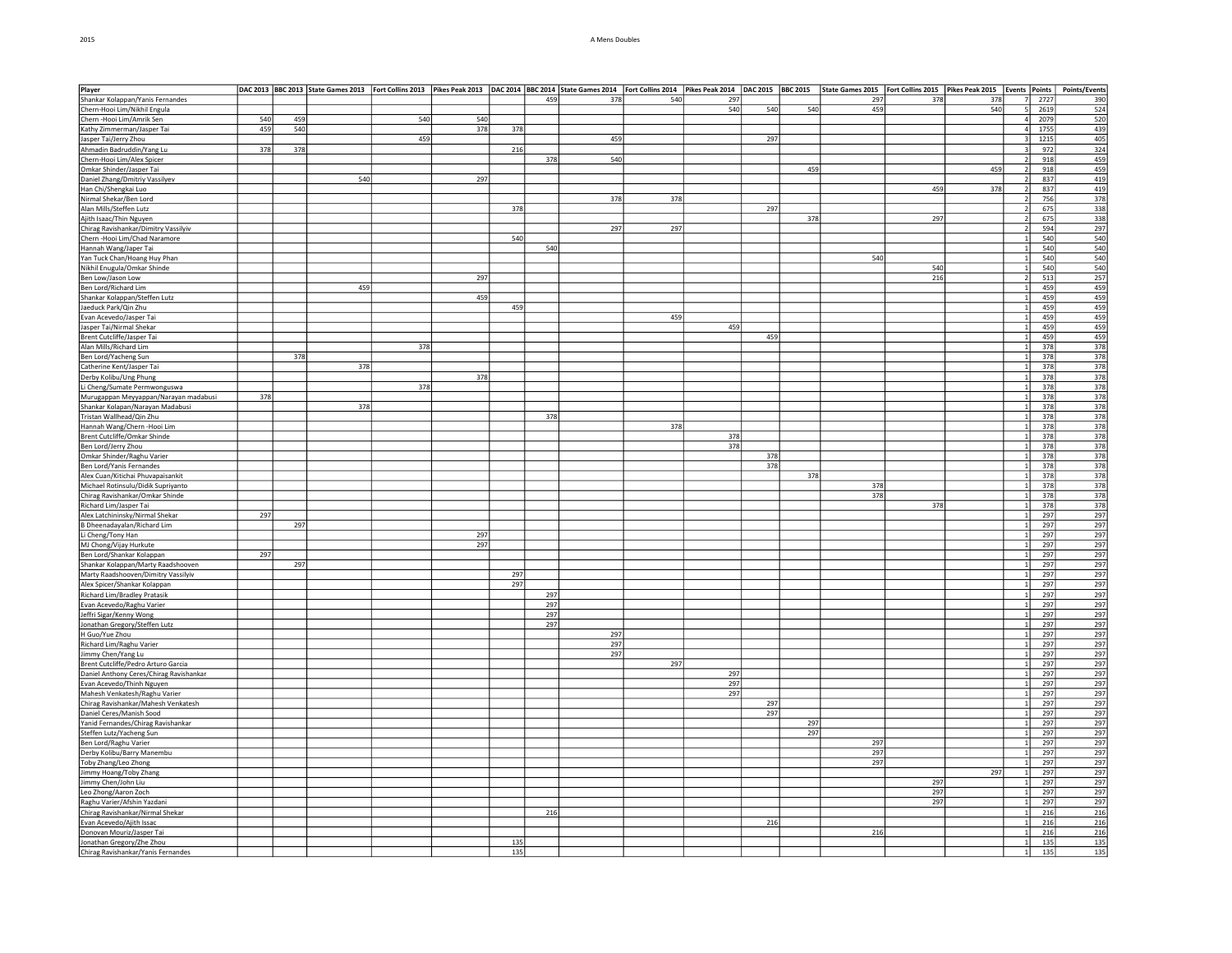| Player                                                                                                                                                                                                                                              |            |                   | 264 | 264 | 192        | 192        | 192               | 264        | 336        |                  |            | 264             | DAC 2013  88C 2013  8ate Games 2013  Fort Collins 2013  Pikes Peak 2013  DAC 2014  8BC 2014  State Games 2014  Fort Collins 2014  Pikes Peak 2014  DAC 2015  BEC 2015  BEC 2015  State Games 2015  Fort Collins 2015  Pikes Pe |            |                  |    | 8 1958                                                                                                                                                                                                                                                                                                                                                                                                                              | Points/Events<br>246                                                                                                        |
|-----------------------------------------------------------------------------------------------------------------------------------------------------------------------------------------------------------------------------------------------------|------------|-------------------|-----|-----|------------|------------|-------------------|------------|------------|------------------|------------|-----------------|--------------------------------------------------------------------------------------------------------------------------------------------------------------------------------------------------------------------------------|------------|------------------|----|-------------------------------------------------------------------------------------------------------------------------------------------------------------------------------------------------------------------------------------------------------------------------------------------------------------------------------------------------------------------------------------------------------------------------------------|-----------------------------------------------------------------------------------------------------------------------------|
| Ryan Anthony-Ceres/Donovan Mouriz<br>Ahmadin Badruddin/Yang Lu                                                                                                                                                                                      | 336        | 336               |     |     |            | 336        |                   |            |            |                  | 408        |                 |                                                                                                                                                                                                                                |            |                  |    | 4 1416                                                                                                                                                                                                                                                                                                                                                                                                                              | 354                                                                                                                         |
| Chirag Ravishankar/Dimitry Vassaliyev<br>Yanis Fernandes/Afshin Yazdani                                                                                                                                                                             |            |                   |     | 408 | 192        |            |                   | 480        |            | 408              | 480        |                 |                                                                                                                                                                                                                                | 336<br>48  |                  |    | 1416<br>1368                                                                                                                                                                                                                                                                                                                                                                                                                        | 354<br>456                                                                                                                  |
| -<br>Richard Lim/Ben Lord<br>Marty Raadshooven/Dimitry Vassilyiv<br>Shankar Kollapan/Narayan Madabusi                                                                                                                                               |            |                   | 480 |     |            |            |                   | 264        | 264        |                  | 336<br>264 |                 |                                                                                                                                                                                                                                |            |                  |    | $\frac{1344}{1272}$                                                                                                                                                                                                                                                                                                                                                                                                                 | $\frac{336}{318}$                                                                                                           |
|                                                                                                                                                                                                                                                     |            |                   | 403 |     |            | 336<br>408 | 40i               | 264        |            |                  |            | 264             |                                                                                                                                                                                                                                |            |                  |    | 1080                                                                                                                                                                                                                                                                                                                                                                                                                                | 360                                                                                                                         |
| Linn Crosetto/Shengkai Luo<br>Daniel Zhang/Dmitriy Vassilyev                                                                                                                                                                                        |            |                   |     |     |            |            |                   |            |            |                  | 336        | 480             |                                                                                                                                                                                                                                | 192        |                  |    | 1008                                                                                                                                                                                                                                                                                                                                                                                                                                | 336                                                                                                                         |
| Shankar Kolappan/Nirmal Shekar                                                                                                                                                                                                                      | 480        | 480               |     | 480 | 480        |            |                   |            |            |                  |            |                 |                                                                                                                                                                                                                                |            |                  | 21 | 960<br>960                                                                                                                                                                                                                                                                                                                                                                                                                          | 480<br>480                                                                                                                  |
| Russ Anthony Nirmal Shekar<br>Russ Anthony Nirmal Shekar<br>Alex Spicer/Raghu Variar<br>Yanis Fernandes/Catherine Kent<br>Chirag Ravisharica/Manish Sood<br>Nimes: Chon (Isho Liu                                                                   | 192        | 192               | 264 |     |            | 264        |                   | 408        |            |                  |            |                 | 480                                                                                                                                                                                                                            |            |                  |    | 912                                                                                                                                                                                                                                                                                                                                                                                                                                 | 228                                                                                                                         |
|                                                                                                                                                                                                                                                     |            |                   |     |     |            |            |                   |            |            |                  |            |                 | 408                                                                                                                                                                                                                            |            | 480              |    | 888<br>888<br>744<br>744                                                                                                                                                                                                                                                                                                                                                                                                            | $\begin{array}{r} 444 \\ 444 \\ \hline 372 \\ 372 \\ \hline \end{array}$                                                    |
|                                                                                                                                                                                                                                                     |            |                   |     |     |            |            |                   |            |            | $\overline{48}$  | 264        |                 |                                                                                                                                                                                                                                | 26         |                  |    |                                                                                                                                                                                                                                                                                                                                                                                                                                     |                                                                                                                             |
| Jimmy Chen/John Liu<br>Huanghao Feng/Yaolei Li                                                                                                                                                                                                      |            |                   |     |     |            |            |                   | 192        |            | 192              |            |                 |                                                                                                                                                                                                                                |            | 264              |    | 648                                                                                                                                                                                                                                                                                                                                                                                                                                 | 216                                                                                                                         |
| Mariana Beard/Catherine Kent<br>Russ Anthony/Alex Spicer                                                                                                                                                                                            |            | 408               |     | 264 | 192<br>336 |            |                   |            |            |                  |            |                 |                                                                                                                                                                                                                                |            |                  | 21 | 600<br>600                                                                                                                                                                                                                                                                                                                                                                                                                          | 300<br>300                                                                                                                  |
|                                                                                                                                                                                                                                                     |            |                   |     |     |            |            |                   |            |            |                  |            |                 |                                                                                                                                                                                                                                | 336        | 264              |    |                                                                                                                                                                                                                                                                                                                                                                                                                                     |                                                                                                                             |
| Michael Rotinsula/Eldridge Woy<br>Linn Crosetto/B Dheenadayalan<br>Catherine Kett/Hannah Wang<br>Churke Dai/Maggie Dinh-Phung<br>Churke Dai/Maggie Dinh-Phung<br>Vani: Encannedas/Abus Saines                                                       |            |                   |     |     |            |            | 336               |            |            | 192<br>336       | 192        |                 |                                                                                                                                                                                                                                |            |                  |    | 600<br>528<br>528<br>528                                                                                                                                                                                                                                                                                                                                                                                                            | $\frac{300}{264}$ $\frac{264}{264}$                                                                                         |
|                                                                                                                                                                                                                                                     |            |                   |     |     |            |            | 264               |            |            |                  |            |                 | 264                                                                                                                                                                                                                            |            |                  |    |                                                                                                                                                                                                                                                                                                                                                                                                                                     |                                                                                                                             |
| Yanis Fernandez/Alex Spicer<br>Richard Lim/Alex Spicer                                                                                                                                                                                              |            |                   |     |     |            | 480        | 480               |            |            |                  |            |                 |                                                                                                                                                                                                                                |            |                  |    | 480<br>480                                                                                                                                                                                                                                                                                                                                                                                                                          | 480                                                                                                                         |
| Yiran Chen/Linn Crosetto                                                                                                                                                                                                                            |            | 192               |     |     |            |            |                   |            |            |                  |            |                 |                                                                                                                                                                                                                                |            |                  |    | 456                                                                                                                                                                                                                                                                                                                                                                                                                                 | $\frac{480}{228}$                                                                                                           |
| Jonathan Gregory/Daniel Anthony-Ceres<br>Raghu Varier/Mahesh P.V<br>Limesh Dev/Yanis Ferrandes<br>Anand Kuruvakkat/Thin Nguyen<br>Anankat Kolonona (Ren Lord                                                                                        |            |                   |     |     |            | 264<br>192 |                   |            |            |                  | 192<br>264 |                 |                                                                                                                                                                                                                                |            |                  | ٥l | 456                                                                                                                                                                                                                                                                                                                                                                                                                                 | 228                                                                                                                         |
|                                                                                                                                                                                                                                                     |            |                   |     |     |            |            |                   |            |            |                  |            | $\frac{192}{2}$ | 264                                                                                                                                                                                                                            |            |                  |    | $\frac{1}{8}$ $\frac{1}{88}$ $\frac{1}{88}$ $\frac{1}{88}$                                                                                                                                                                                                                                                                                                                                                                          | $\begin{array}{r}\n 228 \\  \hline\n 228 \\  \hline\n 408 \\  \hline\n 408 \\  \hline\n 408 \\  \hline\n 100\n \end{array}$ |
|                                                                                                                                                                                                                                                     | 408        |                   |     |     |            |            |                   |            |            |                  |            |                 |                                                                                                                                                                                                                                |            |                  |    |                                                                                                                                                                                                                                                                                                                                                                                                                                     |                                                                                                                             |
| Shankar Kolappan/Ben Lord<br>Faiq Majeed/Marcel Vugts<br>B Dheenadayalan/Aditya Veerubhotla                                                                                                                                                         |            |                   |     |     |            |            |                   |            | 408        |                  |            | 408             |                                                                                                                                                                                                                                |            |                  |    | 408<br>408                                                                                                                                                                                                                                                                                                                                                                                                                          | 408<br>403                                                                                                                  |
| Prasanna Madhusudhanan/Karthi Subbiah                                                                                                                                                                                                               |            |                   |     |     |            |            |                   |            |            |                  |            |                 |                                                                                                                                                                                                                                |            | 408              |    | 408                                                                                                                                                                                                                                                                                                                                                                                                                                 | $-408$                                                                                                                      |
| Shankar Kolappan/Aith Issac                                                                                                                                                                                                                         | 192        |                   |     |     | 192        |            |                   |            |            |                  |            |                 |                                                                                                                                                                                                                                | 408        |                  |    | 408<br>384                                                                                                                                                                                                                                                                                                                                                                                                                          | 408                                                                                                                         |
|                                                                                                                                                                                                                                                     | 264        |                   |     |     |            | 120        |                   |            |            |                  |            |                 |                                                                                                                                                                                                                                |            |                  |    | 384                                                                                                                                                                                                                                                                                                                                                                                                                                 | $\frac{192}{192}$                                                                                                           |
| Shankar Kolappanyajun Islam<br>Grant Taggard/Ed Zimmerman<br>Stan Boyd/Grant Taggard<br>ChangQing Shank Taggard<br>ChangQing Shank Ricord                                                                                                           | 336        |                   |     |     |            |            |                   | 192        |            | 192              |            |                 |                                                                                                                                                                                                                                |            |                  |    | $384$<br>$336$                                                                                                                                                                                                                                                                                                                                                                                                                      | $\frac{192}{336}$                                                                                                           |
| Linh Thanh Bui/Sumate Permwonguswa<br>MJ Chong/Vijay Hurkute                                                                                                                                                                                        |            | 336               |     |     |            |            |                   |            |            |                  |            |                 |                                                                                                                                                                                                                                |            |                  |    | 336                                                                                                                                                                                                                                                                                                                                                                                                                                 | $\frac{336}{336}$                                                                                                           |
| Tony Han/John Liu                                                                                                                                                                                                                                   |            |                   |     | 336 | 336        |            |                   |            |            |                  |            |                 |                                                                                                                                                                                                                                |            |                  |    | 336<br>336                                                                                                                                                                                                                                                                                                                                                                                                                          |                                                                                                                             |
| Vish Somanath/Vijay Hurkute                                                                                                                                                                                                                         |            |                   | 336 |     |            |            |                   |            |            |                  |            |                 |                                                                                                                                                                                                                                |            |                  |    | 336                                                                                                                                                                                                                                                                                                                                                                                                                                 | 336<br>336                                                                                                                  |
| Xiatong Feng/Mark Kennedy                                                                                                                                                                                                                           |            |                   | 336 | 336 |            |            |                   |            |            |                  |            |                 |                                                                                                                                                                                                                                |            |                  |    | 336                                                                                                                                                                                                                                                                                                                                                                                                                                 | 336                                                                                                                         |
| <b>Xianoig Fergyman Khoneys</b><br>Vi Ern Cheah/Guhan Dheena<br>Jonathon Gregory/Raghu Varier<br>Russ Anthony/Yanis Fernandes                                                                                                                       |            |                   |     |     |            |            | 336               |            |            |                  |            |                 |                                                                                                                                                                                                                                |            |                  |    | $\begin{array}{r} 336 \\ 336 \\ 336 \\ \hline 336 \end{array}$                                                                                                                                                                                                                                                                                                                                                                      | $\frac{38}{38}$<br>$\frac{38}{38}$                                                                                          |
| Jimmy Chen/Yang Lu                                                                                                                                                                                                                                  |            |                   |     |     |            |            |                   | 336<br>336 |            |                  |            |                 |                                                                                                                                                                                                                                |            |                  |    | 336                                                                                                                                                                                                                                                                                                                                                                                                                                 |                                                                                                                             |
| Stephanie Loots/Dean Clow                                                                                                                                                                                                                           |            |                   |     |     |            |            |                   |            | 336        |                  |            |                 |                                                                                                                                                                                                                                |            |                  |    | 336                                                                                                                                                                                                                                                                                                                                                                                                                                 | 336                                                                                                                         |
| Donovan Mouriz/Jerry Zhou<br>Sukrith Dev/Jonathan Gregory                                                                                                                                                                                           |            |                   |     |     |            |            |                   |            |            | 336              |            | 336             |                                                                                                                                                                                                                                |            |                  |    | 336<br>336                                                                                                                                                                                                                                                                                                                                                                                                                          | $\frac{336}{336}$                                                                                                           |
| State Dige Ravishankar/Afshin Yazdani<br>Richard Lim/Manish Sood<br>Richard Lim/Manish Sood<br>Ajith Issac/Vish Somanath<br>Steve Kearney/Grant Taggard                                                                                             |            |                   |     |     |            |            |                   |            |            |                  |            | 336             |                                                                                                                                                                                                                                |            |                  |    | 336                                                                                                                                                                                                                                                                                                                                                                                                                                 |                                                                                                                             |
|                                                                                                                                                                                                                                                     |            |                   |     |     |            |            |                   |            |            |                  |            |                 | 336<br>336                                                                                                                                                                                                                     |            |                  |    | $\begin{array}{r} 336 \\ 336 \\ 336 \end{array}$                                                                                                                                                                                                                                                                                                                                                                                    | $\begin{array}{r} 380 \\ 386 \\ 336 \\ 386 \\ \end{array}$                                                                  |
|                                                                                                                                                                                                                                                     |            |                   |     |     |            |            |                   |            |            |                  |            |                 |                                                                                                                                                                                                                                |            | 336              |    |                                                                                                                                                                                                                                                                                                                                                                                                                                     |                                                                                                                             |
| Sharikar Kolappan/Isal Simpson<br>Adrianne Abrams/Katherine Kent                                                                                                                                                                                    | 264        |                   |     |     |            |            |                   |            |            |                  |            |                 |                                                                                                                                                                                                                                |            | 336              |    | 336<br>264                                                                                                                                                                                                                                                                                                                                                                                                                          | $\frac{336}{264}$                                                                                                           |
| B Dheenadayalan/Richard Lim                                                                                                                                                                                                                         |            | 264               |     |     |            |            |                   |            |            |                  |            |                 |                                                                                                                                                                                                                                |            |                  |    | 264                                                                                                                                                                                                                                                                                                                                                                                                                                 | 264                                                                                                                         |
|                                                                                                                                                                                                                                                     |            |                   | 264 |     |            |            |                   |            |            |                  |            |                 |                                                                                                                                                                                                                                |            |                  |    | 264                                                                                                                                                                                                                                                                                                                                                                                                                                 | 264                                                                                                                         |
| Container provides the Mooney<br>Sanial Anthony-Cares/Tom Mooney<br>Sanial Phurpaisanki/Arthur Rawung<br>Line Crosetto/Richard Lim<br>Line Crosetto/Richard Lim<br>Line Marsh March Phoenican                                                       |            | $\frac{264}{264}$ |     |     |            |            |                   |            |            |                  |            |                 |                                                                                                                                                                                                                                |            |                  |    | $\frac{264}{264}$                                                                                                                                                                                                                                                                                                                                                                                                                   | $\frac{264}{264}$                                                                                                           |
| Marty Harrison/Ross Thompson                                                                                                                                                                                                                        | 26<br>264  |                   |     |     |            |            |                   |            |            |                  |            |                 |                                                                                                                                                                                                                                |            |                  |    | 264                                                                                                                                                                                                                                                                                                                                                                                                                                 |                                                                                                                             |
| Sungwoong Kim/Aswin Ramakrishnan                                                                                                                                                                                                                    |            |                   |     |     | 264        |            |                   |            |            |                  |            |                 |                                                                                                                                                                                                                                |            |                  |    | 264                                                                                                                                                                                                                                                                                                                                                                                                                                 | $\frac{264}{264}$                                                                                                           |
| Vish Somanath/Paul Wolfe<br>Yi Ern Cheah/Ajith Jegan Deivanayagam                                                                                                                                                                                   |            | 264               |     |     | 264        |            |                   |            |            |                  |            |                 |                                                                                                                                                                                                                                |            |                  |    | 264<br>264                                                                                                                                                                                                                                                                                                                                                                                                                          | 264                                                                                                                         |
|                                                                                                                                                                                                                                                     |            |                   |     |     |            | 264        |                   |            |            |                  |            |                 |                                                                                                                                                                                                                                |            |                  |    | 264<br>264<br>264<br>264<br>264                                                                                                                                                                                                                                                                                                                                                                                                     |                                                                                                                             |
|                                                                                                                                                                                                                                                     |            |                   |     |     |            | 264        | 264               |            |            |                  |            |                 |                                                                                                                                                                                                                                |            |                  |    |                                                                                                                                                                                                                                                                                                                                                                                                                                     |                                                                                                                             |
|                                                                                                                                                                                                                                                     |            |                   |     |     |            |            | $rac{264}{264}$   |            |            |                  |            |                 |                                                                                                                                                                                                                                |            |                  |    |                                                                                                                                                                                                                                                                                                                                                                                                                                     |                                                                                                                             |
| Vitern ChearlyApth Jegan Devanay<br>Cherge Ravishankar/Sean Girodo<br>2017 Zhou/Josh Singh<br>Praveen Rao/Chirag Ravishankar<br>Sakrith Dev/Afshir Vardani<br>Sakrith Deva<br>Mahin Yazdani/Nirmal Shekar<br>Ridhard Juday/Curtis Dhekar<br>Ri      |            |                   |     |     |            |            |                   | 264        |            |                  |            |                 |                                                                                                                                                                                                                                |            |                  |    | 264                                                                                                                                                                                                                                                                                                                                                                                                                                 | 264<br>264<br>264<br>264<br>264<br>264                                                                                      |
| Ian Cheah/Chirag Ravishankar                                                                                                                                                                                                                        |            |                   |     |     |            |            |                   |            | 264<br>264 |                  |            |                 |                                                                                                                                                                                                                                |            |                  |    | 264<br>264                                                                                                                                                                                                                                                                                                                                                                                                                          | 264                                                                                                                         |
|                                                                                                                                                                                                                                                     |            |                   |     |     |            |            |                   |            | 264        |                  |            |                 |                                                                                                                                                                                                                                |            |                  |    | 264                                                                                                                                                                                                                                                                                                                                                                                                                                 | $\frac{264}{264}$                                                                                                           |
| Jan Crossetto/B Dheenadayalan<br>Linn Crossetto/B Dheenadayalan<br>Russ Anthony/Ben Lord<br>Ravi Balaramus/Paul Wolfe<br>Mahesh Venkatesh/Raghu Varier<br>Ryan Anthony-Ceres/Wilmal Shekar<br>Ryan Anthony-Ceres/Wilmal Shekar                      |            |                   |     |     |            |            |                   |            |            | $\overline{264}$ |            |                 |                                                                                                                                                                                                                                |            |                  |    | 264                                                                                                                                                                                                                                                                                                                                                                                                                                 |                                                                                                                             |
|                                                                                                                                                                                                                                                     |            |                   |     |     |            |            |                   |            |            | $rac{264}{264}$  |            |                 |                                                                                                                                                                                                                                |            |                  |    | $rac{264}{264}$                                                                                                                                                                                                                                                                                                                                                                                                                     | $\frac{264}{264}$                                                                                                           |
| Joshy Lonappan/Mete CanOzcorekci                                                                                                                                                                                                                    |            |                   |     |     |            |            |                   |            |            | 264              | 264        |                 |                                                                                                                                                                                                                                |            |                  |    | 264<br>264                                                                                                                                                                                                                                                                                                                                                                                                                          |                                                                                                                             |
| Sergey Trofmovsky/Aaron Zoch<br>Prasanna Madhusudhanan/Raghu Varier                                                                                                                                                                                 |            |                   |     |     |            |            |                   |            |            |                  |            | 264             |                                                                                                                                                                                                                                |            |                  |    | 264                                                                                                                                                                                                                                                                                                                                                                                                                                 | 264                                                                                                                         |
| Youdy Paduli/Jannry Telah                                                                                                                                                                                                                           |            |                   |     |     |            |            |                   |            |            |                  |            | 264             | 264                                                                                                                                                                                                                            |            |                  |    | 264<br>264                                                                                                                                                                                                                                                                                                                                                                                                                          | 264<br>264                                                                                                                  |
| -<br>Steve Kim/Isla Simpson<br>Vijay Hurkute/Thinh Nguyen<br>Manchar Karthikeyan/Pravin Venkataraman<br>Aariel Samson/Raghu Varier                                                                                                                  |            |                   |     |     |            |            |                   |            |            |                  |            |                 | 264                                                                                                                                                                                                                            |            |                  |    | $\frac{264}{264}$                                                                                                                                                                                                                                                                                                                                                                                                                   | $\frac{264}{264}$                                                                                                           |
|                                                                                                                                                                                                                                                     |            |                   |     |     |            |            |                   |            |            |                  |            |                 |                                                                                                                                                                                                                                | 264        | $\overline{264}$ |    |                                                                                                                                                                                                                                                                                                                                                                                                                                     |                                                                                                                             |
|                                                                                                                                                                                                                                                     |            |                   |     |     |            |            |                   |            |            |                  |            |                 |                                                                                                                                                                                                                                | 264        |                  |    |                                                                                                                                                                                                                                                                                                                                                                                                                                     |                                                                                                                             |
| Steve Kim/Leo Zhong                                                                                                                                                                                                                                 | 192        |                   |     |     |            |            |                   |            |            |                  |            |                 |                                                                                                                                                                                                                                | 264        |                  |    | 264<br>192                                                                                                                                                                                                                                                                                                                                                                                                                          | 264<br>192                                                                                                                  |
|                                                                                                                                                                                                                                                     | 192<br>192 |                   |     |     |            |            |                   |            |            |                  |            |                 |                                                                                                                                                                                                                                |            |                  |    | 192<br>192                                                                                                                                                                                                                                                                                                                                                                                                                          | 192<br>192                                                                                                                  |
| Steve Kimilee Zinora<br>Jonathan Gregory/Michael Jauregui<br>Murugappan Meyappan/Narayan madabusi<br>Saan Liev/Jim Stabler<br>Saan Girodo/Jooh Singh<br>Shankar Kolappan/Marty Raadshooven<br>Samake Permwonasswa/Linh Bui<br>Samake Permwonasswa/L |            |                   |     |     | 192        |            |                   |            |            |                  |            |                 |                                                                                                                                                                                                                                |            |                  |    |                                                                                                                                                                                                                                                                                                                                                                                                                                     |                                                                                                                             |
|                                                                                                                                                                                                                                                     |            | 192<br>192        |     |     |            |            |                   |            |            |                  |            |                 |                                                                                                                                                                                                                                |            |                  |    | $\frac{192}{192}$                                                                                                                                                                                                                                                                                                                                                                                                                   | $\frac{192}{192}$                                                                                                           |
| Sumate Permwonguswa/Linh Bui                                                                                                                                                                                                                        | 192        |                   |     |     |            |            |                   |            |            |                  |            |                 |                                                                                                                                                                                                                                |            |                  |    | 192                                                                                                                                                                                                                                                                                                                                                                                                                                 | 192                                                                                                                         |
| Sunoor Batra/Chirag Ravishankar<br>Tim Mensch/Pavel Zelinsky                                                                                                                                                                                        |            | 192<br>192        |     |     |            |            |                   |            |            |                  |            |                 |                                                                                                                                                                                                                                |            |                  |    | 192<br>192                                                                                                                                                                                                                                                                                                                                                                                                                          | 192<br>192                                                                                                                  |
| Vish Somanath/Anand Kuruvakkat                                                                                                                                                                                                                      | 192        |                   |     |     |            |            |                   |            |            |                  |            |                 |                                                                                                                                                                                                                                |            |                  |    | 192                                                                                                                                                                                                                                                                                                                                                                                                                                 | 192                                                                                                                         |
| Yanis Fernandez/Tim Mensch<br>Hari Shanmugam/Afshin Yazdi<br>Ning Gao/Bowei Li<br>/Afshin Yazdani                                                                                                                                                   |            |                   |     |     | 192        |            |                   |            |            |                  |            |                 |                                                                                                                                                                                                                                |            |                  |    | $\frac{192}{192}$<br>$\frac{192}{192}$                                                                                                                                                                                                                                                                                                                                                                                              | $\begin{array}{r} 192 \\ 192 \\ 192 \\ 192 \\ 192 \\ 192 \\ \hline \end{array}$                                             |
|                                                                                                                                                                                                                                                     |            |                   |     |     |            | 192<br>192 |                   |            |            |                  |            |                 |                                                                                                                                                                                                                                |            |                  |    |                                                                                                                                                                                                                                                                                                                                                                                                                                     |                                                                                                                             |
| <u>Richard Lim/Linknown</u><br>Bob Bronson/Aswin Ramakrishnan<br>Ryan Sigar/Gautham Viswaroopan                                                                                                                                                     |            |                   |     |     |            | 192<br>192 |                   |            |            |                  |            |                 |                                                                                                                                                                                                                                |            |                  |    | 192                                                                                                                                                                                                                                                                                                                                                                                                                                 | 192                                                                                                                         |
|                                                                                                                                                                                                                                                     |            |                   |     |     |            | 192        |                   |            |            |                  |            |                 |                                                                                                                                                                                                                                |            |                  |    | 192                                                                                                                                                                                                                                                                                                                                                                                                                                 | 192                                                                                                                         |
| Jeffri Sigar/Kenny Wong<br>Zixuan Cui/Yiheng Zhang                                                                                                                                                                                                  |            |                   |     |     |            |            | 192<br>192        |            |            |                  |            |                 |                                                                                                                                                                                                                                |            |                  |    | 192<br>192                                                                                                                                                                                                                                                                                                                                                                                                                          | 192<br>192                                                                                                                  |
| Sachen Caly Fining Shang<br>Sachen Che/Huanghao Feng<br>Ning Gao/Yaclei Li<br>Bhita Li/Bowen Li<br>Bhita Li Chakar/Jack Sianh                                                                                                                       |            |                   |     |     |            |            | $\frac{192}{192}$ |            |            |                  |            |                 |                                                                                                                                                                                                                                |            |                  |    | $\begin{array}{r}\n 192 \\  \hline\n 192 \\  \hline\n 192 \\  \hline\n 192 \\  \hline\n 192 \\  \hline\n 192 \\  \hline\n 192 \\  \hline\n 192 \\  \hline\n 192 \\  \hline\n 192 \\  \hline\n 192 \\  \hline\n 192 \\  \hline\n 192 \\  \hline\n 192 \\  \hline\n 192 \\  \hline\n 192 \\  \hline\n 192 \\  \hline\n 192 \\  \hline\n 192 \\  \hline\n 192 \\  \hline\n 192 \\  \hline\n 192 \\  \hline\n 192 \\  \hline\n 192 \\ $ | $\begin{array}{r} 192 \\ 192 \\ 192 \\ 192 \\ 192 \\ 192 \\ \hline \end{array}$                                             |
|                                                                                                                                                                                                                                                     |            |                   |     |     |            |            | 192               |            |            |                  |            |                 |                                                                                                                                                                                                                                |            |                  |    |                                                                                                                                                                                                                                                                                                                                                                                                                                     |                                                                                                                             |
|                                                                                                                                                                                                                                                     |            |                   |     |     |            |            | 192               |            |            |                  |            |                 |                                                                                                                                                                                                                                |            |                  |    |                                                                                                                                                                                                                                                                                                                                                                                                                                     |                                                                                                                             |
| Nirmal Shekar/Josh Singh<br>Umesh Dev/Manish Sood                                                                                                                                                                                                   |            |                   |     |     |            |            | 192               | 192        |            |                  |            |                 |                                                                                                                                                                                                                                |            |                  |    | 192<br>192                                                                                                                                                                                                                                                                                                                                                                                                                          | 192<br>192                                                                                                                  |
| Adrienne Abrams/Hannah Wang<br>Omkar Pradhan/Jerry Zhou                                                                                                                                                                                             |            |                   |     |     |            |            |                   | 192<br>192 |            |                  |            |                 |                                                                                                                                                                                                                                |            |                  |    | 192<br>192                                                                                                                                                                                                                                                                                                                                                                                                                          | 192<br>192                                                                                                                  |
| Omkar PVathan/Jerry Zhou<br>Shuss Anthony Marish Sood<br>Russ Anthony Marish Sood<br>Abishek Sengupta/Aditya Veerubhotla<br>Yi Ern Cheah/Aditya Veerubhotla<br>Tianshi Cheny/Mete Oxprekri                                                          |            |                   |     |     |            |            |                   |            | 192        |                  |            |                 |                                                                                                                                                                                                                                |            |                  |    | 192                                                                                                                                                                                                                                                                                                                                                                                                                                 | $\frac{192}{192}$                                                                                                           |
|                                                                                                                                                                                                                                                     |            |                   |     |     |            |            |                   |            | 192        |                  |            |                 |                                                                                                                                                                                                                                |            |                  |    | 192<br>192                                                                                                                                                                                                                                                                                                                                                                                                                          |                                                                                                                             |
|                                                                                                                                                                                                                                                     |            |                   |     |     |            |            |                   |            | 192        | 192              |            |                 |                                                                                                                                                                                                                                |            |                  |    | 192                                                                                                                                                                                                                                                                                                                                                                                                                                 | $\frac{192}{192}$                                                                                                           |
| Naveen Abbineni/Kiran Battula                                                                                                                                                                                                                       |            |                   |     |     |            |            |                   |            |            | 192<br>192       |            |                 |                                                                                                                                                                                                                                |            |                  |    | 192<br>192                                                                                                                                                                                                                                                                                                                                                                                                                          | 192<br>192                                                                                                                  |
| Daniel Anthony-Ceres/John Pelosi Jr.                                                                                                                                                                                                                |            |                   |     |     |            |            |                   |            |            | 192              |            |                 |                                                                                                                                                                                                                                |            |                  |    | 192                                                                                                                                                                                                                                                                                                                                                                                                                                 | 192                                                                                                                         |
| Russ Anthony/Tim Mensch<br>Sam Liew/Grant Taggard                                                                                                                                                                                                   |            |                   |     |     |            |            |                   |            |            |                  |            | 192<br>192      |                                                                                                                                                                                                                                |            |                  |    | 192<br>192                                                                                                                                                                                                                                                                                                                                                                                                                          | 192<br>192                                                                                                                  |
| Steve Kim/Karthi Subbiah<br>Leif Hojem/John Pelosi                                                                                                                                                                                                  |            |                   |     |     |            |            |                   |            |            |                  |            | 192             |                                                                                                                                                                                                                                |            |                  |    | $\frac{192}{192}$                                                                                                                                                                                                                                                                                                                                                                                                                   |                                                                                                                             |
| Sudharsan Govindarajan/Sudhir Saragadam                                                                                                                                                                                                             |            |                   |     |     |            |            |                   |            |            |                  |            | 192<br>192      |                                                                                                                                                                                                                                |            |                  |    | 192                                                                                                                                                                                                                                                                                                                                                                                                                                 | $\begin{array}{r} 192 \\ 192 \\ \hline 192 \\ 192 \end{array}$                                                              |
| Pavel Zelinksy/Pavel Zelinksy Jr                                                                                                                                                                                                                    |            |                   |     |     |            |            |                   |            |            |                  |            | 192             |                                                                                                                                                                                                                                |            |                  |    | 192                                                                                                                                                                                                                                                                                                                                                                                                                                 | 192                                                                                                                         |
| Freddy He/Joshy Lonappan<br>Yi Ern Cheah/Linn Crosetto                                                                                                                                                                                              |            |                   |     |     |            |            |                   |            |            |                  |            | 192             | 192                                                                                                                                                                                                                            |            |                  |    | 192<br>192                                                                                                                                                                                                                                                                                                                                                                                                                          | 192<br>192                                                                                                                  |
| Donovan Mouriz/Vivek Rao                                                                                                                                                                                                                            |            |                   |     |     |            |            |                   |            |            |                  |            |                 | 192                                                                                                                                                                                                                            |            |                  |    | 192                                                                                                                                                                                                                                                                                                                                                                                                                                 | 192                                                                                                                         |
| Arriel Samson/Karthi Subbiah<br>Sourish Basu/Lachhi Subbiah<br>Sandy Roberts/Jeffri Sigar                                                                                                                                                           |            |                   |     |     |            |            |                   |            |            |                  |            |                 | 192<br>192<br>192                                                                                                                                                                                                              |            |                  |    | $\frac{192}{192}$                                                                                                                                                                                                                                                                                                                                                                                                                   | $\frac{192}{192}$                                                                                                           |
|                                                                                                                                                                                                                                                     |            |                   |     |     |            |            |                   |            |            |                  |            |                 |                                                                                                                                                                                                                                |            |                  |    |                                                                                                                                                                                                                                                                                                                                                                                                                                     |                                                                                                                             |
| Prasanna Madhusudhanan/Lacchu Rana<br>Alan Milk/Tyler Milk                                                                                                                                                                                          |            |                   |     |     |            |            |                   |            |            |                  |            |                 |                                                                                                                                                                                                                                | 192<br>192 |                  |    | 192<br>192                                                                                                                                                                                                                                                                                                                                                                                                                          | 192<br>192                                                                                                                  |
| Warauna Ranasinghe/Tao Song                                                                                                                                                                                                                         |            |                   |     |     |            |            |                   |            |            |                  |            |                 |                                                                                                                                                                                                                                | 192        |                  |    | 192                                                                                                                                                                                                                                                                                                                                                                                                                                 | 192                                                                                                                         |
| Tuan Nguyen/John Pelosi Jr                                                                                                                                                                                                                          |            |                   |     |     |            |            |                   |            |            |                  |            |                 |                                                                                                                                                                                                                                | 192<br>192 |                  |    | 192<br>192                                                                                                                                                                                                                                                                                                                                                                                                                          | 192                                                                                                                         |
|                                                                                                                                                                                                                                                     |            |                   |     |     |            |            |                   |            |            |                  |            |                 |                                                                                                                                                                                                                                | 192        |                  |    |                                                                                                                                                                                                                                                                                                                                                                                                                                     | $\begin{array}{r} 192 \\ 192 \\ 120 \\ 120 \\ 120 \end{array}$                                                              |
| Punset Durve/Harish Gadde<br>Han Chi/Richard Lim<br>Aditya Veerubhotla/Marcel Vughts<br>Tim Mensch/Kash Sawney                                                                                                                                      |            |                   |     |     |            |            |                   |            |            |                  |            |                 |                                                                                                                                                                                                                                |            |                  |    | $\frac{192}{120}$                                                                                                                                                                                                                                                                                                                                                                                                                   |                                                                                                                             |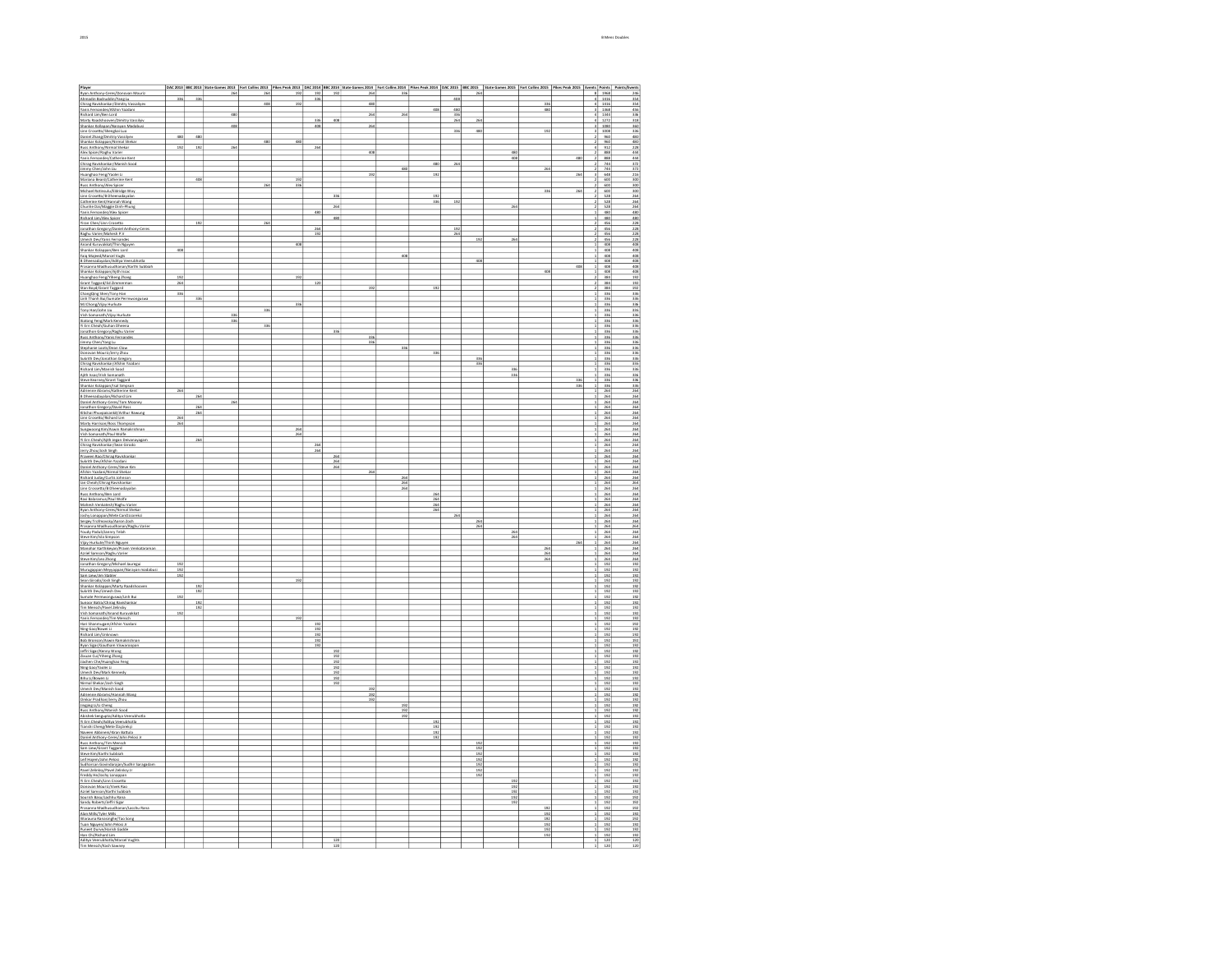| Player                                                              |             |     | DAC 2013  BBC 2013  State Games 2013  Fort Collins 2013  Pikes Peak 2013  DAC 2014  BBC 2014  State Games 2014  Fort Collins 2014  Pikes Peak 2014  DAC 2015  BBC 2015  State Games 2015  Fort Collins 2015 Peak 2014  DAC 201 |     |     |     |     |     |     |     |            |     |     |         |         |                                  |              |            |
|---------------------------------------------------------------------|-------------|-----|--------------------------------------------------------------------------------------------------------------------------------------------------------------------------------------------------------------------------------|-----|-----|-----|-----|-----|-----|-----|------------|-----|-----|---------|---------|----------------------------------|--------------|------------|
| Alan Mills/Tyler Mills                                              |             |     |                                                                                                                                                                                                                                | 294 | 231 |     | 168 |     | 231 | 231 | 168        | 168 |     |         | 168     |                                  | 8 1659       | 207        |
| Sean Girodo/Josh Singh                                              | 231         | 357 | 294                                                                                                                                                                                                                            |     |     |     |     |     | 231 | 294 | 420<br>294 | 231 |     |         |         | 51                               | 1302<br>1281 | 326        |
| Bob Faus/Dam Nguyen                                                 |             | 231 |                                                                                                                                                                                                                                |     |     |     |     |     |     |     |            |     | 294 |         |         |                                  |              | 256<br>244 |
| Azriel Samson/Karthi Subbiah<br>Ryan Anthony-Ceres/Donovan Mouriz   | ${\bf 231}$ | 420 |                                                                                                                                                                                                                                |     |     |     | 420 |     |     | 231 | 357        | 168 |     | 168     |         | $\overline{\mathbf{3}}$          | 1218<br>1071 | 357        |
| Youdy Paduli/Jannry Telah                                           |             |     | 357                                                                                                                                                                                                                            |     | 420 |     |     |     |     |     |            |     |     |         |         |                                  | 777          | 389        |
| Sourish Basu/Charles Teng                                           |             |     |                                                                                                                                                                                                                                |     |     |     |     | 357 | 408 |     |            |     |     |         |         | $\overline{2}$                   | 765          | 383        |
| Ryan Sigar/Gautham Viswaroopan                                      |             |     | 294                                                                                                                                                                                                                            |     |     |     |     |     |     |     | 231        | 231 |     |         |         | $\overline{\mathbf{3}}$          | 756          | 252        |
| Tuan Nguyen/John Pelosi Jr                                          |             |     |                                                                                                                                                                                                                                |     |     |     |     |     |     |     |            |     | 420 | 294     |         | $\overline{2}$                   | 714          | 357        |
| Luc Nguyen/Thinh Nguyen                                             |             |     |                                                                                                                                                                                                                                |     |     |     |     |     |     |     |            | 168 |     | 231     | 294     | 3                                | 693          | 231        |
| Hunaghao Feng/Yaolei Li                                             |             |     |                                                                                                                                                                                                                                |     |     | 357 | 231 | 294 | 357 |     |            |     |     |         |         | 2 <sup>1</sup><br>$\overline{2}$ | 651<br>588   | 326<br>294 |
| Hari Shanmugam/Afshin Yazdani<br>Vijay Joshi/Steve Kim              |             |     |                                                                                                                                                                                                                                |     |     |     |     |     |     |     |            |     | 357 | 231     |         | $\mathcal{P}$                    | 588          | 294        |
| Daniel Anthony-Ceres/Ryan Anthony-Ceres                             |             |     | 231                                                                                                                                                                                                                            |     |     | 294 |     |     |     |     |            |     |     |         |         | $\overline{2}$                   | 525          | 263        |
| Leif Hojem/John Pelosi Jr                                           |             |     |                                                                                                                                                                                                                                |     |     |     |     |     | 357 |     |            | 168 |     |         |         | $\mathcal{D}$                    | 525          | 263        |
| <b>Bob Faus/Tom Mooney</b>                                          |             |     |                                                                                                                                                                                                                                |     |     |     |     |     |     |     |            |     | 168 | $105\,$ | 231     | $\vert$ 3                        | 504          | 168        |
| <b>Steve Kim/Charles Teng</b>                                       |             |     |                                                                                                                                                                                                                                |     | 231 | 231 |     |     |     |     |            |     |     |         |         |                                  | 462          | 231        |
| Bob Bronson/Bob Faus                                                |             |     |                                                                                                                                                                                                                                |     |     |     | 168 | 294 |     |     |            |     |     |         |         | $\overline{2}$                   | 462          | 231        |
| Vishwanath Mantha/Ram Mullapudi                                     |             |     |                                                                                                                                                                                                                                |     |     |     |     |     |     |     |            | 294 |     | 168     |         |                                  | 462          | 231        |
| Anthony Manueke/Arthur Rawung<br>Bob Faus/Kitichai Phuvapaisankit   | 420         |     |                                                                                                                                                                                                                                | 420 |     |     |     |     |     |     |            |     |     |         |         |                                  | 420<br>420   | 420<br>420 |
| Ronny Lasut/Michael Rotinsulu                                       |             |     | 420                                                                                                                                                                                                                            |     |     |     |     |     |     |     |            |     |     |         |         |                                  | 420          | 420        |
| Umesh Dev/Manish Sood                                               |             |     |                                                                                                                                                                                                                                |     |     |     |     | 420 |     |     |            |     |     |         |         | $\mathbf{1}$                     | 420          | 420        |
| Bob Edwards/Aaron Zoch                                              |             |     |                                                                                                                                                                                                                                |     |     |     |     |     | 420 |     |            |     |     |         |         | 1                                | 420          | 420        |
| Hunaghao Feng/Mete Özçörekçi                                        |             |     |                                                                                                                                                                                                                                |     |     |     |     |     |     | 420 |            |     |     |         |         | $\mathbf{1}$                     | 420          | 420        |
| Alex Randolph/Scott Randolph                                        |             |     |                                                                                                                                                                                                                                |     |     |     |     |     |     |     |            | 420 |     |         |         | $\mathbf{1}$                     | 420          | 420        |
| Purasa Marpaung/Eldridge Woy                                        |             |     |                                                                                                                                                                                                                                |     |     |     |     |     |     |     |            |     |     | 420     | 420     | $\mathbf{1}$                     | 420          | 420        |
| Prasanna Madhusudhanan/Lacchu Rana                                  |             |     |                                                                                                                                                                                                                                |     |     |     |     | 408 |     |     |            |     |     |         |         | 1 <sup>1</sup><br>1 <sup>1</sup> | 420<br>408   | 420<br>408 |
| Anand Naun/Yang Zou<br>Felix Lim/Klaus Muehlbradt                   |             |     |                                                                                                                                                                                                                                |     |     |     |     |     | 168 | 231 |            |     |     |         |         | 2 <sup>1</sup>                   | 399          | 200        |
| Tom Mooney/John Pelosi Jr                                           |             |     |                                                                                                                                                                                                                                |     |     |     |     |     |     | 168 | 231        |     |     |         |         |                                  | 399          | 200        |
| Aaron Sibuea/Anggia Sibuea                                          |             |     |                                                                                                                                                                                                                                | 357 |     |     |     |     |     |     |            |     |     |         |         | 1                                | 357          | 357        |
| Chunhe Dai/Yujun Guo                                                | 357         |     |                                                                                                                                                                                                                                |     |     |     |     |     |     |     |            |     |     |         |         |                                  | 357          | 357        |
| Gauthum Viswaroopan/Shuang Xu                                       |             |     |                                                                                                                                                                                                                                |     | 357 |     |     |     |     |     |            |     |     |         |         | $\mathbf{1}$                     | 357          | 357        |
| Ning Gao/Yaolei Li                                                  |             |     |                                                                                                                                                                                                                                |     |     |     | 357 |     |     |     |            |     |     |         |         |                                  | 357          | 357        |
| Tianshi Cheng/Yaolei Li                                             |             |     |                                                                                                                                                                                                                                |     |     |     |     |     |     | 357 |            |     |     |         |         |                                  | 357          | 357        |
| Samson Gudise/Siva Susarla                                          |             |     |                                                                                                                                                                                                                                |     |     |     |     |     |     |     |            | 357 |     |         |         | $\mathbf{1}$                     | 357          | 357        |
| Ameya Natu/John Pelosi Jr<br>Franky Lumowa/Jimmy Suoth              |             |     |                                                                                                                                                                                                                                |     |     |     |     |     |     |     |            |     |     | 357     | 357     | 1                                | 357<br>357   | 357<br>357 |
| Sudheer Veetil/Arshad William                                       |             |     |                                                                                                                                                                                                                                |     |     |     |     |     |     |     | 168        |     |     | 168     |         |                                  | 336          | 168        |
| Chao Yao/Nanguang Zhang                                             |             |     |                                                                                                                                                                                                                                |     | 294 |     |     |     |     |     |            |     |     |         |         | 1 <sup>1</sup>                   | 294          | 294        |
| Daniel Anthony-Ceres/Steve Kim                                      | 294         |     |                                                                                                                                                                                                                                |     |     |     |     |     |     |     |            |     |     |         |         | $\mathbf{1}$                     | 294          | 294        |
| Tom Mooney/Antonio Mendez                                           | 294         |     |                                                                                                                                                                                                                                |     |     |     |     |     |     |     |            |     |     |         |         | 1 <sup>1</sup>                   | 294          | 294        |
| Bihu Li/Bowen Li                                                    |             |     |                                                                                                                                                                                                                                |     |     |     | 294 |     |     |     |            |     |     |         |         |                                  | 294          | 294        |
| Zixuan Cui/Yiheng Zhang<br>Azriel Samson/Afshin Yazdani             |             |     |                                                                                                                                                                                                                                |     |     |     | 294 | 294 |     |     |            |     |     |         |         | 1 <sup>1</sup><br>1 <sup>1</sup> | 294<br>294   | 294<br>294 |
| Vijay Joshi/Tom Mooney                                              |             |     |                                                                                                                                                                                                                                |     |     |     |     | 294 |     |     |            |     |     |         |         | 1                                | 294          | 294        |
| Dejiang Chen/Haitao Zheng                                           |             |     |                                                                                                                                                                                                                                |     |     |     |     |     | 294 |     |            |     |     |         |         | 1                                | 294          | 294        |
| Anand Kuruvakkat/Vish Somanath                                      |             |     |                                                                                                                                                                                                                                |     |     |     |     |     |     | 294 |            |     |     |         |         | 11                               | 294          | 294        |
| Scott Randolph/Alexander Randolph                                   |             |     |                                                                                                                                                                                                                                |     |     |     |     |     |     |     | 294        |     |     |         |         | $1\vert$                         | 294          | 294        |
| Arnaud Buchet/Steve Kim                                             |             |     |                                                                                                                                                                                                                                |     |     |     |     |     |     |     |            | 294 |     |         |         | $\mathbf{1}$                     | 294          | 294        |
| Chunhe Dai/Huyen Dinh                                               |             |     |                                                                                                                                                                                                                                |     |     |     |     |     |     |     |            |     | 294 |         | 294     | $1\vert$                         | 294<br>294   | 294        |
| Ivan Frans/Franky Lumowa<br>Edison Edward/Ronny Handoyo             |             |     |                                                                                                                                                                                                                                |     |     |     |     |     |     |     |            |     |     | 294     |         |                                  | 294          | 294<br>294 |
| Daniel Anthony-Ceres/Bob Bronson                                    |             | 231 |                                                                                                                                                                                                                                |     |     |     |     |     |     |     |            |     |     |         |         |                                  | 231          | 231        |
| Kris Jones/Brian Monahan                                            |             |     | 231                                                                                                                                                                                                                            |     |     |     |     |     |     |     |            |     |     |         |         | $\mathbf{1}$                     | 231          | 231        |
| Nate Miller/Nick Wallen                                             |             |     | 231                                                                                                                                                                                                                            |     |     |     |     |     |     |     |            |     |     |         |         | $\mathbf{1}$                     | 231          | 231        |
| Ronnie Lasut/David Sakul                                            |             | 231 |                                                                                                                                                                                                                                |     |     |     |     |     |     |     |            |     |     |         |         | $\mathbf{1}$                     | 231          | 231        |
| Steve Kim/Jerry Zhou                                                |             |     | 231                                                                                                                                                                                                                            |     |     |     |     |     |     |     |            |     |     |         |         | $\mathbf{1}$                     | 231          | 231        |
| Sudeep Pyakuryal/Randy Stuchlik                                     |             |     |                                                                                                                                                                                                                                |     |     | 231 | 231 |     |     |     |            |     |     |         |         | $\mathbf{1}$<br>1 <sup>1</sup>   | 231<br>231   | 231<br>231 |
| Jiachen Cge/Hunaghao Feng<br>Vivek Rao/Shuang Xu                    |             |     |                                                                                                                                                                                                                                |     |     |     | 231 |     |     |     |            |     |     |         |         | 11                               | 231          | 231        |
| Swayer Gilbert/Josh Singh                                           |             |     |                                                                                                                                                                                                                                |     |     |     | 231 |     |     |     |            |     |     |         |         |                                  | 231          | 231        |
| Siva Susarla/Surya Susarla                                          |             |     |                                                                                                                                                                                                                                |     |     |     |     |     | 231 |     |            |     |     |         |         | 1 <sup>1</sup>                   | 231          | 231        |
| Richard Juday/Curtis Johnson                                        |             |     |                                                                                                                                                                                                                                |     |     |     |     |     |     |     | 231        |     |     |         |         | 1                                | 231          | 231        |
| Arnaud Buchet/Jonathan Elkin                                        |             |     |                                                                                                                                                                                                                                |     |     |     |     |     |     |     | 231        |     |     |         |         | 1                                | 231          | 231        |
| Sourish Basu/Bob Edwards                                            |             |     |                                                                                                                                                                                                                                |     |     |     |     |     |     |     |            | 231 |     |         |         | 1                                | 231          | 231        |
| Ronnie Lasut/John Lumowa<br>Erik Chaulagain/Ronnie Lasut            |             |     |                                                                                                                                                                                                                                |     |     |     |     |     |     |     |            | 231 | 231 |         |         |                                  | 231<br>231   | 231<br>231 |
| Sourish Basu/Lachhu Rana                                            |             |     |                                                                                                                                                                                                                                |     |     |     |     |     |     |     |            |     | 231 |         |         |                                  | 231          | 231        |
| Piyush Patel/Pravin Venkataraman                                    |             |     |                                                                                                                                                                                                                                |     |     |     |     |     |     |     |            |     | 231 |         |         | 1                                | 231          | 231        |
| Bennie Lumowa/John Lumowa                                           |             |     |                                                                                                                                                                                                                                |     |     |     |     |     |     |     |            |     | 231 |         |         |                                  | 231          | 231        |
| Sourish Basu/Edison Edward                                          |             |     |                                                                                                                                                                                                                                |     |     |     |     |     |     |     |            |     |     |         | $231\,$ | 1                                | 231          | 231        |
| Anthony Manueke/Ryan Schwarzkopf                                    |             |     |                                                                                                                                                                                                                                |     |     |     |     |     |     |     |            |     |     |         | 231     | $\mathbf{1}$                     | 231          | 231        |
| Quanling Deng/Jacob Oleyar                                          |             |     |                                                                                                                                                                                                                                |     |     |     |     |     |     |     |            |     |     | 231     | 231     | $1\vert$<br>$\mathbf{1}$         | 231<br>231   | 231<br>231 |
| Yooke Longkutoy/Purasa Marpaung                                     |             |     |                                                                                                                                                                                                                                |     |     |     |     |     |     |     |            |     |     | 231     |         | 1 <sup>1</sup>                   | 231          | 231        |
| Ronnie Lasut/Dam Nguyen<br>Tom Mooney/Aswin Ramakrishnan            |             |     |                                                                                                                                                                                                                                |     |     |     | 168 |     |     |     |            |     |     |         |         | $\mathbf{1}$                     | 168          | 168        |
| Azriel Samson/Shuka Schwarz                                         |             |     |                                                                                                                                                                                                                                |     |     |     | 168 |     |     |     |            |     |     |         |         | 1 <sup>1</sup>                   | 168          | 168        |
| Prerit Oberai/Surya Susarla                                         |             |     |                                                                                                                                                                                                                                |     |     |     | 168 |     |     |     |            |     |     |         |         | 1 <sup>1</sup>                   | 168          | 168        |
| Rohith Janga/Hemanth Kangala                                        |             |     |                                                                                                                                                                                                                                |     |     |     |     |     | 168 |     |            |     |     |         |         | $\mathbf{1}$                     | 168          | 168        |
| Shiva Boorgula/Madhu Chavala                                        |             |     |                                                                                                                                                                                                                                |     |     |     |     |     |     | 168 |            |     |     |         |         | 1                                | 168          | 168        |
| Randy Stuchlik/Bob Edwards                                          |             |     |                                                                                                                                                                                                                                |     |     |     |     |     |     |     | 168        |     |     |         |         | 1                                | 168          | 168        |
| Vijay Joshi/Suharsan Premkumar<br>Edison Edward/Sudharsan Premkumar |             |     |                                                                                                                                                                                                                                |     |     |     |     |     |     |     |            | 168 | 168 |         |         | 1                                | 168<br>168   | 168<br>168 |
| Jeffri Sigar/Ryan Sigar                                             |             |     |                                                                                                                                                                                                                                |     |     |     |     |     |     |     |            |     | 168 |         |         | 1                                | 168          | 168        |
| Ronny Handoyo/Aswin Ramakrishnan                                    |             |     |                                                                                                                                                                                                                                |     |     |     |     |     |     |     |            |     | 168 |         |         | $\mathbf{1}$                     | 168          | 168        |
| Jim Stabler/Grant Taggard                                           |             |     |                                                                                                                                                                                                                                |     |     |     |     |     |     |     |            |     | 168 |         |         | $\overline{1}$                   | 168          | 168        |
| Austin Matheny/Andrew Poe                                           |             |     |                                                                                                                                                                                                                                |     |     |     |     |     |     |     |            |     | 168 |         |         | 1                                | 168          | 168        |
| Dongyang Kuang/Ashish Tiwari                                        |             |     |                                                                                                                                                                                                                                |     |     |     |     |     |     |     |            |     |     |         | 168     | 1                                | 168          | 168        |
| Howard Feng/Senlin Liu                                              |             |     |                                                                                                                                                                                                                                |     |     |     |     |     |     |     |            |     |     | 168     | 168     | $\mathbf{1}$<br>$\overline{1}$   | 168<br>168   | 168<br>168 |
| Puneet Durve/Harish Gadde<br>Siva Palakurthi/Pivush Patel           |             |     |                                                                                                                                                                                                                                |     |     |     |     |     |     |     |            |     |     | 168     |         | $\mathbf{1}$                     | 168          | 168        |
| Praveen Janantha/Amila Suriarachchi                                 |             |     |                                                                                                                                                                                                                                |     |     |     |     |     |     |     |            |     |     | 168     |         | $\mathbf{1}$                     | 168          | 168        |
| Shantanu Kulkani/Sudharsan Premkumar                                |             |     |                                                                                                                                                                                                                                |     |     |     |     |     |     |     |            |     |     | 168     |         | 1 <sup>1</sup>                   | 168          | 168        |
| Manohar Karthikeyan/Pravin Venkataraman                             |             |     |                                                                                                                                                                                                                                |     |     |     |     |     |     |     |            |     |     | 168     |         | 1                                | 168          | 168        |
| Alan Mills/Cody Mills                                               |             |     |                                                                                                                                                                                                                                |     |     |     |     |     |     |     |            |     |     | 105     |         | 1 <sup>1</sup>                   | 105          | 105        |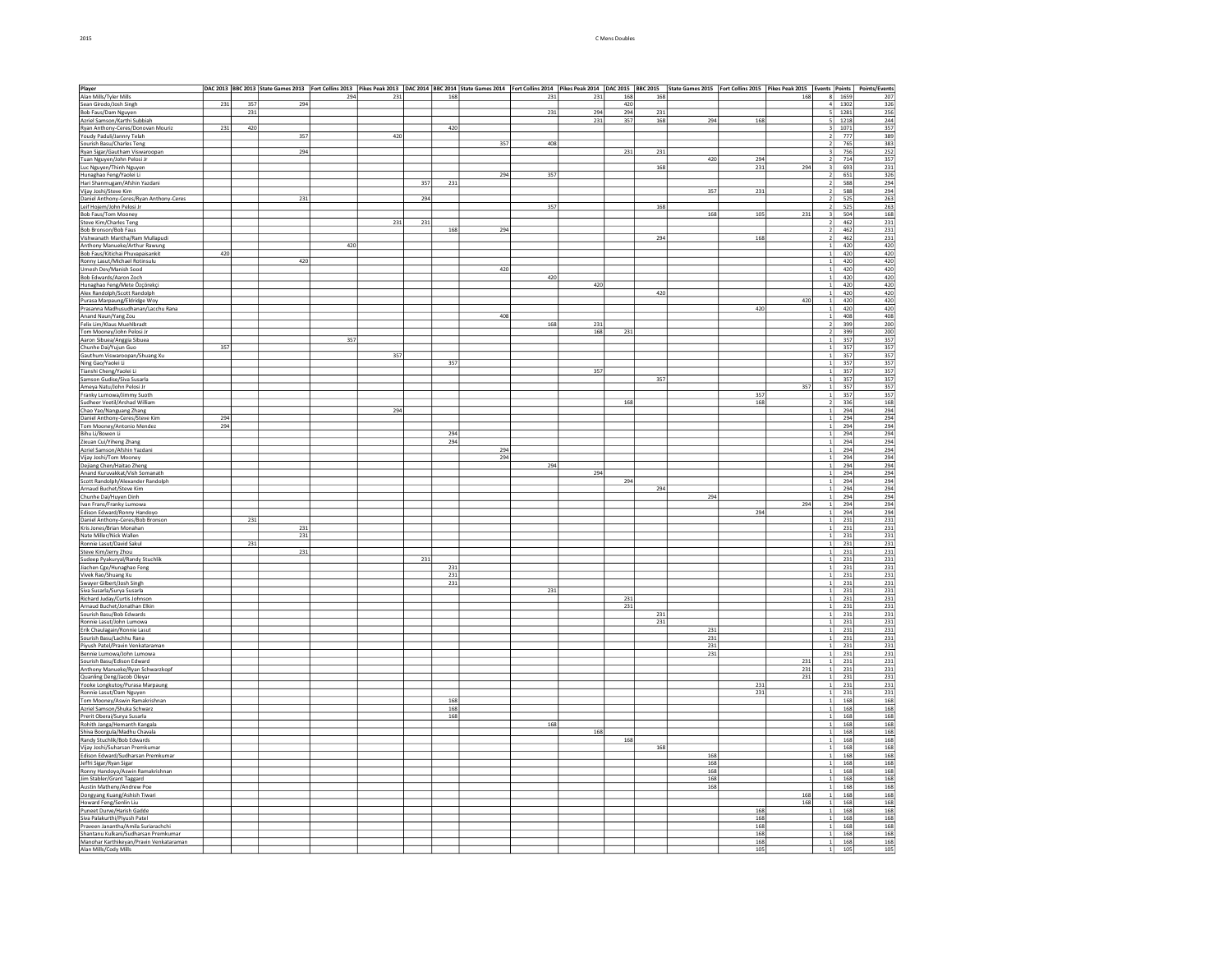## 2015 AB Womens Doubles

| Player                              |     |     | DAC 2013 BBC 2013 State Games 2013 Fort Collins 2013 Pikes Peak 2013 DAC 2014 BBC 2014 State Games 2014 Fort Collins 2014 Pikes Peak 2014 |     |     |     |     |     |     |     | DAC 2015 BBC 2015 |     | State Games 2015   Fort Collins 2015   Pikes Peak 2015   Events   Points |     |     |      | Points/Events     |
|-------------------------------------|-----|-----|-------------------------------------------------------------------------------------------------------------------------------------------|-----|-----|-----|-----|-----|-----|-----|-------------------|-----|--------------------------------------------------------------------------|-----|-----|------|-------------------|
| Maite Mackey/Sabrina Chen           |     |     |                                                                                                                                           |     |     | 378 | 378 |     | 378 | 459 | 378               |     |                                                                          |     |     | 1971 | 394               |
| Addy Kuan/Siew Gin Mills            |     | 378 | 459                                                                                                                                       | 378 |     |     |     |     | 297 |     |                   |     | 297                                                                      |     |     | 1809 | 362               |
| Christine Ramsey/Gwen Wiley         |     |     |                                                                                                                                           |     |     |     |     |     |     | 378 | 459               |     | 378                                                                      |     |     | 1215 | 405               |
| Mariana Beard/Catherine Kent        |     | 540 |                                                                                                                                           |     |     |     | 540 |     |     |     |                   |     |                                                                          |     |     | 1080 | 540               |
| Sue Ruan/Jingjing Li                |     |     |                                                                                                                                           | 540 | 540 |     |     |     |     |     |                   |     |                                                                          |     |     | 1080 | 540               |
| Huyen Dinh/Maggie Dinh-Phung        |     |     |                                                                                                                                           |     |     |     | 459 |     |     |     |                   |     | 540                                                                      |     |     | 999  | 500               |
| Maite Mackey/Christine Ramsey       |     |     |                                                                                                                                           |     |     |     |     | 459 |     |     |                   |     |                                                                          |     | 540 | 999  | 500               |
| Kate Mooney/Kathy Zimmerman         |     | 459 |                                                                                                                                           |     | 459 |     |     |     |     |     |                   |     |                                                                          |     |     | 918  | 459               |
| Isla Simpson/Shu Yang               |     |     |                                                                                                                                           |     |     |     |     |     |     |     |                   |     | 378                                                                      |     | 378 | 756  | 378               |
| Adrienne Abrams/Catherine Kent      | 540 |     |                                                                                                                                           |     |     |     |     |     |     |     |                   |     |                                                                          |     |     | 540  | 540               |
| Kate Mooney/Diana Tronoe            |     |     | 540                                                                                                                                       |     |     |     |     |     |     |     |                   |     |                                                                          |     |     | 540  | 540               |
| Adrienne Abrams/Hannah Wang         |     |     |                                                                                                                                           |     |     | 540 |     |     |     |     |                   |     |                                                                          |     |     | 540  | 540               |
| Catherine Kent/Diana Tronoe         |     |     |                                                                                                                                           |     |     |     |     | 540 |     |     |                   |     |                                                                          |     |     | 540  | $\frac{540}{540}$ |
| Catherine Kent/Pare Potivejkul      |     |     |                                                                                                                                           |     |     |     |     |     | 540 |     |                   |     |                                                                          |     |     | 540  |                   |
| Catherine Kent/Hannah Wang          |     |     |                                                                                                                                           |     |     |     |     |     |     | 540 |                   |     |                                                                          |     |     | 540  | 540               |
| Hiral Shah/Gina Devadoss            |     |     |                                                                                                                                           |     |     |     |     |     |     |     | 540               |     |                                                                          |     |     | 540  | 540               |
| Hannah Wang/Siew Gin Mills          |     |     |                                                                                                                                           |     |     |     |     |     |     |     |                   | 540 |                                                                          |     |     | 540  | 540               |
| Maite Mackey/Uyen Tran              |     |     |                                                                                                                                           |     |     |     |     |     |     |     |                   |     |                                                                          | 540 |     | 540  | 540               |
| Sue Ruan/Min Zhang                  | 459 |     |                                                                                                                                           |     |     |     |     |     |     |     |                   |     |                                                                          |     |     | 459  | 459               |
| Catherine Kent/Jingjing Li          |     |     |                                                                                                                                           |     |     | 459 |     |     |     |     |                   |     |                                                                          |     |     | 459  | 459               |
| Marianne Fou/Lulu Bourrust          |     |     |                                                                                                                                           | 459 |     |     |     |     |     |     |                   |     |                                                                          |     |     | 459  | 459               |
| Mariana Beard/Hannah Wang           |     |     |                                                                                                                                           |     |     |     |     |     | 459 |     |                   |     |                                                                          |     |     | 459  | 459               |
| Tangkwa Ja/Uyen Tran                |     |     |                                                                                                                                           |     |     |     |     |     |     |     |                   | 459 |                                                                          |     |     | 459  | 459               |
| Senny Pallingan/Fenny Runtukahu     |     |     |                                                                                                                                           |     |     |     |     |     |     |     |                   |     | 459                                                                      |     |     | 459  | 459               |
| Uyen Tran/Diana Tronoe              |     |     |                                                                                                                                           |     |     |     |     |     |     |     |                   |     |                                                                          |     | 459 | 459  | 459               |
| Varshini Jagannath/Kavya Ravikumar  |     |     |                                                                                                                                           |     |     |     |     |     |     |     |                   |     |                                                                          | 459 |     | 459  | 459               |
| Uyen Tran/Qian-Yun Zhang            |     |     |                                                                                                                                           |     |     |     |     | 378 |     |     |                   |     |                                                                          |     |     | 378  | 378               |
| Barb Mulvey/Maureen Ryan            | 378 |     |                                                                                                                                           |     |     |     |     |     |     |     |                   |     |                                                                          |     |     | 378  | 378               |
| TJ Purushotham/Uyen Tran            |     | 378 |                                                                                                                                           |     |     |     |     |     |     |     |                   |     |                                                                          |     |     | 378  | 378               |
| Siew Gin Mills/Shireen Narappanawar |     |     |                                                                                                                                           |     | 378 |     |     |     |     |     |                   |     |                                                                          |     |     | 378  | 378               |
| Senny Lumowa/Archana Subramanian    |     |     |                                                                                                                                           |     | 378 |     |     |     |     |     |                   |     |                                                                          |     |     | 378  | 378               |
| Archana Subramanian/Gwen Wiley      |     |     |                                                                                                                                           |     |     | 378 |     |     |     |     |                   |     |                                                                          |     |     | 378  | 378               |
| Katherine Pillman/Siew Gin Mills    |     |     |                                                                                                                                           |     |     |     | 378 |     |     |     |                   |     |                                                                          |     |     | 378  | 378               |
| Jingjing Li/Jacqueline Myers        |     |     |                                                                                                                                           |     |     |     |     |     | 378 |     |                   |     |                                                                          |     |     | 378  | 378               |
| Stephanie Loots/Uyen Tran           |     |     |                                                                                                                                           |     |     |     |     |     |     | 378 |                   |     |                                                                          |     |     | 378  | 378               |
| Nova Gerungan/Senny Pallingan       |     |     |                                                                                                                                           |     |     |     |     |     |     |     |                   |     |                                                                          |     | 378 | 378  | 378               |
| Briana Caesara/Neha Dhar            |     |     |                                                                                                                                           |     |     |     |     |     |     |     |                   |     |                                                                          | 378 |     | 378  | $\overline{378}$  |
| Siew Gin Mills/Senny Pallingan      |     |     |                                                                                                                                           |     |     |     |     |     |     |     |                   |     |                                                                          | 378 |     | 378  | 378               |
| Maite Mackey/Gwen Wiley             |     |     |                                                                                                                                           |     | 297 |     |     |     |     |     |                   |     |                                                                          |     |     | 297  | 297               |
| Sapna Brahmanandam/Rose Suprenant   |     |     |                                                                                                                                           |     |     |     | 297 |     |     |     |                   |     |                                                                          |     |     | 297  | 297               |
| Archana Subramanian/Uyen Tran       |     |     |                                                                                                                                           |     |     |     | 297 |     |     |     |                   |     |                                                                          |     |     | 297  | 297               |
| Sapna Brahmanandam/Varsha Vadaguru  |     |     |                                                                                                                                           |     |     |     |     |     |     |     |                   |     | 297                                                                      |     |     | 297  | 297               |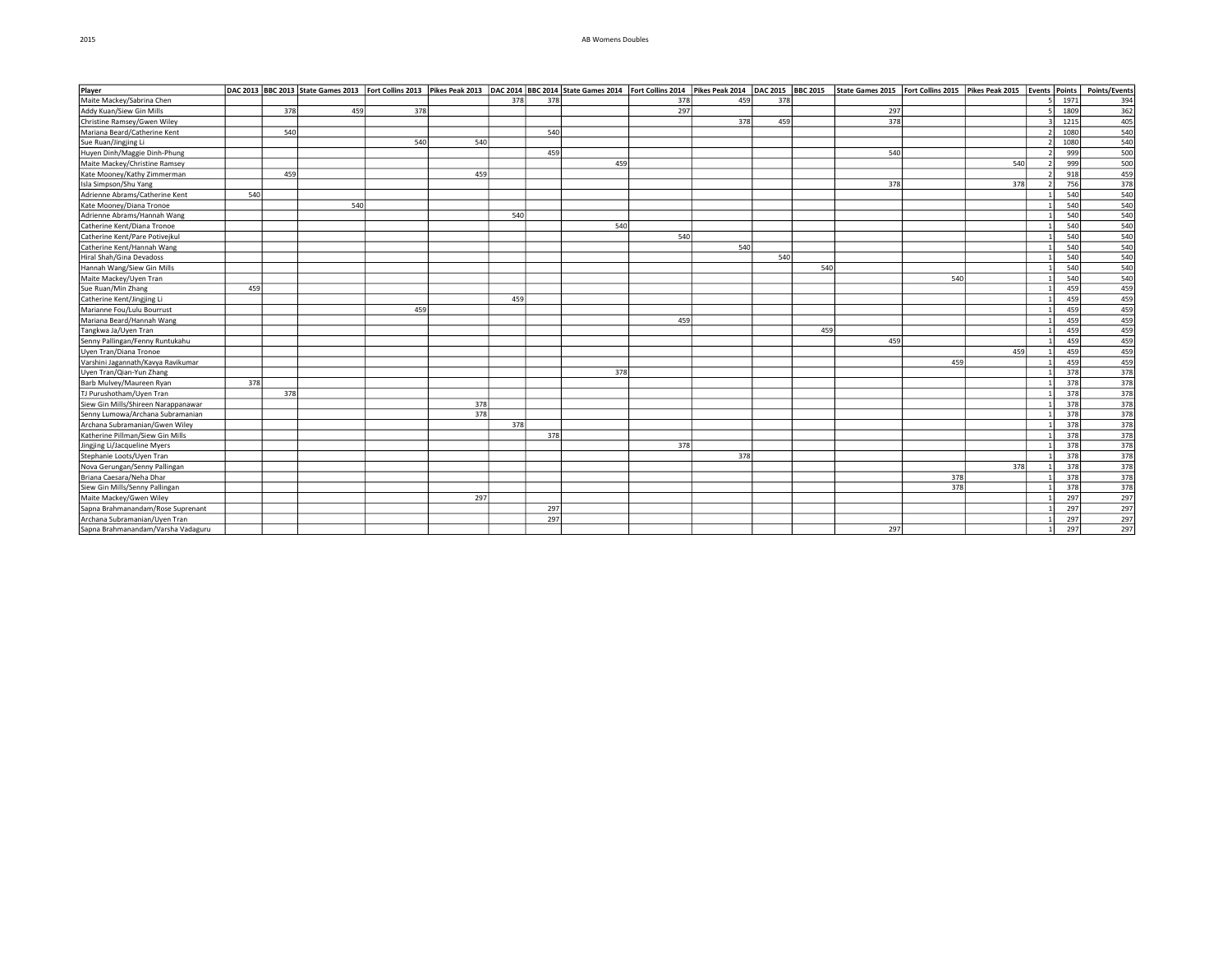## 2015 C Womens Doubles

| Player                              |     |     | DAC 2013 BBC 2013 State Games 2013 Fort Collins 2013 Pikes Peak 2013 DAC 2014 BBC 2014 State Games 2014 Fort Collins 2014 |     |     |     |     |     |     | Pikes Peak 2014   DAC 2015   BBC 2015 |     |     | State Games 2015   Fort Collins 2015   Pikes Peak 2015   Events   Points |     |     |      | Points/Events                                                                                               |
|-------------------------------------|-----|-----|---------------------------------------------------------------------------------------------------------------------------|-----|-----|-----|-----|-----|-----|---------------------------------------|-----|-----|--------------------------------------------------------------------------|-----|-----|------|-------------------------------------------------------------------------------------------------------------|
| Lulu Bourrust/Elene Moonev          |     |     |                                                                                                                           |     |     |     | 420 |     | 294 |                                       | 420 | 294 | 357                                                                      | 294 | 294 | 2373 | 339                                                                                                         |
| Vashini Jagannath/Kavya Ravikumar   |     |     |                                                                                                                           |     |     |     |     |     |     |                                       |     |     | 420                                                                      | 420 |     | 840  | 420                                                                                                         |
| Kate Mooney/Kanako Hokama           | 357 | 420 |                                                                                                                           |     |     |     |     |     |     |                                       |     |     |                                                                          |     |     | 777  |                                                                                                             |
| Marianne Foo/Shu Yang               |     |     |                                                                                                                           |     |     |     |     |     |     |                                       |     | 357 | 294                                                                      |     |     | 651  |                                                                                                             |
| Caroline King/Sarah Mook            |     |     |                                                                                                                           |     |     |     |     |     |     |                                       |     | 231 |                                                                          | 294 |     | 525  |                                                                                                             |
| Christine Ramsey/Gwen Wiley         | 420 |     |                                                                                                                           |     |     |     |     |     |     |                                       |     |     |                                                                          |     |     | 420  | $\begin{array}{r}\n 420 \\  \hline\n 389 \\  \hline\n 326 \\  \hline\n 263 \\  \hline\n 420\n \end{array}$  |
| Maite Mouriz/Christine Ramsey       |     |     |                                                                                                                           | 420 |     |     |     |     |     |                                       |     |     |                                                                          |     |     | 420  | 420                                                                                                         |
| Sabrina Chen/Kathryn Pillman        |     |     |                                                                                                                           |     | 420 |     |     |     |     |                                       |     |     |                                                                          |     |     | 420  | 420                                                                                                         |
| Jingyun Wang/Gina Devadoss          |     |     |                                                                                                                           |     |     | 420 |     |     |     |                                       |     |     |                                                                          |     |     | 420  | $\frac{420}{420}$                                                                                           |
| Lulu Bourrust/Rose Suprenant        |     |     |                                                                                                                           |     |     |     |     | 420 |     |                                       |     |     |                                                                          |     |     | 420  |                                                                                                             |
| Stephanie Loots/Uyen Tran           |     |     |                                                                                                                           |     |     |     |     |     | 420 |                                       |     |     |                                                                          |     |     | 420  | 420                                                                                                         |
| Rose suprenant/Gwen Wiley           |     |     |                                                                                                                           |     |     |     |     |     |     |                                       |     | 420 |                                                                          |     |     | 420  | 420                                                                                                         |
| Nova Gerungan/Senny Pallingan       |     |     |                                                                                                                           |     |     |     |     |     |     |                                       |     |     |                                                                          |     | 420 | 420  | 420                                                                                                         |
| Kate Mooney/Elene Mooney            |     |     |                                                                                                                           | 357 |     |     |     |     |     |                                       |     |     |                                                                          |     |     | 357  | 357                                                                                                         |
| Lulu Bourrust/Virginia Clair        |     |     |                                                                                                                           |     | 357 |     |     |     |     |                                       |     |     |                                                                          |     |     | 357  | $\begin{array}{r} 357 \\ 357 \\ \hline 357 \\ \hline 357 \\ \hline 357 \\ \hline 357 \\ \hline \end{array}$ |
| Maureen Ryan/Dorris Taylor          |     |     |                                                                                                                           |     |     | 357 |     |     |     |                                       |     |     |                                                                          |     |     | 357  |                                                                                                             |
| Hazel Morgan/Dorris Taylor          |     |     |                                                                                                                           |     |     |     | 357 |     |     |                                       |     |     |                                                                          |     |     | 357  |                                                                                                             |
| Marilyn Boyd/Virginia Clair         |     |     |                                                                                                                           |     |     |     |     | 357 |     |                                       |     |     |                                                                          |     |     | 357  |                                                                                                             |
| Yishuen Lo/Shu Yang                 |     |     |                                                                                                                           |     |     |     |     |     | 357 |                                       |     |     |                                                                          |     |     | 357  |                                                                                                             |
| Shu Yang/Marianne Foo               |     |     |                                                                                                                           |     |     |     |     |     |     |                                       | 357 |     |                                                                          |     |     | 357  | 357                                                                                                         |
| Neha Dhar/Shu Yang                  |     |     |                                                                                                                           |     |     |     |     |     |     |                                       |     |     |                                                                          |     | 357 | 357  | 357                                                                                                         |
| Julie Rowan Zoch/Dee Wagner         |     |     |                                                                                                                           |     |     |     |     |     |     |                                       |     |     |                                                                          | 357 |     | 357  | 357                                                                                                         |
| Linda Cory/Dorris Taylor            |     |     |                                                                                                                           | 294 |     |     |     |     |     |                                       |     |     |                                                                          |     |     | 294  |                                                                                                             |
| Ran Qiao/Nethra Viswaroopan         |     |     |                                                                                                                           |     | 294 |     |     |     |     |                                       |     |     |                                                                          |     |     | 294  |                                                                                                             |
| Martha McMahan/Lulu Bourrust        |     |     |                                                                                                                           |     |     | 294 |     |     |     |                                       |     |     |                                                                          |     |     | 294  |                                                                                                             |
| Marianne Foo/Rose Suprenant         |     |     |                                                                                                                           |     |     | 294 |     |     |     |                                       |     |     |                                                                          |     |     | 294  |                                                                                                             |
| Yajue Wang/Caitlin Wootton          |     |     |                                                                                                                           |     |     |     | 294 |     |     |                                       |     |     |                                                                          |     |     | 294  |                                                                                                             |
| Virginia Clair/Marianne Foo         |     |     |                                                                                                                           |     |     |     |     |     | 294 |                                       |     |     |                                                                          |     |     | 294  |                                                                                                             |
| Caroline King/Dee Wanger            |     |     |                                                                                                                           |     |     |     |     |     |     |                                       | 294 |     |                                                                          |     |     | 294  |                                                                                                             |
| Virginia Clair/Briana Caesara       |     |     |                                                                                                                           |     |     |     |     |     |     |                                       | 294 |     |                                                                          |     |     | 294  |                                                                                                             |
| Brianna Caesara/Varsha Vadaguru     |     |     |                                                                                                                           |     |     |     |     |     |     |                                       |     | 294 |                                                                          |     |     | 294  |                                                                                                             |
| Brianna Caesara/Archana Subramanian |     |     |                                                                                                                           |     |     |     |     |     |     |                                       |     |     | 294                                                                      |     |     | 294  | 294<br>294<br>294<br>294<br>294<br>294<br>294<br>294<br>294<br>294                                          |
| Briana Caesara/Vrushali Lele        |     |     |                                                                                                                           |     |     |     |     |     |     |                                       |     |     |                                                                          |     | 294 | 294  |                                                                                                             |
| Dee Wagner/Dorris Taylor            |     |     |                                                                                                                           |     |     |     |     |     |     |                                       |     | 231 |                                                                          |     |     | 231  | 231                                                                                                         |
| Virgina Clair/Rose Suprenant        |     |     |                                                                                                                           |     |     |     |     |     |     |                                       |     |     |                                                                          | 231 |     | 231  | 231                                                                                                         |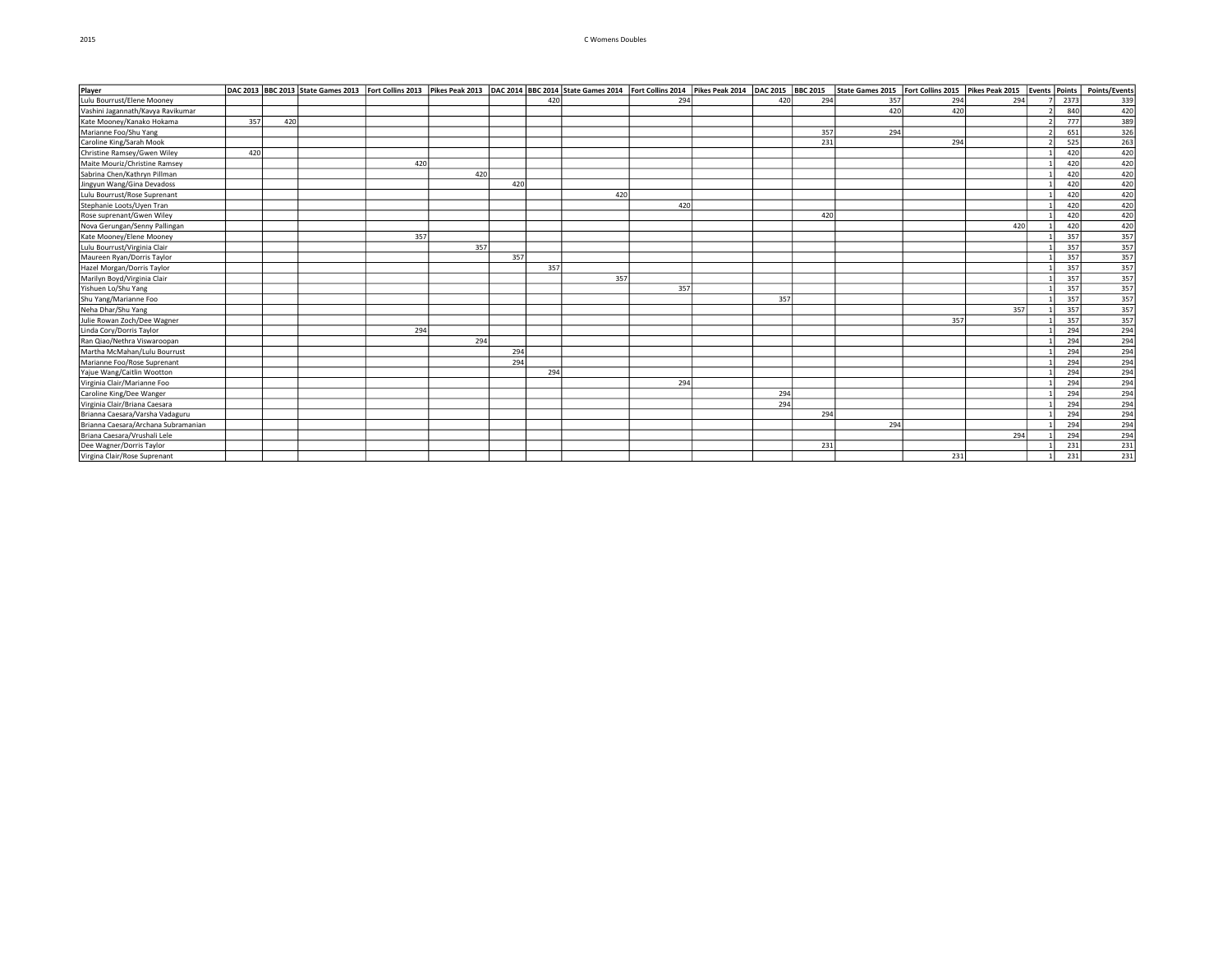| Player                        |     |     |     |     |     |     |     |     |     |     | DAC 2013  BBC 2013  State Games 2013  Fort Collins 2013  Pikes Peak 2013  DAC 2014  BBC 2014  Btate Games 2014  Fort Collins 2014  Pikes Peak 2014  Pikes Peak 2014  Pikes Peak 2014  Pikes Peak 2015  State Games 2015  Fort |     |  |      | <b>Points/Events</b> |
|-------------------------------|-----|-----|-----|-----|-----|-----|-----|-----|-----|-----|-------------------------------------------------------------------------------------------------------------------------------------------------------------------------------------------------------------------------------|-----|--|------|----------------------|
| Grant Taggard/Ed Zimmerman    | 540 |     |     |     | 540 |     |     |     | 540 |     |                                                                                                                                                                                                                               |     |  | 1620 | 540                  |
| Mark Levy/Ken Axelsen         |     |     | 540 | 459 |     |     |     |     |     |     |                                                                                                                                                                                                                               | 459 |  | 1458 | 486                  |
| Grant Taggard/Jim Stabler     |     |     | 459 | 540 |     |     |     |     |     |     |                                                                                                                                                                                                                               |     |  | 999  | 500                  |
| Sam Liew/Jim Stabler          | 459 | 459 |     |     |     |     |     |     |     |     |                                                                                                                                                                                                                               |     |  | 918  | 459                  |
| Bob Bronson/Bob Faus          |     |     |     | 378 | 459 |     |     |     |     |     |                                                                                                                                                                                                                               |     |  | 837  | 419                  |
| Curtis Johnson/Richard Juday  |     |     |     |     |     |     |     | 459 | 378 |     |                                                                                                                                                                                                                               |     |  | 837  | 419                  |
| Anthony Manueke/Arthur Rawung |     | 540 |     |     |     |     |     |     |     |     |                                                                                                                                                                                                                               |     |  | 540  | 540                  |
| Russel Anthony/David Ross     |     |     |     |     |     | 540 |     |     |     |     |                                                                                                                                                                                                                               |     |  | 540  | 540                  |
| Stan Boyd/Grant Taggard       |     |     |     |     |     |     | 540 |     |     |     |                                                                                                                                                                                                                               |     |  | 540  | 540                  |
| M L Johnson/Mark Levy         |     |     |     |     |     |     |     | 540 |     |     |                                                                                                                                                                                                                               |     |  | 540  | 540                  |
| Sam Liew/Grant Taggard        |     |     |     |     |     |     |     |     |     | 540 |                                                                                                                                                                                                                               |     |  | 540  | 540                  |
| Jimmy Chen/Kevin Gao          |     |     |     |     |     |     |     |     |     |     |                                                                                                                                                                                                                               | 540 |  | 540  | 540                  |
| Bob Bronson/Richard Juday     |     |     |     |     |     | 459 |     |     |     |     |                                                                                                                                                                                                                               |     |  | 459  | 459                  |
| Bob Bronson/Jim Stabler       |     |     |     |     |     |     | 459 |     |     |     |                                                                                                                                                                                                                               |     |  | 459  | 459                  |
| Stan Boyd/Jim Stabler         |     |     |     |     |     |     |     |     | 459 |     |                                                                                                                                                                                                                               |     |  | 459  | 459                  |
| Mark Levy/Jim Stabler         |     |     |     |     |     |     |     |     |     | 459 |                                                                                                                                                                                                                               |     |  | 459  | 459                  |
| ML Johnson/Ram Oad            |     |     | 378 |     |     |     |     |     |     |     |                                                                                                                                                                                                                               |     |  | 378  | 378                  |
| Paul Cory/Bob Faus            |     |     |     |     |     |     |     |     |     | 378 |                                                                                                                                                                                                                               |     |  | 378  | 378                  |
| Paul Cory/Kenneth Kaplan      |     |     |     |     |     |     |     |     |     |     |                                                                                                                                                                                                                               | 378 |  | 378  | 378                  |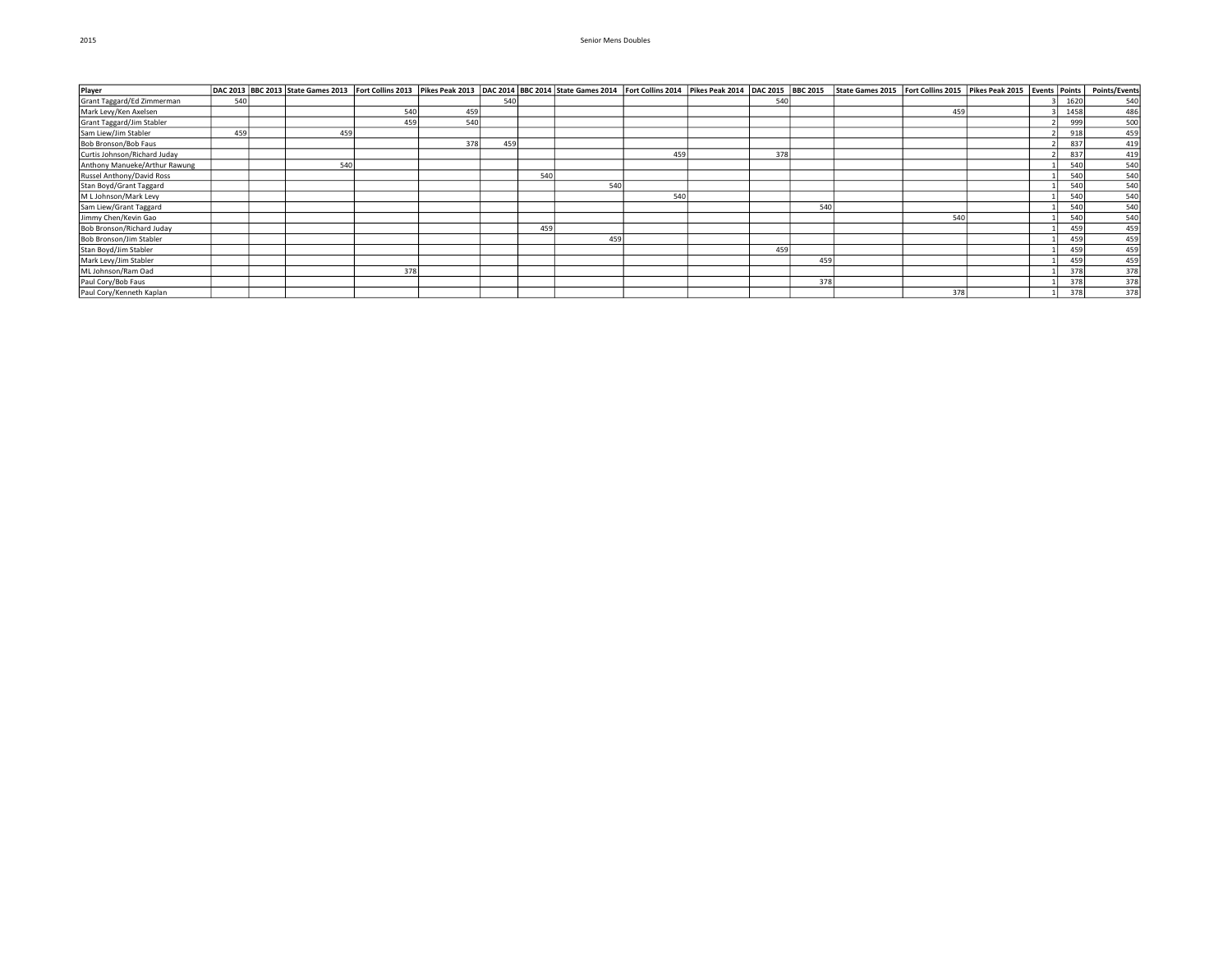| Player                          |     |     | DAC 2013 BBC 2013 State Games 2013 Fort Collins 2013 Pikes Peak 2013 DAC 2014 BBC 2014 State Games 2014 Fort Collins 2014 Pikes Peak 2014 DAC 2015 BBC 2015 |  |     |     |     |     |     |     | State Games 2015   Fort Collins 2015   Pikes Peak 2015   Events   Points |     |  |      | <b>Points/Events</b> |
|---------------------------------|-----|-----|-------------------------------------------------------------------------------------------------------------------------------------------------------------|--|-----|-----|-----|-----|-----|-----|--------------------------------------------------------------------------|-----|--|------|----------------------|
| Mary Ann Henke/Dorris Taylor    |     |     |                                                                                                                                                             |  |     |     | 540 | 540 |     |     |                                                                          |     |  | 1620 | 540                  |
| Linda Cory/Chris Beal           |     |     |                                                                                                                                                             |  | 459 |     | 459 |     |     | 54  |                                                                          |     |  | 1458 | 486                  |
| Rose Suprenant/Chris Beal       | 540 |     |                                                                                                                                                             |  |     |     |     |     | 54  |     |                                                                          |     |  | 1080 | 540                  |
| Rose Suprenant/Gwen Wiley       |     | 540 |                                                                                                                                                             |  | 459 |     |     |     |     |     |                                                                          |     |  | 999  | 500                  |
| Marilyn Boyd/Maureen Ryan       |     |     |                                                                                                                                                             |  |     | 540 |     | 459 |     |     |                                                                          |     |  | 999  | 500                  |
| Caroline King/Sarah Mook        |     |     |                                                                                                                                                             |  |     |     |     |     |     | 459 |                                                                          | 378 |  | 837  | 419                  |
| Mary Jane Schatzle/Maureen Ryan |     |     |                                                                                                                                                             |  | 540 |     |     |     |     |     |                                                                          |     |  | 540  | 540                  |
| Barb Mulvey/Maureen Ryan        | 459 |     |                                                                                                                                                             |  |     |     |     |     |     |     |                                                                          |     |  | 459  | 459                  |
| Lulu Borrust/Dorris Taylor      |     | 459 |                                                                                                                                                             |  |     |     |     |     |     |     |                                                                          |     |  | 459  | 459                  |
| Caroline King/Dee Wagner        |     |     |                                                                                                                                                             |  |     |     |     |     | 459 |     |                                                                          |     |  | 459  | 459                  |
| Linda Cory/Jody Kaplan          |     |     |                                                                                                                                                             |  |     |     |     |     |     |     |                                                                          | 459 |  | 459  | 459                  |
| Lulu Bourrust/Virginia Clair    | 378 |     |                                                                                                                                                             |  |     |     |     |     |     |     |                                                                          |     |  | 378  | 378                  |
| Rhona Whitfield/Dorris Taylor   | 378 |     |                                                                                                                                                             |  |     |     |     |     |     |     |                                                                          |     |  | 378  | 378                  |
| Virginia Clair/Dorris Taylor    |     |     |                                                                                                                                                             |  | 378 |     |     |     |     |     |                                                                          |     |  | 378  | 378                  |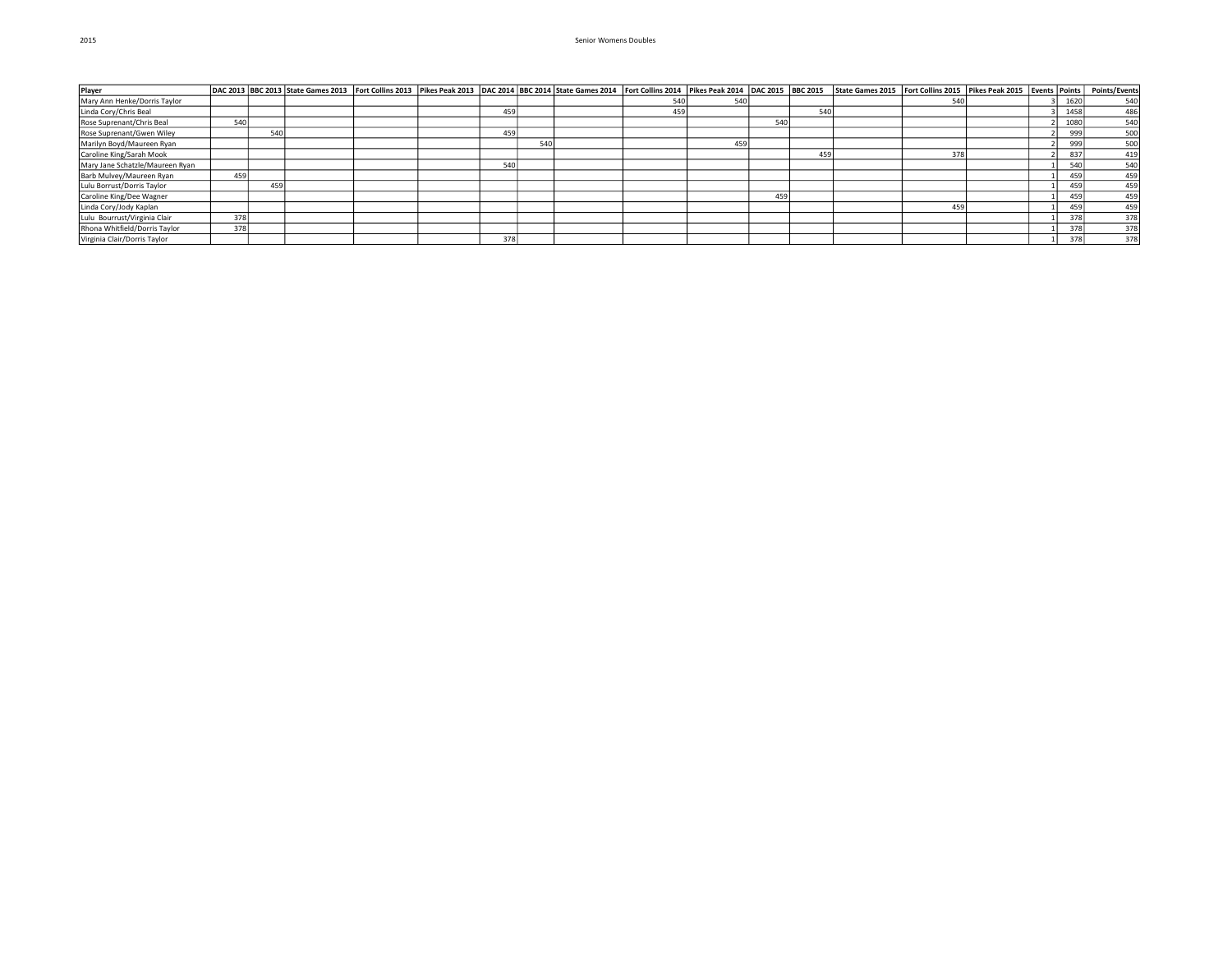#### 2015 A Mixed Doubles

| Player                               |     |     |     |     |     |     |     |     |     |     |     |     | DAC 2013 State Games 2013   Fort Collins 2013   Pikes Peak 2013   DAC 2014   BBC 2014   State Games 2014   Fort Collins 2014   Pikes Peak 2014   DAC 2014   Pikes Peak 2015   Fort Collins 2015   Fort Collins 2015   Fort Col |     |     |      |                   |
|--------------------------------------|-----|-----|-----|-----|-----|-----|-----|-----|-----|-----|-----|-----|--------------------------------------------------------------------------------------------------------------------------------------------------------------------------------------------------------------------------------|-----|-----|------|-------------------|
| Catherine Kent/Jasper Tai            |     |     | 540 |     |     |     | 378 | 459 | 459 | 459 | 540 |     | 459                                                                                                                                                                                                                            |     | 459 | 3753 | 469               |
| Hannah Wang/Chern Hooi Lim           |     |     |     |     |     | 540 | 459 | 540 | 540 | 540 | 459 | 540 |                                                                                                                                                                                                                                |     |     | 3618 | 517               |
| Kathy Zimmerman/Jasper Tai           | 540 | 540 |     |     | 540 | 459 |     |     |     |     |     |     |                                                                                                                                                                                                                                |     |     | 2079 | 520               |
| Diana Tronoe/Narayan Madabusi        | 378 |     | 459 |     |     | 297 |     | 297 |     |     |     |     |                                                                                                                                                                                                                                |     |     | 1431 |                   |
| Senny Pallingan/Michael Rotinsulu    |     |     |     |     |     |     |     |     |     |     |     |     | 297                                                                                                                                                                                                                            | 540 | 378 | 1215 | $\frac{358}{405}$ |
| Isla Simpson/Chern-Hooi Lim          |     |     |     |     |     |     |     |     |     |     |     |     | 540                                                                                                                                                                                                                            |     | 540 | 1080 | $\frac{540}{351}$ |
| Uyen Tran/Alan Mills                 |     | 378 |     |     | 378 |     | 297 |     |     |     |     |     |                                                                                                                                                                                                                                |     |     | 1053 |                   |
| Addy Kuan/Ben Lord                   |     | 378 | 378 |     |     |     |     |     |     |     |     |     | 297                                                                                                                                                                                                                            |     |     | 1053 | 351               |
| Mariana Beard/Chern Hooi Lim         |     | 459 |     |     | 459 |     |     |     |     |     |     |     |                                                                                                                                                                                                                                |     |     | 918  | 459               |
| Sue Ruan/Li Cheng                    |     |     |     | 378 | 297 |     |     |     |     |     |     |     |                                                                                                                                                                                                                                |     |     | 675  | $\frac{338}{540}$ |
| Adrienne Abrams/Jasper Tai           |     |     |     | 540 |     |     |     |     |     |     |     |     |                                                                                                                                                                                                                                |     |     | 540  |                   |
| Rulin Chen/Qin Zhu                   |     |     |     |     |     |     | 540 |     |     |     |     |     |                                                                                                                                                                                                                                |     |     | 540  |                   |
| Adrienne Abrams/Chern-Hooi Lim       | 459 |     |     |     |     |     |     |     |     |     |     |     |                                                                                                                                                                                                                                |     |     | 459  | 459               |
| Marianne Foo/Chern - Hooi Lim        |     |     |     | 459 |     |     |     |     |     |     |     |     |                                                                                                                                                                                                                                |     |     | 459  | 459               |
| Adrienne Adams/Yanis Fernandes       |     |     |     |     |     |     |     |     |     |     |     | 459 |                                                                                                                                                                                                                                |     |     | 459  | 459               |
| Maite Mackey/Ajith Issac             |     |     |     |     |     |     |     |     |     |     |     |     |                                                                                                                                                                                                                                | 459 |     | 459  | 459               |
| Kate Mooney/Sandy Roberts            |     |     | 378 |     |     |     |     |     |     |     |     |     |                                                                                                                                                                                                                                |     |     | 378  | 378               |
| Addy Kuan/Alan Mills                 |     |     |     | 378 |     |     |     |     |     |     |     |     |                                                                                                                                                                                                                                |     |     | 378  | 378               |
| Maggie Dinh-Phung/Ung Phung          |     |     |     | 378 |     |     |     |     |     |     |     |     |                                                                                                                                                                                                                                |     |     | 378  | 378               |
| Adrienne Abrams/Alan Mills           |     |     |     |     |     | 378 |     |     |     |     |     |     |                                                                                                                                                                                                                                |     |     | 378  | $\frac{378}{378}$ |
| Ruilin Chen/Jaeduck Park             |     |     |     |     |     | 378 |     |     |     |     |     |     |                                                                                                                                                                                                                                |     |     | 378  |                   |
| Mary Jane Schatzle/Evan Acevedo      |     |     |     |     |     |     | 378 |     |     |     |     |     |                                                                                                                                                                                                                                |     |     | 378  | 378               |
| Qian-Yun Zhang/Yue Zho               |     |     |     |     |     |     |     | 378 |     |     |     |     |                                                                                                                                                                                                                                |     |     | 378  | 378               |
| Adrienne Abrams/Ben Lord             |     |     |     |     |     |     |     | 378 |     |     |     |     |                                                                                                                                                                                                                                |     |     | 378  | 378               |
| JingJing Li/Li Cheng                 |     |     |     |     |     |     |     |     | 378 |     |     |     |                                                                                                                                                                                                                                |     |     | 378  | 378               |
| Mariana Beard/Brent Cutcliffe        |     |     |     |     |     |     |     |     | 378 |     |     |     |                                                                                                                                                                                                                                |     |     | 378  | $\overline{378}$  |
| Uyen Tran/Ben Lord                   |     |     |     |     |     |     |     |     |     | 378 |     |     |                                                                                                                                                                                                                                |     |     | 378  | $\frac{378}{378}$ |
| Maite Mackey/Shankar Kollapan        |     |     |     |     |     |     |     |     |     | 378 |     |     |                                                                                                                                                                                                                                |     |     | 378  |                   |
| Maite Mackey/Ben Lord                |     |     |     |     |     |     |     |     |     |     | 378 |     |                                                                                                                                                                                                                                |     |     | 378  | 378               |
| Tangkwa Ja/Alex Cuan                 |     |     |     |     |     |     |     |     |     |     |     | 378 |                                                                                                                                                                                                                                |     |     | 378  | 378               |
| Uyen Tran/Jasper Tai                 |     |     |     |     |     |     |     |     |     |     |     | 378 |                                                                                                                                                                                                                                |     |     | 378  | 378               |
| Fenny Runtukahu/Derby Kolibu         |     |     |     |     |     |     |     |     |     |     |     |     | 378                                                                                                                                                                                                                            |     |     | 378  | 378               |
| Maggie Dinh-Phung/Didik Supriyanto   |     |     |     |     |     |     |     |     |     |     |     |     | 378                                                                                                                                                                                                                            |     |     | 378  | 378               |
| Maite Mackey/Nikhil Enugula          |     |     |     |     |     |     |     |     |     |     |     |     |                                                                                                                                                                                                                                |     | 378 | 378  | 378               |
| Catherine Kent/Yanis Fernandes       |     |     |     |     |     | 297 |     |     |     |     |     |     |                                                                                                                                                                                                                                |     |     | 297  | 297               |
| Mary Jane Schatzle/Steffen Lutz      |     |     |     |     |     | 297 |     |     |     |     |     |     |                                                                                                                                                                                                                                |     |     | 297  | 297               |
| Mariana Beard/Yanis Fernandes        |     |     |     |     |     |     | 297 |     |     |     |     |     |                                                                                                                                                                                                                                |     |     | 297  | 297               |
| Sabrina Chen/Shankar Kolappan        |     |     |     |     |     |     |     |     | 297 |     |     |     |                                                                                                                                                                                                                                |     |     | 297  | 297               |
| Jacqueline Myers/Pedro Arturo Garcia |     |     |     |     |     |     |     |     | 297 |     |     |     |                                                                                                                                                                                                                                |     |     | 297  | 297               |
| Marianne Foo/Nikhil Enugula          |     |     |     |     |     |     |     |     |     |     |     |     | 297                                                                                                                                                                                                                            |     |     | 297  | 297               |
| Uyen Tran/Yanis Fernandes            |     |     |     |     |     |     |     |     |     |     |     |     |                                                                                                                                                                                                                                |     | 297 | 297  | 297               |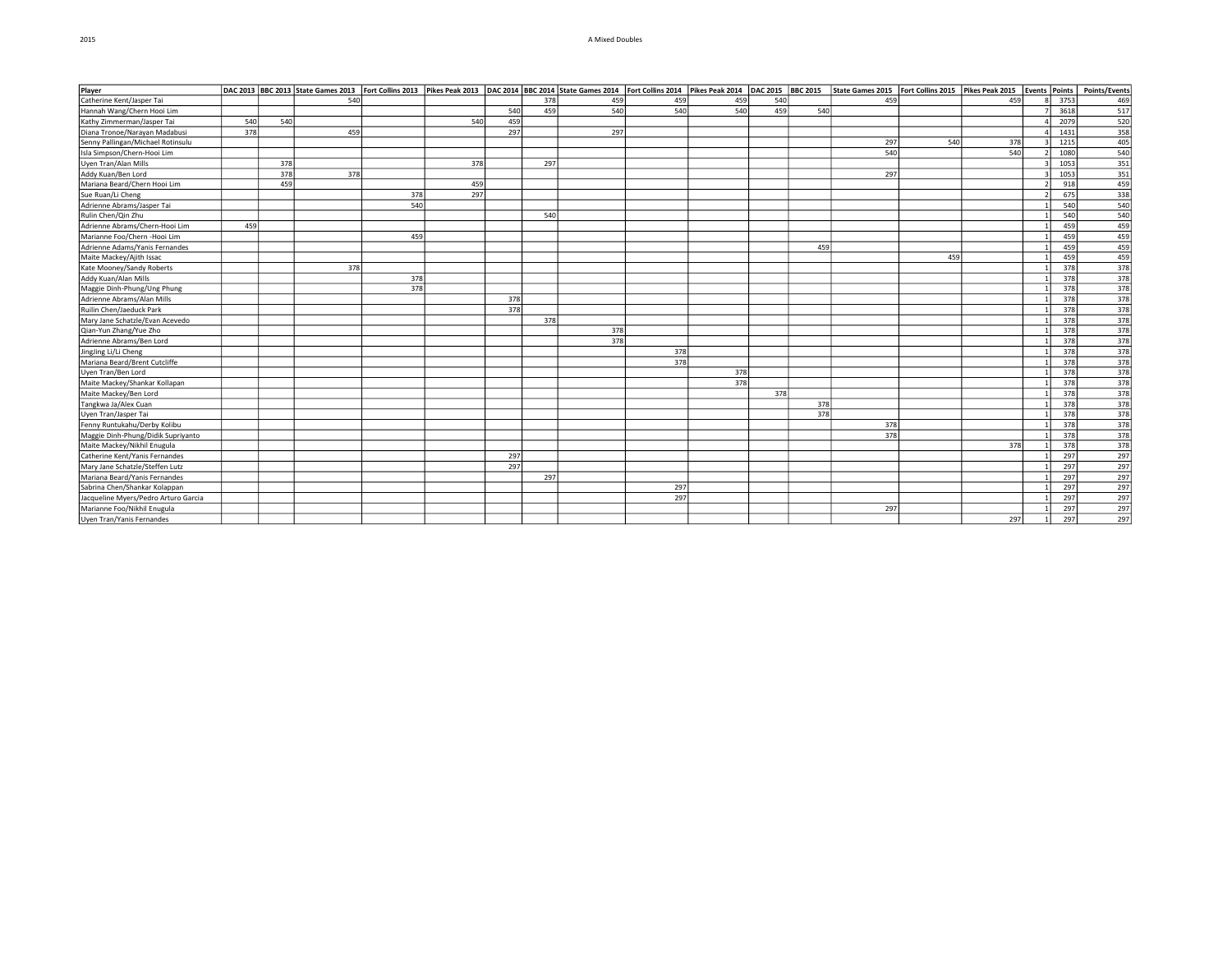| Player                                                |     |     | DAC 2013  BBC 2013  State Games 2013  Fort Collins 2013  Pikes Peak 2013  DAC 2014  BBC 2014  State Games 2014  Fort Collins 2014  Fikes Peak 2014  BBC 2014  BBC 2014  BBC 2014  BBC 2014  BBC 2014  BBC 2014  DBC 2015  BBC |     |     |     |     |     |     |     |     |     |     |     |     |                         |          |                   |
|-------------------------------------------------------|-----|-----|-------------------------------------------------------------------------------------------------------------------------------------------------------------------------------------------------------------------------------|-----|-----|-----|-----|-----|-----|-----|-----|-----|-----|-----|-----|-------------------------|----------|-------------------|
| Uyen Tran/Yanis Fernandes                             |     |     |                                                                                                                                                                                                                               |     |     |     |     |     | 408 | 408 |     | 408 |     | 480 |     |                         | 4 1704   | 426               |
| Diana Tronoe/Narayan Madabusi                         | 408 |     | 336                                                                                                                                                                                                                           |     |     | 408 |     | 480 |     |     |     |     |     |     |     |                         | $4$ 1632 | 408               |
| Siew Gin Mills/Linn Crosetto                          |     |     |                                                                                                                                                                                                                               |     |     |     | 336 |     |     |     |     | 336 | 192 | 264 |     | $\overline{4}$          | 1128     | 282               |
| Maite Mackey/Evan Acevedo                             |     |     |                                                                                                                                                                                                                               |     |     |     |     |     | 336 | 480 | 192 |     |     |     |     | $\overline{\mathbf{3}}$ | 1008     | 336               |
|                                                       |     | 408 |                                                                                                                                                                                                                               |     |     |     |     |     |     |     | 264 |     |     |     |     |                         | 1008     |                   |
| Gwen Wiley/Grant Taggard                              | 480 |     |                                                                                                                                                                                                                               |     | 480 |     |     |     |     |     |     |     | 336 |     |     | 3<br>$\overline{2}$     | 960      | 336               |
| Gwen Wiley/Daniel Zhang                               |     |     |                                                                                                                                                                                                                               |     |     |     |     |     |     |     |     |     |     |     |     |                         |          | 480               |
| Rongju Liu/Daniel Zhang                               |     | 480 | 480                                                                                                                                                                                                                           |     |     |     |     |     |     |     |     |     |     |     |     | $\overline{2}$          | 960      | 480               |
| Stephanie Loots/Ryan Anthony-Ceres                    |     |     |                                                                                                                                                                                                                               |     |     |     |     | 336 | 336 | 264 |     |     |     |     |     | 3                       | 936      | 312               |
| Maggie Dinh-Phung/Chunhe Dai                          |     |     |                                                                                                                                                                                                                               |     |     |     | 480 |     |     |     |     |     | 408 |     |     | $\overline{2}$          | 888      | 444               |
| Nova Gerungan/Anthony Manueke                         |     |     | 408                                                                                                                                                                                                                           | 264 |     |     |     |     |     |     |     |     |     |     | 192 | 3                       | 864      | 288               |
| Siew Gin Mills/Richard Lim                            |     |     | 336                                                                                                                                                                                                                           | 408 |     |     |     |     |     |     |     |     |     |     |     | $\overline{2}$          | 744      | 372               |
| Maureen Ryan/Grant Taggard                            | 192 |     |                                                                                                                                                                                                                               |     |     | 264 |     |     |     | 264 |     |     |     |     |     | $\overline{\mathbf{3}}$ | 720      | 240               |
| Yan Fei/Sandy Roberts                                 |     |     |                                                                                                                                                                                                                               |     |     |     |     |     |     |     |     |     | 336 | 336 |     | $\overline{2}$          | 672      | 336               |
| Maite Mackey/Donovan Mouriz                           |     |     |                                                                                                                                                                                                                               |     |     | 264 |     | 336 |     |     |     |     |     |     |     | $\overline{2}$          | 600      | 300               |
| Catherine Kent/Donovan Mouriz                         |     |     |                                                                                                                                                                                                                               |     |     |     |     |     | 264 | 336 |     |     |     |     |     | $\overline{\mathbf{2}}$ | 600      | 300               |
| Rose Suprenant/Steffen Lutz                           |     |     |                                                                                                                                                                                                                               |     |     |     |     |     |     |     | 264 | 336 |     |     |     | $\overline{2}$          | 600      | 300               |
| Uyen Tran/Russell Anthony                             |     |     |                                                                                                                                                                                                                               |     |     |     | 264 | 264 |     |     |     |     |     |     |     | $\overline{2}$          | 528      | 264               |
|                                                       |     |     |                                                                                                                                                                                                                               |     |     | 264 |     |     |     | 264 |     |     |     |     |     | $\overline{2}$          |          |                   |
| Gwen Wiley/Paul Wolfe                                 |     |     |                                                                                                                                                                                                                               |     |     |     |     |     |     |     |     |     |     |     |     |                         | 528      | 264               |
| Sue Ruan/John Liu                                     |     |     |                                                                                                                                                                                                                               | 480 |     |     |     |     |     |     |     |     |     |     |     | $\overline{1}$          | 480      | 480               |
| Adrienne Abrams/Shankar Kolappan                      |     |     |                                                                                                                                                                                                                               |     |     | 480 |     |     |     |     |     |     |     |     |     | $\mathbf{1}$            | 480      | 480               |
| Pare Potivejkul/Manish Sood                           |     |     |                                                                                                                                                                                                                               |     |     |     |     |     | 480 |     |     |     |     |     |     | $\,$ 1 $\,$             | 480      | 480               |
| Hiral Shah/Yanis Fernandes                            |     |     |                                                                                                                                                                                                                               |     |     |     |     |     |     |     | 480 |     |     |     |     | $\overline{1}$          | 480      | 480               |
| Adrienne Adams/Afshin Yazdani                         |     |     |                                                                                                                                                                                                                               |     |     |     |     |     |     |     |     | 480 |     |     |     | $\mathbf{1}$            | 480      | 480               |
| Isla Simpson/Shankar Kolappan                         |     |     |                                                                                                                                                                                                                               |     |     |     |     |     |     |     |     |     | 480 |     |     | $\,$ 1                  | 480      | 480               |
| Senny Pallingan/Michael Rotinsulu                     |     |     |                                                                                                                                                                                                                               |     |     |     |     |     |     |     |     |     |     |     | 480 | $\overline{1}$          | 480      | 480               |
| JingJing Li/Tony Han                                  |     |     |                                                                                                                                                                                                                               | 264 | 192 |     |     |     |     |     |     |     |     |     |     | $\overline{2}$          | 456      | 228               |
| Siew Gin Mills/Russ Anthony                           |     | 192 |                                                                                                                                                                                                                               |     | 264 |     |     |     |     |     |     |     |     |     |     | $\overline{2}$          | 456      | 228               |
| Sabrina chen/Ajith issac                              |     |     |                                                                                                                                                                                                                               |     |     |     |     |     |     |     | 420 |     |     |     |     | $\vert$                 | 420      | 420               |
| Shireen Narappanawar/Amrik Sen                        |     |     |                                                                                                                                                                                                                               |     | 408 |     |     |     |     |     |     |     |     |     |     | $\mathbf{1}$            | 408      | 408               |
|                                                       |     |     |                                                                                                                                                                                                                               |     |     |     |     |     |     |     |     |     |     |     |     | $\mathbf{1}$            |          |                   |
| Catherine Kent/Mark Kennedy                           |     |     |                                                                                                                                                                                                                               |     |     |     | 408 |     |     |     |     |     |     |     |     |                         | 408      | 408               |
| Christine Ramsey/Evan Acevedo                         |     |     |                                                                                                                                                                                                                               |     |     |     |     | 408 |     |     |     |     |     |     |     | $\overline{1}$          | 408      | 408               |
| Christine Ramsey/Thinh Nguyen                         |     |     |                                                                                                                                                                                                                               |     |     |     |     |     |     |     |     |     |     |     | 408 | $\mathbf{1}$            | 408      | 408               |
| Maite Mackey/Ajith Issac                              |     |     |                                                                                                                                                                                                                               |     |     |     |     |     |     |     |     |     |     | 408 |     | $\,$ 1 $\,$             | 408      | 408               |
| Jingjing Li/Linh Bui                                  | 192 | 192 |                                                                                                                                                                                                                               |     |     |     |     |     |     |     |     |     |     |     |     | $\overline{2}$          | 384      | 192               |
| Catherine Kent/Steffen Lutz                           |     |     |                                                                                                                                                                                                                               |     | 336 |     |     |     |     |     |     |     |     |     |     | $\overline{1}$          | 336      | 336               |
| Catherine Kent/Yacheng Sun                            |     | 336 |                                                                                                                                                                                                                               |     |     |     |     |     |     |     |     |     |     |     |     | $\,$ 1 $\,$             | 336      | 336               |
| Marianne Foo/Chern-Hooi Lim                           |     |     |                                                                                                                                                                                                                               |     | 336 |     |     |     |     |     |     |     |     |     |     | $\overline{1}$          | 336      | 336               |
| Rose Suprenant/Kitichai Phuvapaisankit                |     | 336 |                                                                                                                                                                                                                               |     |     |     |     |     |     |     |     |     |     |     |     | $\overline{1}$          | 336      | 336               |
| Sue Ruan/ChangQing Shen                               | 336 |     |                                                                                                                                                                                                                               |     |     |     |     |     |     |     |     |     |     |     |     | $\,$ 1 $\,$             | 336      | 336               |
| Ursula Lufkin/Alex Latchininsky                       | 336 |     |                                                                                                                                                                                                                               |     |     |     |     |     |     |     |     |     |     |     |     | $\overline{1}$          | 336      | 336               |
|                                                       |     |     |                                                                                                                                                                                                                               |     |     |     |     |     |     |     |     |     |     |     |     |                         |          |                   |
| Jingjing Li/Alex Spicer                               |     |     |                                                                                                                                                                                                                               |     |     | 336 |     |     |     |     |     |     |     |     |     | $\mathbf{1}$            | 336      | 336               |
| Jingyun Wang/Richard Lim                              |     |     |                                                                                                                                                                                                                               |     |     | 336 |     |     |     |     |     |     |     |     |     | $\overline{1}$          | 336      | 336               |
| Mary Jane Schatzle/Stan Boyd                          |     |     |                                                                                                                                                                                                                               |     |     |     | 336 |     |     |     |     |     |     |     |     | $\overline{1}$          | 336      | 336               |
| Sabrina Chen/Thinh Nguyen                             |     |     |                                                                                                                                                                                                                               |     |     |     |     |     |     | 336 |     |     |     |     |     | $\overline{1}$          | 336      | 336               |
| Gina Devadoss/Linn Crosetto                           |     |     |                                                                                                                                                                                                                               |     |     |     |     |     |     |     | 336 |     |     |     |     | $\mathbf{1}$            | 336      | 336               |
| Shu Yang/Mete Can Ozcorekci                           |     |     |                                                                                                                                                                                                                               |     |     |     |     |     |     |     | 336 |     |     |     |     | $\mathbf{1}$            | 336      | 336               |
| Maite Mackey/Paul Wolfe                               |     |     |                                                                                                                                                                                                                               |     |     |     |     |     |     |     |     |     |     |     | 336 | $\mathbf{1}$            | 336      | 336               |
| Lujing Zhang/Chirag Ravishankar                       |     |     |                                                                                                                                                                                                                               |     |     |     |     |     |     |     |     |     |     | 336 |     | $\mathbf{1}$            | 336      | 336               |
| Addy Kuan/Russ Anthony                                |     |     | 264                                                                                                                                                                                                                           |     |     |     |     |     |     |     |     |     |     |     |     | $\overline{1}$          | 264      | 264               |
| Christine Ramsey/Grant Taggard                        |     |     |                                                                                                                                                                                                                               | 264 |     |     |     |     |     |     |     |     |     |     |     | $\mathbf{1}$            | 264      | 264               |
| Christine Ramsey/Paul Wolfe                           |     |     |                                                                                                                                                                                                                               |     | 264 |     |     |     |     |     |     |     |     |     |     | $\mathbf{1}$            | 264      | 264               |
|                                                       |     |     | 264                                                                                                                                                                                                                           |     |     |     |     |     |     |     |     |     |     |     |     | $\mathbf{1}$            | 264      | 264               |
| Kate Mooney/Sean Girodo<br>Lulu Bourrust/Mark Kennedy |     |     | 264                                                                                                                                                                                                                           |     |     |     |     |     |     |     |     |     |     |     |     | $\overline{1}$          | 264      | 264               |
|                                                       |     |     |                                                                                                                                                                                                                               |     |     |     |     |     |     |     |     |     |     |     |     |                         |          |                   |
| Maite Mackey/Thin Nguyen                              |     |     |                                                                                                                                                                                                                               |     | 264 |     |     |     |     |     |     |     |     |     |     | $\,$ 1 $\,$             | 264      | 264               |
| Min Zhang/Tony Han                                    | 264 |     |                                                                                                                                                                                                                               |     |     |     |     |     |     |     |     |     |     |     |     | $\mathbf{1}$            | 264      | 264               |
| Uyen Tran/Sean Girodo                                 |     |     |                                                                                                                                                                                                                               |     | 264 |     |     |     |     |     |     |     |     |     |     | $\overline{1}$          | 264      | 264               |
| Marianne Foo/Yanis Fernandes                          |     |     |                                                                                                                                                                                                                               |     |     | 264 |     |     |     |     |     |     |     |     |     | $\,$ 1 $\,$             | 264      | 264               |
| Archana Subramanian/Yanis Fernandes                   |     |     |                                                                                                                                                                                                                               |     |     |     | 264 |     |     |     |     |     |     |     |     | $\overline{1}$          | 264      | 264               |
| Maite Mackey/Donovan Mouriz                           |     |     |                                                                                                                                                                                                                               |     |     |     | 264 |     |     |     |     |     |     |     |     | $\overline{1}$          | 264      | 264               |
| Huyen Dinh/Jeffri Sigar                               |     |     |                                                                                                                                                                                                                               |     |     |     | 264 |     |     |     |     |     |     |     |     | $\overline{1}$          | 264      | 264               |
| Yishuen Lo/Yaalei Li                                  |     |     |                                                                                                                                                                                                                               |     |     |     |     |     | 264 |     |     |     |     |     |     | $\overline{1}$          | 264      | 264               |
| Addy Kuan/Richard Lim                                 |     |     |                                                                                                                                                                                                                               |     |     |     |     |     | 264 |     |     |     |     |     |     | $\mathbf{1}$            | 264      | 264               |
| Siew Gin Mills/Aditya Veerubhotla                     |     |     |                                                                                                                                                                                                                               |     |     |     |     |     | 264 |     |     |     |     |     |     | $\overline{1}$          | 264      | 264               |
| Christine Ramsey/Richard Lim                          |     |     |                                                                                                                                                                                                                               |     |     |     |     |     |     |     | 264 |     |     |     |     | $\,$ 1 $\,$             | 264      | 264               |
| Catherine Kent/Manish Sood                            |     |     |                                                                                                                                                                                                                               |     |     |     |     |     |     |     | 264 |     |     |     |     | $\mathbf{1}$            | 264      | 264               |
| Grant Taggard/Gwen Wiley                              |     |     |                                                                                                                                                                                                                               |     |     |     |     |     |     |     |     | 264 |     |     |     | $\mathbf{1}$            | 264      | 264               |
| Shu Yang/Umesh Dev                                    |     |     |                                                                                                                                                                                                                               |     |     |     |     |     |     |     |     | 264 |     |     |     | $\overline{1}$          | 264      | 264               |
|                                                       |     |     |                                                                                                                                                                                                                               |     |     |     |     |     |     |     |     | 264 |     |     |     | $\overline{1}$          | 264      | 264               |
| Rose Suprenant/John Pelosi                            |     |     |                                                                                                                                                                                                                               |     |     |     |     |     |     |     |     |     |     |     |     |                         |          |                   |
| Catherine Kent/Alex Spicer                            |     |     |                                                                                                                                                                                                                               |     |     |     |     |     |     |     |     |     | 264 |     |     | $\mathbf{1}$            | 264      | 264               |
| Addy Kuan/Yanis Fernandes                             |     |     |                                                                                                                                                                                                                               |     |     |     |     |     |     |     |     |     | 264 |     |     | $\overline{1}$          | 264      | 264               |
| Huyen Dinh/Yang Lu                                    |     |     |                                                                                                                                                                                                                               |     |     |     |     |     |     |     |     |     | 264 |     |     | $\mathbf{1}$            | 264      | 264               |
| Christine Ramsey/Ajith Issac                          |     |     |                                                                                                                                                                                                                               |     |     |     |     |     |     |     |     |     | 264 |     |     | $\,$ 1 $\,$             | 264      | 264               |
| Isla Simpson/Steve Kim                                |     |     |                                                                                                                                                                                                                               |     |     |     |     |     |     |     |     |     |     |     | 264 | $\ddot{\phantom{a}}$    | 264      | $\frac{264}{264}$ |
| Shu Yang/Toby Zhang                                   |     |     |                                                                                                                                                                                                                               |     |     |     |     |     |     |     |     |     |     |     | 264 | $\overline{1}$          | 264      |                   |
| Diana Tronoe/John Pelosi Jr                           |     |     |                                                                                                                                                                                                                               |     |     |     |     |     |     |     |     |     |     |     | 264 | $\,$ 1                  | 264      | 264               |
| Neha Dhar/Prasanna Madhusudhanan                      |     |     |                                                                                                                                                                                                                               |     |     |     |     |     |     |     |     |     |     |     | 264 | $\overline{1}$          | 264      | 264               |
| Adrienne Abrams/Russ Anthony                          | 192 |     |                                                                                                                                                                                                                               |     |     |     |     |     |     |     |     |     |     |     |     | $\mathbf{1}$            | 192      | 192               |
| Catherine Kent/Shankar Kolappan                       | 192 |     |                                                                                                                                                                                                                               |     |     |     |     |     |     |     |     |     |     |     |     | $\overline{1}$          | 192      | 192               |
| Hannah Wang/Alex Spicer                               |     |     |                                                                                                                                                                                                                               |     | 192 |     |     |     |     |     |     |     |     |     |     | $\ddot{\phantom{a}}$    | 192      | 192               |
|                                                       |     |     |                                                                                                                                                                                                                               |     |     |     |     |     |     |     |     |     |     |     |     | $\mathbf{1}$            |          |                   |
| Kathryn Kutzner/Yiheng Zhang                          |     |     |                                                                                                                                                                                                                               |     | 192 |     |     |     |     |     |     |     |     |     |     | $\overline{1}$          | 192      | 192               |
| Lulu Borrust/Pavel Zelinsky                           |     | 192 |                                                                                                                                                                                                                               |     |     |     |     |     |     |     |     |     |     |     |     |                         | 192      | 192               |
| Sabrina Chen/Sungwoong Kim                            |     |     |                                                                                                                                                                                                                               |     | 192 |     |     |     |     |     |     |     |     |     |     | $\overline{1}$          | 192      | 192               |
| TJ Purushotham/Tim Mensch                             |     | 192 |                                                                                                                                                                                                                               |     |     |     |     |     |     |     |     |     |     |     |     | $\mathbf{1}$            | 192      | 192               |
| Uyen Tran/David Ross                                  |     | 192 |                                                                                                                                                                                                                               |     |     |     |     |     |     |     |     |     |     |     |     |                         | 192      | 192               |
| Shu Yang/Leo Li                                       |     |     |                                                                                                                                                                                                                               |     | 192 |     |     |     |     |     |     |     |     |     |     | $\overline{1}$          | 192      | 192               |
| Lulu Borrust/Russ Anthony                             |     |     |                                                                                                                                                                                                                               |     |     | 192 |     |     |     |     |     |     |     |     |     | $\overline{1}$          | 192      | 192               |
| Marianne Foo/Nikhil Enugula                           |     |     |                                                                                                                                                                                                                               |     |     |     |     |     |     |     | 192 |     |     |     |     | $\mathbf{1}$            | 192      | 192               |
| Shu Yang/Chirag Ravishankar                           |     |     |                                                                                                                                                                                                                               |     |     |     |     |     |     |     |     |     | 192 |     |     | $\overline{1}$          | 192      | 192               |
| Sapna Brahmananddam/Richard Lim                       |     |     |                                                                                                                                                                                                                               |     |     |     |     |     |     |     |     |     | 192 |     |     | 1                       | 192      | 192               |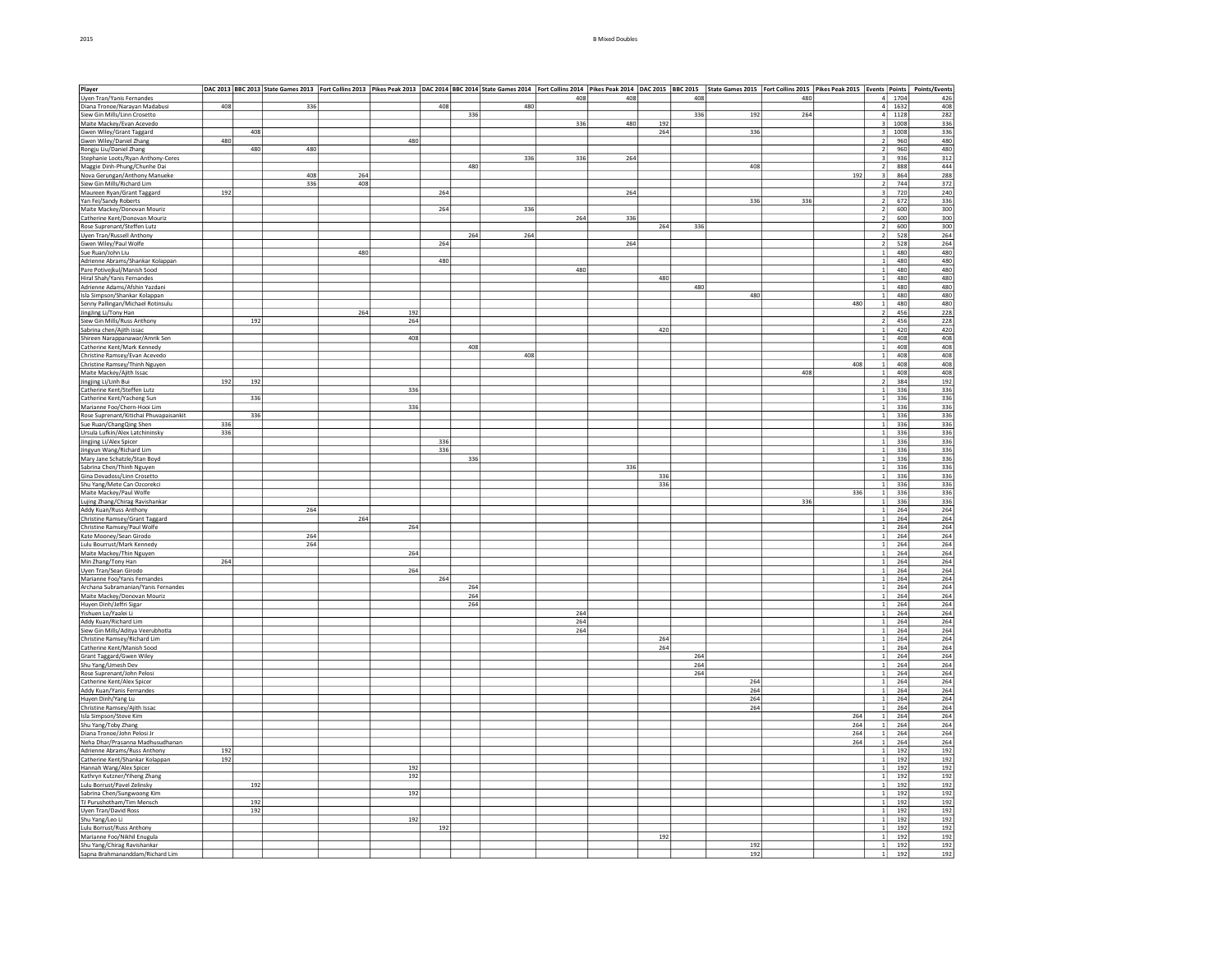#### 2015 C Mixed Doubles

| Player                                 |     |     | DAC 2013 BBC 2013 State Games 2013 Fort Collins 2013 Pikes Peak 2013 DAC 2014 BBC 2014 State Games 2014 Fort Collins 2014 Pikes Peak 2014 DAC 2015 BBC 2015 |     |     |     |     |     |     |     |     |     | State Games 2015   Fort Collins 2015 |     | Pikes Peak 2015 | <b>Events</b> | <b>Points</b> | Points/Events    |
|----------------------------------------|-----|-----|-------------------------------------------------------------------------------------------------------------------------------------------------------------|-----|-----|-----|-----|-----|-----|-----|-----|-----|--------------------------------------|-----|-----------------|---------------|---------------|------------------|
| Lulu Bourrust/Bob Faus                 |     |     | 294                                                                                                                                                         | 357 | 294 | 294 | 294 | 231 | 294 | 294 | 231 | 294 | 231                                  | 231 | 168             | 13            | 3507          | 270              |
| Elene Mooney/Tom Mooney                | 294 | 357 |                                                                                                                                                             |     |     |     | 231 |     |     | 231 | 231 | 231 | 294                                  | 231 | 231             |               | 2331          | 259              |
| Virginia Clair/John Pelosi Jr          |     |     |                                                                                                                                                             |     |     |     |     | 420 | 231 | 420 | 420 |     | 231                                  | 231 |                 |               | 1953          | 326              |
| Briana Caesara/Edison Edward           |     |     |                                                                                                                                                             |     |     |     |     |     |     |     |     |     | 357                                  | 420 | 231             |               | 1008          | 336              |
| Gabby Sigar/Jeffri Sigar               |     |     | 420                                                                                                                                                         |     |     |     |     |     |     |     |     |     | 420                                  |     |                 |               | 840           | 420              |
| Kate Mooney/Sean Girodo                | 231 | 420 |                                                                                                                                                             |     |     |     |     |     |     |     |     |     |                                      |     |                 |               | 651           | 326              |
| Marianne Foo/Sourish Basu              |     |     |                                                                                                                                                             |     |     |     |     |     | 231 |     |     | 420 |                                      |     |                 |               | 651           | 326              |
| Kavya Ravikumar/Piyush Patel           |     |     |                                                                                                                                                             |     |     |     |     |     |     |     |     |     | 294                                  | 357 |                 |               | 651           | 326              |
| Archana Subramanian/Aswin Ramakrishnan |     |     |                                                                                                                                                             |     | 357 | 231 |     |     |     |     |     |     |                                      |     |                 |               | 588           | 294              |
| Shu Yang/Muhan Li                      |     |     |                                                                                                                                                             |     |     | 357 | 231 |     |     |     |     |     |                                      |     |                 |               | 588           | 294              |
| Shu Yang/Huanghao Feng                 |     |     |                                                                                                                                                             |     |     |     |     |     | 294 | 294 |     |     |                                      |     |                 |               | 588           | 294              |
| Briana Caesara/Bob Edwards             |     |     |                                                                                                                                                             |     |     |     |     |     |     |     | 357 | 231 |                                      |     |                 |               | 588           | 294              |
| Neha Dhar/Prasanna Madhusudhanan       |     |     |                                                                                                                                                             |     |     |     |     |     |     |     |     |     |                                      | 294 | 294             |               | 588           | 294              |
| Kanako Hokama/Josh Singh               | 231 | 231 |                                                                                                                                                             |     |     |     |     |     |     |     |     |     |                                      |     |                 |               | 462           | 231              |
| Annika Muehlbradt/Klaus Muehlbradt     |     |     |                                                                                                                                                             |     |     |     |     |     | 231 | 231 |     |     |                                      |     |                 |               | 462           | 231              |
| Nethra Vish/Vish Somanath              |     |     |                                                                                                                                                             |     |     |     |     |     |     |     |     |     | 168                                  |     | 294             |               | 462           | 231              |
| Uyen Tran/Karthi Subbiah               |     |     |                                                                                                                                                             |     |     |     |     |     |     |     |     |     |                                      | 294 | 168             |               | 462           | 231              |
|                                        | 420 |     |                                                                                                                                                             |     |     |     |     |     |     |     |     |     |                                      |     |                 |               | 420           | 420              |
| Rose Suprenant/Kitichai Phuvapaisavkit |     |     |                                                                                                                                                             | 420 |     |     |     |     |     |     |     |     |                                      |     |                 |               |               | 420              |
| Maite Mackey/Donovan Mouriz            |     |     |                                                                                                                                                             |     |     |     |     |     |     |     |     |     |                                      |     |                 |               | 420           |                  |
| Senny Lumowa/Jannry Telah              |     |     |                                                                                                                                                             |     | 420 |     |     |     |     |     |     |     |                                      |     |                 |               | 420           | 420              |
| Stephanie Loots/Ryan Anthony-Ceres     |     |     |                                                                                                                                                             |     |     | 420 |     |     |     |     |     |     |                                      |     |                 |               | 420           | 420              |
| Sabrina Chen/Rafer Chambers            |     |     |                                                                                                                                                             |     |     |     | 420 |     |     |     |     |     |                                      |     |                 |               | 420           | 420              |
| Julie Rowan Zoch/Mark Levy             |     |     |                                                                                                                                                             |     |     |     |     |     | 420 |     |     |     |                                      |     |                 |               | 420           | 420              |
| Diana Tronoe/John Pelosi Jr            |     |     |                                                                                                                                                             |     |     |     |     |     |     |     |     |     |                                      |     | 420             |               | 420           | 420              |
| Lulu Bourrust/Ed Zimmerman             | 357 |     |                                                                                                                                                             |     |     |     |     |     |     |     |     |     |                                      |     |                 |               | 357           | 357              |
| Sabrina Chen/Yang Zou                  |     |     | 357                                                                                                                                                         |     |     |     |     |     |     |     |     |     |                                      |     |                 |               | 357           | 357              |
| Caitlin Wootton/Yiheng Zhang           |     |     |                                                                                                                                                             |     |     |     | 357 |     |     |     |     |     |                                      |     |                 |               | 357           | 357              |
| Shu Yang/Yaolei Li                     |     |     |                                                                                                                                                             |     |     |     |     | 357 |     |     |     |     |                                      |     |                 |               | 357           | $\overline{357}$ |
| Dee Wagner/Jorge Caballero             |     |     |                                                                                                                                                             |     |     |     |     |     | 357 |     |     |     |                                      |     |                 |               | 357           | 357              |
| Marilyn Boyd/Stan Boyd                 |     |     |                                                                                                                                                             |     |     |     |     |     |     | 357 |     |     |                                      |     |                 |               | 357           | 357              |
| Varsha Vadaguru/Abhijeet Shrikhande    |     |     |                                                                                                                                                             |     |     |     |     |     |     |     |     | 357 |                                      |     |                 |               | 357           | 357              |
| Ester Marpaung/Purasa Marpaung         |     |     |                                                                                                                                                             |     |     |     |     |     |     |     |     |     |                                      |     | 357             |               | 357           | 357              |
| Sofia Mehrotra/Gautam Mehrotra         |     |     |                                                                                                                                                             | 294 |     |     |     |     |     |     |     |     |                                      |     |                 |               | 294           | 294              |
| Nicole Gruber/Sudeep Pyakuryal         |     |     |                                                                                                                                                             |     |     | 294 |     |     |     |     |     |     |                                      |     |                 |               | 294           | 294              |
| Rose Suprenant/Aswin Ramakrishnan      |     |     |                                                                                                                                                             |     |     |     | 294 |     |     |     |     |     |                                      |     |                 |               | 294           | 294              |
| Rose Suprenant/Tom Mooney              |     |     |                                                                                                                                                             |     |     |     |     | 294 |     |     |     |     |                                      |     |                 |               | 294           | 294              |
| Stephanie Loots/Charles Teng           |     |     |                                                                                                                                                             |     |     |     |     | 294 |     |     |     |     |                                      |     |                 |               | 294           | 294              |
| Lujing Zhang/Chirag Ravishankar        |     |     |                                                                                                                                                             |     |     |     |     |     |     |     | 294 |     |                                      |     |                 |               | 294           | 294              |
| Maggie Macgregor/Sean Girodo           |     |     |                                                                                                                                                             |     |     |     |     |     |     |     | 294 |     |                                      |     |                 |               | 294           | 294              |
| Dee Wagner/Mark Levy                   |     |     |                                                                                                                                                             |     |     |     |     |     |     |     |     | 294 |                                      |     |                 |               | 294           | 294              |
| Christine Ramsey/Vish Somanath         | 231 |     |                                                                                                                                                             |     |     |     |     |     |     |     |     |     |                                      |     |                 |               | 231           | 231              |
| Meggy Engka/Ronnie Lasut               |     | 231 |                                                                                                                                                             |     |     |     |     |     |     |     |     |     |                                      |     |                 |               | 231           | 231              |
| Gwen Wiley/Jim Stabler                 |     |     | 231                                                                                                                                                         |     |     |     |     |     |     |     |     |     |                                      |     |                 |               | 231           | 231              |
| Devra Ashby/John Jessmer               |     |     | 231                                                                                                                                                         |     |     |     |     |     |     |     |     |     |                                      |     |                 |               | 231           | 231              |
| Gina Devadoss/Bob Bronson              |     |     |                                                                                                                                                             |     |     | 231 |     |     |     |     |     |     |                                      |     |                 |               | 231           | 231              |
| Nan Huo/Chao Yao                       |     |     |                                                                                                                                                             |     |     |     | 231 |     |     |     |     |     |                                      |     |                 |               | 231           | 231              |
| Emma Wang/Shuang Xu                    |     |     |                                                                                                                                                             |     |     |     | 231 |     |     |     |     |     |                                      |     |                 |               | 231           | 231              |
| Elene Mooney/Leif Hojem                |     |     |                                                                                                                                                             |     |     |     |     |     | 231 |     |     |     |                                      |     |                 |               | 231           | 231              |
| EE Khor/Felix Lim                      |     |     |                                                                                                                                                             |     |     |     |     |     |     | 231 |     |     |                                      |     |                 |               | 231           | 231              |
| Stephanie Loots/Daniel Anthony-Ceres   |     |     |                                                                                                                                                             |     |     |     |     |     |     | 231 |     |     |                                      |     |                 |               | 231           | 231              |
| Marianne Foo/Azriel Samson             |     |     |                                                                                                                                                             |     |     |     |     |     |     |     | 231 |     |                                      |     |                 |               | 231           | 231              |
| Rose Suprenant/Sam Liew                |     |     |                                                                                                                                                             |     |     |     |     |     |     |     |     | 231 |                                      |     |                 |               | 231           | 231              |
| Vidya Dev/Sukrith Dev                  |     |     |                                                                                                                                                             |     |     |     |     |     |     |     |     | 231 |                                      |     |                 |               | 231           | 231              |
|                                        |     |     |                                                                                                                                                             |     |     |     |     |     |     |     |     |     | 231                                  |     |                 |               |               |                  |
| Varsha Vadaguru/Ameya Natu             |     |     |                                                                                                                                                             |     |     |     |     |     |     |     |     |     | 231                                  |     |                 |               | 231<br>231    | 231              |
| Emili Weis/Codi Sadler                 |     |     |                                                                                                                                                             |     |     |     |     |     |     |     |     |     |                                      |     |                 |               |               | 231              |
| Vrushaki Lele/Ameya Natu               |     |     |                                                                                                                                                             |     |     |     |     |     |     |     |     |     |                                      |     | 231             |               | 231           | 231              |
| Maricris Rivera/Nicholas Gialluca      |     |     |                                                                                                                                                             |     |     |     |     |     |     |     |     |     |                                      |     | 231             |               | 231           | 231              |
| Rose Suprenant/Dam Nguyen              |     |     |                                                                                                                                                             |     |     |     |     |     |     |     |     |     |                                      | 231 |                 |               | 231           | 231              |
| Yajue Wang/Huanghao Feng               |     |     |                                                                                                                                                             |     |     |     | 168 |     |     |     |     |     |                                      |     |                 |               | 168           | 168              |
| Marianne Foo/Karthi Subbiah            |     |     |                                                                                                                                                             |     |     |     |     |     |     |     |     |     | 168                                  |     |                 |               | 168           | 168              |
| Sapna Brahmanandam/Vivek Rao           |     |     |                                                                                                                                                             |     |     |     |     |     |     |     |     |     | 168                                  |     |                 |               | 168           | 168              |
| Archana Subramanian/Ronny Handoyo      |     |     |                                                                                                                                                             |     |     |     |     |     |     |     |     |     | 168                                  |     |                 |               | 168           | 168              |
| Dee Wanger/Jorge Caballero             |     |     |                                                                                                                                                             |     |     |     |     |     |     |     |     |     |                                      | 168 |                 |               | 168           | 168              |
| Varshini Jagannath/Siva Palakurthi     |     |     |                                                                                                                                                             |     |     |     |     |     |     |     |     |     |                                      | 168 |                 |               | 168           | 168              |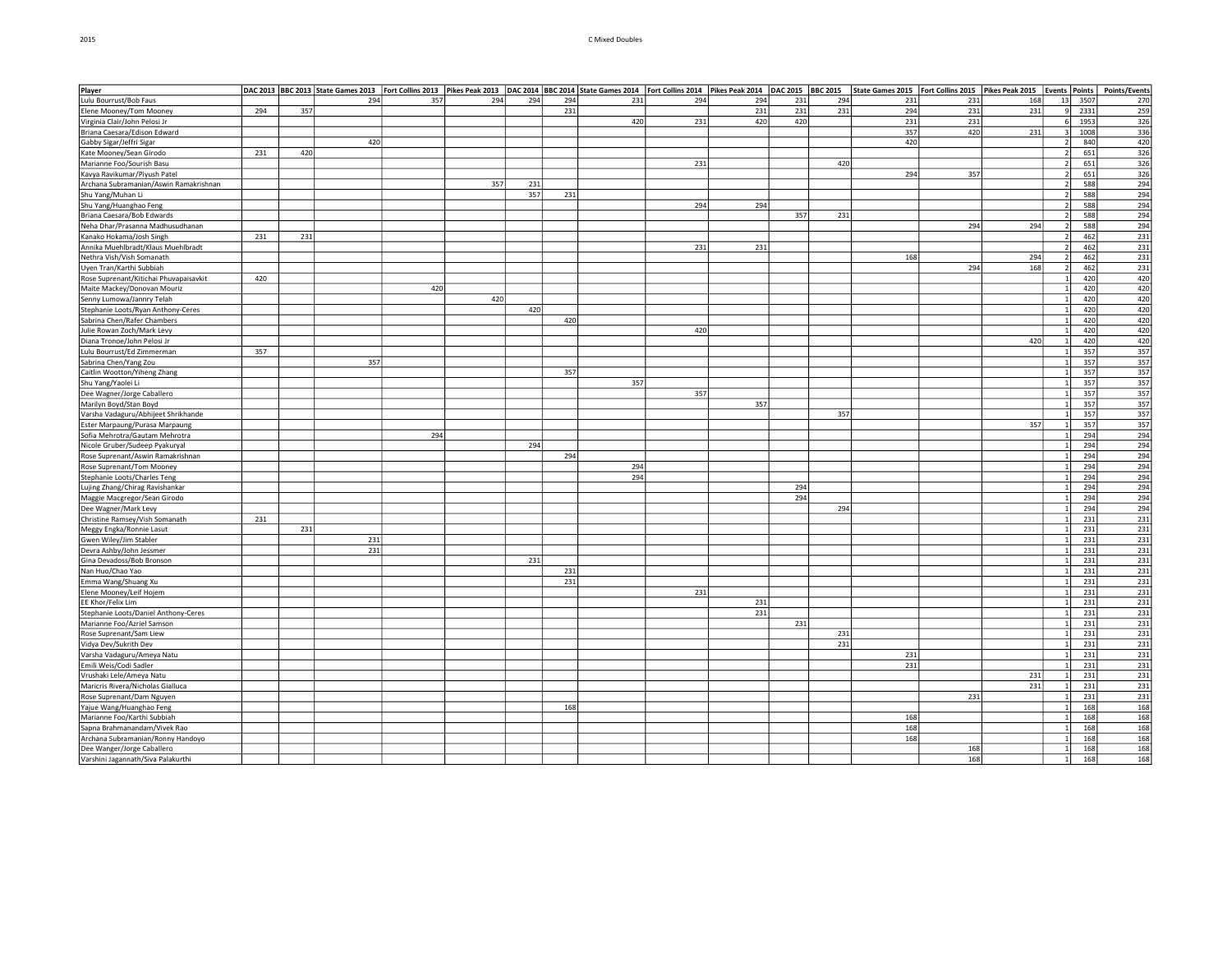## 2015 Senior Mixed Doubles

| Player                          |     |     | DAC 2013 BBC 2013 State Games 2013 Fort Collins 2013 Pikes Peak 2013 DAC 2014 BBC 2014 State Games 2014 Fort Collins 2014 Pikes Peak 2014 DAC 2015 |     |     |     |     |     |     |     |     |     | DAC 2015 BBC 2015 State Games 2015 Fort Collins 2015 Pikes Peak 2015 Events Points |     |     |      | Points/Events |
|---------------------------------|-----|-----|----------------------------------------------------------------------------------------------------------------------------------------------------|-----|-----|-----|-----|-----|-----|-----|-----|-----|------------------------------------------------------------------------------------|-----|-----|------|---------------|
| Dorris Taylor/Jim Stabler       |     | 459 |                                                                                                                                                    | 459 |     | 540 | 459 |     |     | 378 |     |     |                                                                                    |     |     | 2295 | 459           |
| Rose Suprenant/Grant Taggard    | 540 | 540 |                                                                                                                                                    |     |     |     |     | 540 |     |     |     |     |                                                                                    |     |     | 1620 | 540           |
| Gwen Wiley/Paul Wolfe           |     |     |                                                                                                                                                    |     |     | 540 |     |     |     | 540 | 540 |     |                                                                                    |     |     | 1620 | 540           |
| Gwen Wiley/Grant Taggard        |     |     |                                                                                                                                                    |     | 540 |     |     |     |     |     | 540 | 540 |                                                                                    |     |     | 1620 | 540           |
| Linda Cory/Paul Cory            |     |     |                                                                                                                                                    | 378 |     |     |     |     | 378 |     |     | 378 |                                                                                    | 378 |     | 1512 | 378           |
| Marilyn Boyd/Stan Boyd          |     |     |                                                                                                                                                    |     |     |     |     | 459 |     | 378 | 378 |     |                                                                                    |     |     | 1215 | 405           |
| Virgina Clair/Ken Axelsen       |     |     |                                                                                                                                                    | 540 | 459 |     |     |     |     |     |     |     |                                                                                    |     |     | 999  | 500           |
| Maureen Ryan/Grant Taggard      |     |     |                                                                                                                                                    |     |     | 540 |     |     |     | 459 |     |     |                                                                                    |     |     | 999  | 500           |
| Rose Suprenant/Sam Liew         |     |     |                                                                                                                                                    |     |     |     | 540 |     |     |     | 459 |     |                                                                                    |     |     | 999  | 500           |
| Elene Mooney/Tom Mooney         |     |     |                                                                                                                                                    |     |     |     |     |     |     |     |     |     |                                                                                    | 459 | 540 | 999  | 500           |
| Martha McMahan/Ed Zimmerman     |     |     |                                                                                                                                                    |     |     | 459 |     |     |     |     | 459 |     |                                                                                    |     |     | 918  | 459           |
| Dorris Taylor/Chris Chabas      | 378 |     |                                                                                                                                                    |     |     |     |     |     | 459 |     |     |     |                                                                                    |     |     | 837  | 419           |
| Lulu Bourrust/Bob Faus          |     | 378 |                                                                                                                                                    |     |     |     |     |     |     |     |     |     |                                                                                    |     | 459 | 837  | 419           |
| Mary Ann Henke/M L Johnson      |     |     |                                                                                                                                                    |     |     |     |     |     | 540 |     |     |     |                                                                                    |     |     | 540  | 540           |
| Dorris Taylor/Sandy Roberts     |     |     |                                                                                                                                                    |     |     |     |     |     |     |     |     |     |                                                                                    | 540 |     | 540  | 540           |
| Lulu Bourrust/Alex Latchininsky | 459 |     |                                                                                                                                                    |     |     |     |     |     |     |     |     |     |                                                                                    |     |     | 459  | 459           |
| Rose Suprenant/Ed Zimmerman     |     |     |                                                                                                                                                    |     |     | 459 |     |     |     |     |     |     |                                                                                    |     |     | 459  | 459           |
| Dorris Taylor/Mark Levy         |     |     |                                                                                                                                                    |     |     |     |     |     |     |     |     | 459 |                                                                                    |     |     | 459  | 459           |
| Gwen Wiley/Sam Liew             | 378 |     |                                                                                                                                                    |     |     |     |     |     |     |     |     |     |                                                                                    |     |     | 378  | 378           |
| Virgina Clair/Bob Bronson       |     |     |                                                                                                                                                    |     |     | 378 |     |     |     |     |     |     |                                                                                    |     |     | 378  | 378           |
| Chris Beal/Jim Stabler          |     |     |                                                                                                                                                    |     |     |     |     |     | 378 |     |     |     |                                                                                    |     |     | 378  | 378           |
| Chris Beal/Hart Axley           |     |     |                                                                                                                                                    |     |     |     |     |     |     |     | 378 |     |                                                                                    |     |     | 378  | 378           |
| Jody Kaplan/Kenneth Kaplan      |     |     |                                                                                                                                                    |     |     |     |     |     |     |     |     |     |                                                                                    | 378 |     | 378  | 378           |